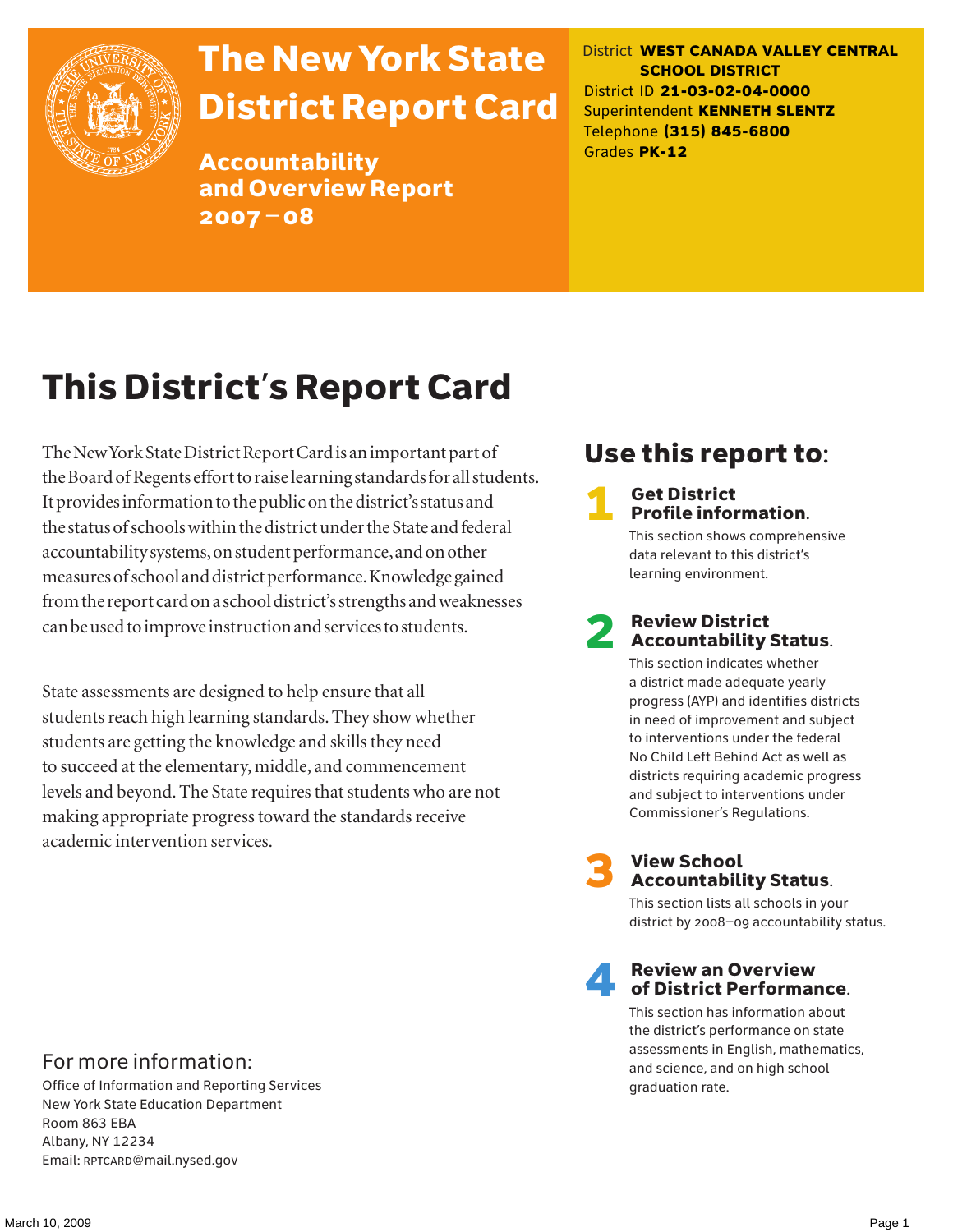# District Profile

This section shows comprehensive data relevant to this school district's learning environment, including information about enrollment, average class size, and teacher qualifications.

# Enrollment

|                            | 2005-06 | $2006 - 07$ | $2007 - 08$ |
|----------------------------|---------|-------------|-------------|
| Pre-K                      | 38      | 36          | 30          |
| Kindergarten               | 47      | 53          | 59          |
| Grade 1                    | 64      | 51          | 54          |
| Grade 2                    | 60      | 56          | 48          |
| Grade 3                    | 66      | 55          | 54          |
| Grade 4                    | 67      | 66          | 58          |
| Grade 5                    | 59      | 67          | 68          |
| Grade 6                    | 75      | 59          | 69          |
| <b>Ungraded Elementary</b> | 0       | 0           | 0           |
| Grade 7                    | 68      | 77          | 60          |
| Grade 8                    | 78      | 64          | 82          |
| Grade 9                    | 83      | 77          | 66          |
| Grade 10                   | 81      | 84          | 76          |
| Grade 11                   | 78      | 80          | 78          |
| Grade 12                   | 73      | 78          | 77          |
| <b>Ungraded Secondary</b>  | 0       | 0           | 0           |
| Total K-12                 | 899     | 867         | 849         |

## Enrollment Information

*Enrollment* counts are as of Basic Educational Data System (BEDS) day, which is typically the first Wednesday of October of the school year. Students who attend BOCES programs on a part-time basis are included in a district's enrollment. Students who attend BOCES on a full-time basis or who are placed full time by the district in an out-of-district placement are not included in a district's enrollment. Students classified by districts as "pre-first" are included in first grade counts.

### Average Class Size

|                      | $2005 - 06$ | $2006 - 07$ | $2007 - 08$ |
|----------------------|-------------|-------------|-------------|
| <b>Common Branch</b> | 20          | 19          | 19          |
| Grade 8              |             |             |             |
| English              | 18          | 15          | 21          |
| <b>Mathematics</b>   | 18          | 15          | 21          |
| Science              | 18          | 15          | 20          |
| Social Studies       | 18          | 15          | 20          |
| Grade 10             |             |             |             |
| English              | 20          | 20          | 20          |
| <b>Mathematics</b>   |             | 26          |             |
| Science              |             |             |             |
| Social Studies       | 20          | 21          | 19          |

### Average Class Size Information

*Average Class Size* is the total registration in specified classes divided by the number of those classes with registration. *Common Branch* refers to self-contained classes in Grades 1–6.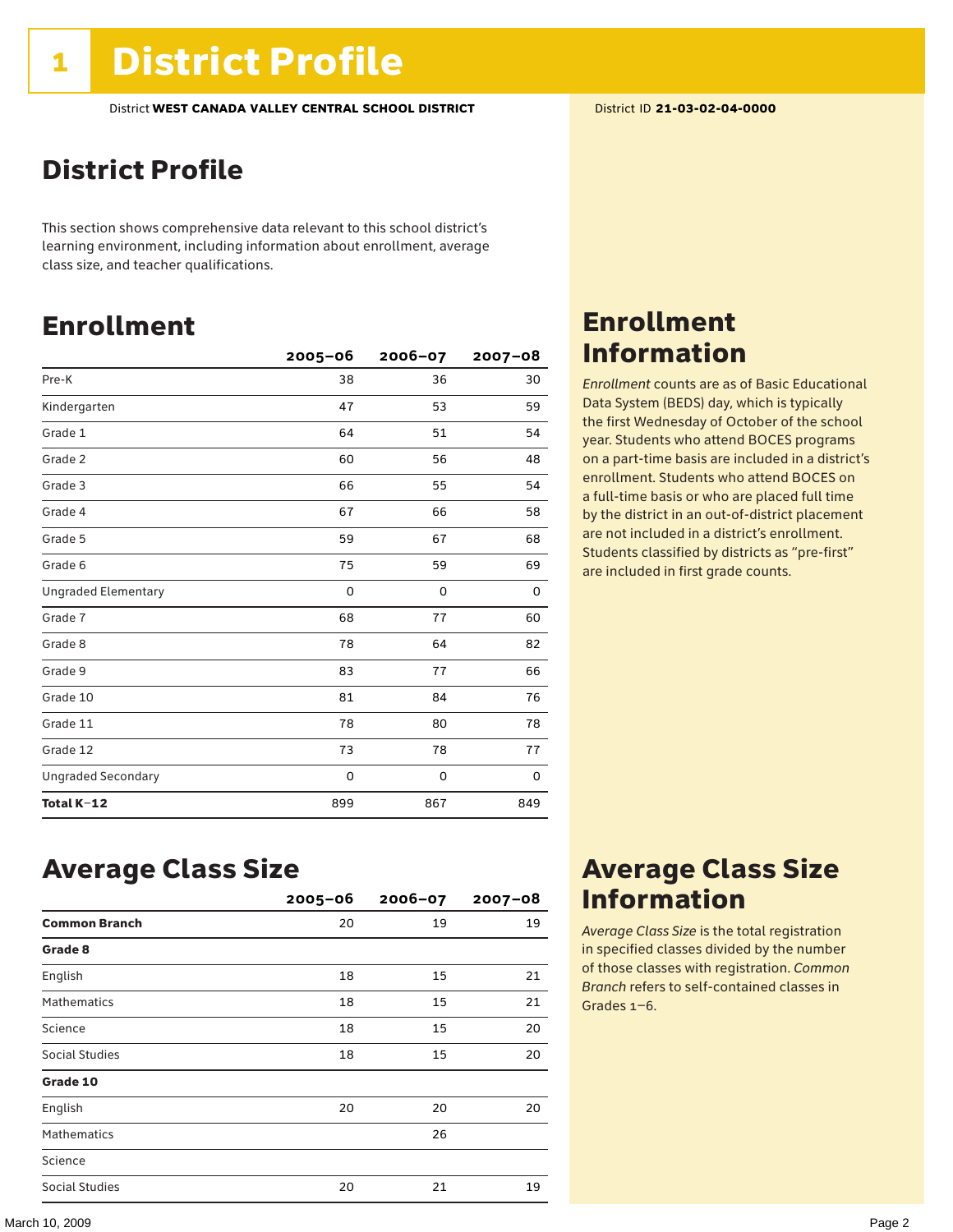# Demographic Factors

|                                  | $2005 - 06$ |     | 2006-07      |     | $2007 - 08$    |     |
|----------------------------------|-------------|-----|--------------|-----|----------------|-----|
|                                  | #           | %   | #            | %   | #              | %   |
| Eligible for Free Lunch          | 174         | 19% | 140          | 16% | 149            | 18% |
| Reduced-Price Lunch              | 90          | 10% | 81           | 9%  | 106            | 12% |
| Student Stability*               |             | N/A |              | N/A |                | N/A |
| Limited English Proficient       | 12          | 1%  | 8            | 1%  | 10             | 1%  |
| <b>Racial/Ethnic Origin</b>      |             |     |              |     |                |     |
| American Indian or Alaska Native | 0           | 0%  | 0            | 0%  | 0              | 0%  |
| <b>Black or African American</b> | 9           | 1%  | 11           | 1%  | $\overline{7}$ | 1%  |
| Hispanic or Latino               | 3           | 0%  | 4            | 0%  | 6              | 1%  |
| Asian or Native                  | 0           | 0%  | $\mathbf{1}$ | 0%  | 0              | 0%  |
| Hawaiian/Other Pacific Islander  |             |     |              |     |                |     |
| White                            | 887         | 99% | 851          | 98% | 828            | 98% |
| Multiracial**                    | N/A         | N/A | 0            | 0%  | 8              | 1%  |

\* Available only at the school level.

\*\* Multiracial enrollment data were not collected statewide in the 2005-06 school year.

### Attendance and Suspensions

|                            | $2004 - 05$ |               | $2005 - 06$ |               | $2006 - 07$ |     |
|----------------------------|-------------|---------------|-------------|---------------|-------------|-----|
|                            | #           | $\frac{0}{0}$ |             | $\frac{0}{0}$ |             | %   |
| Annual Attendance Rate     |             | 96%           |             | 96%           |             | 95% |
| <b>Student Suspensions</b> | 39          | 4%            | 26          | 3%            | 29          | 3%  |

### Demographic Factors Information

*Eligible for Free Lunch* and *Reduced*-*Price Lunch* percentages are determined by dividing the number of approved lunch applicants by the Basic Educational Data System (BEDS) enrollment in full-day Kindergarten through Grade 12. *Eligible for Free Lunch* and *Limited English Proficient* counts are used to determine *Similar Schools* groupings within a *Need*/*Resource Capacity* category.

### Attendance and Suspensions Information

*Annual Attendance Rate* is determined by dividing the school district's total actual attendance by the total possible attendance for a school year. A district's actual attendance is the sum of the number of students in attendance on each day the district's schools were open during the school year. Possible attendance is the sum of the number of enrolled students who should have been in attendance on each day schools were open during the school year. *Student Suspension* rate is determined by dividing the number of students who were suspended from school (not including in-school suspensions) for one full day or longer anytime during the school year by the Basic Educational Data System (BEDS) day enrollments for that school year. A student is counted only once, regardless of whether the student was suspended one or more times during the school year.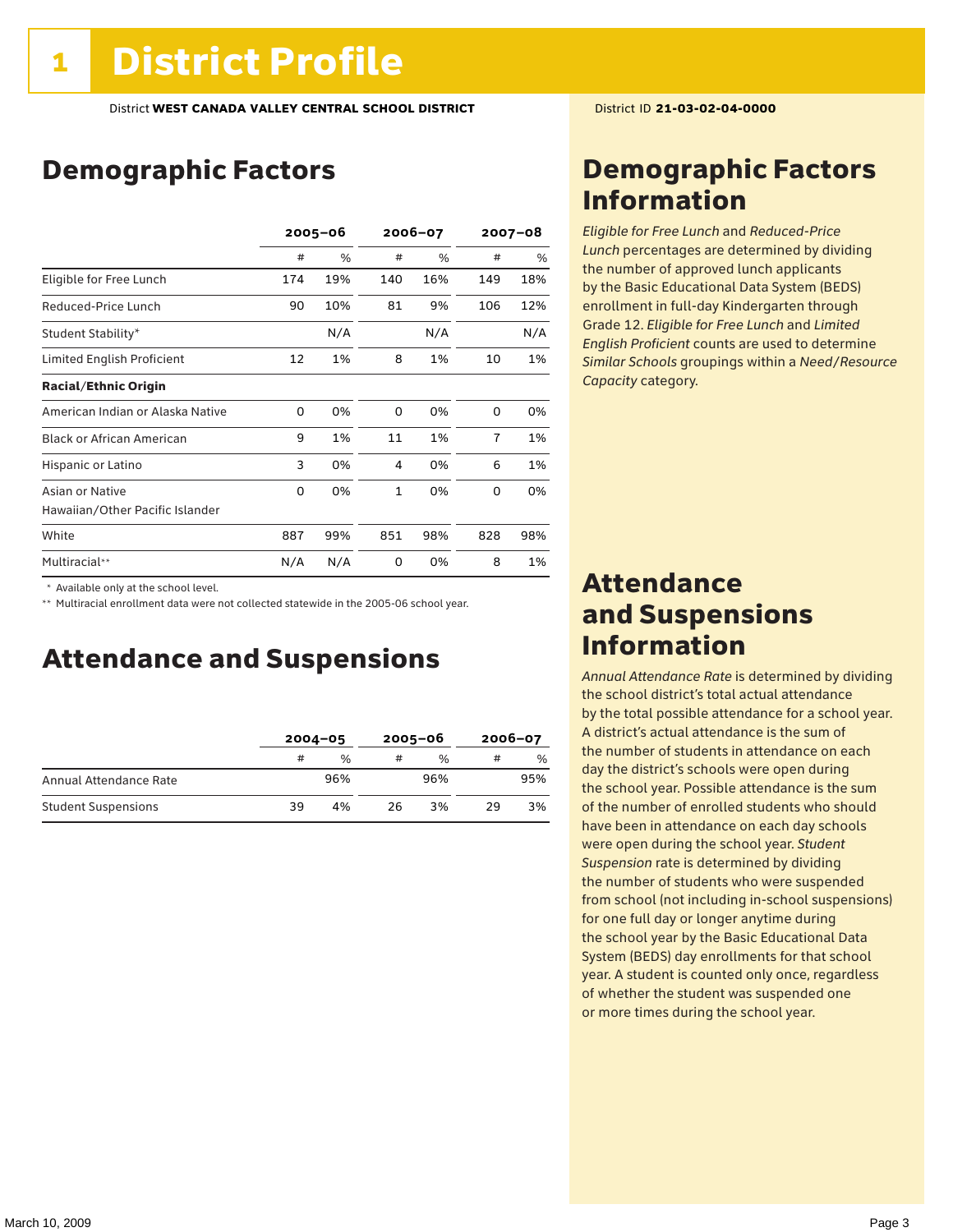# Teacher Qualifications

|                                                                        | $2005 - 06$ | $2006 - 07$ | 2007-08 |
|------------------------------------------------------------------------|-------------|-------------|---------|
| <b>Total Number of Teachers</b>                                        | 78          | 72          | 77      |
| Percent with No Valid<br><b>Teaching Certificate</b>                   | 1%          | 1%          | 0%      |
| Percent Teaching Out<br>of Certification                               | 3%          | 6%          | 5%      |
| Percent with Fewer Than<br>Three Years of Experience                   | 8%          | 4%          | 5%      |
| Percentage with Master's Degree<br>Plus 30 Hours or Doctorate          | 10%         | 13%         | 13%     |
| <b>Total Number of Core Classes</b>                                    | 286         | 192         | 229     |
| Percent Not Taught by<br><b>Highly Qualified Teachers</b>              | 4%          | 8%          | 3%      |
| <b>Total Number of Classes</b>                                         | 294         | 298         | 323     |
| Percent Taught by Teachers Without<br><b>Appropriate Certification</b> | 3%          | 6%          | 6%      |

### Teacher Turnover Rate

|                                                                       | $2004 - 05$ | 2005-06 | 2006-07 |
|-----------------------------------------------------------------------|-------------|---------|---------|
| Turnover Rate of Teachers with Fewer<br>than Five Years of Experience | በ%          | 14%     | N/A     |
| Turnover Rate of All Teachers                                         | 5%          | 6%      | 5%      |

### Staff Counts

|                                       | $2005 - 06$ | $2006 - 07$ | $2007 - 08$ |
|---------------------------------------|-------------|-------------|-------------|
| <b>Total Other Professional Staff</b> | 10          |             |             |
| Total Paraprofessionals*              | 20          | 24          | 22          |
| <b>Assistant Principals</b>           |             |             |             |
| Principals                            |             |             |             |

 $*$  Not available at the school level.

# Teacher Qualifications Information

The *Percent Teaching Out of Certification* is the percent doing so more than on an incidental basis; that is, the percent teaching for more than five periods per week outside certification.

*Core Classes* are primarily K-6 common branch, English, mathematics, science, social studies, art, music, and foreign languages. The number of K-6 common branch core classes is multiplied by five so that these core class counts are weighted the same as counts for middle- and secondary-level teachers who report five classes per day. To be *Highly Qualified*, a teacher must have at least a Bachelor's degree, be certified to teach in the subject area, and show subject matter competency.

### Teacher Turnover Rate Information

*Teacher Turnover Rate* for a specified school year is the number of teachers in that school year who were not teaching in the following school year divided by the number of teachers in the specified school year, expressed as a percentage.

### Staff Counts Information

*Other Professionals* includes administrators, guidance counselors, school nurses, psychologists, and other professionals who devote more than half of their time to non-teaching duties. Teachers who are shared between buildings within a district are reported on the district report only.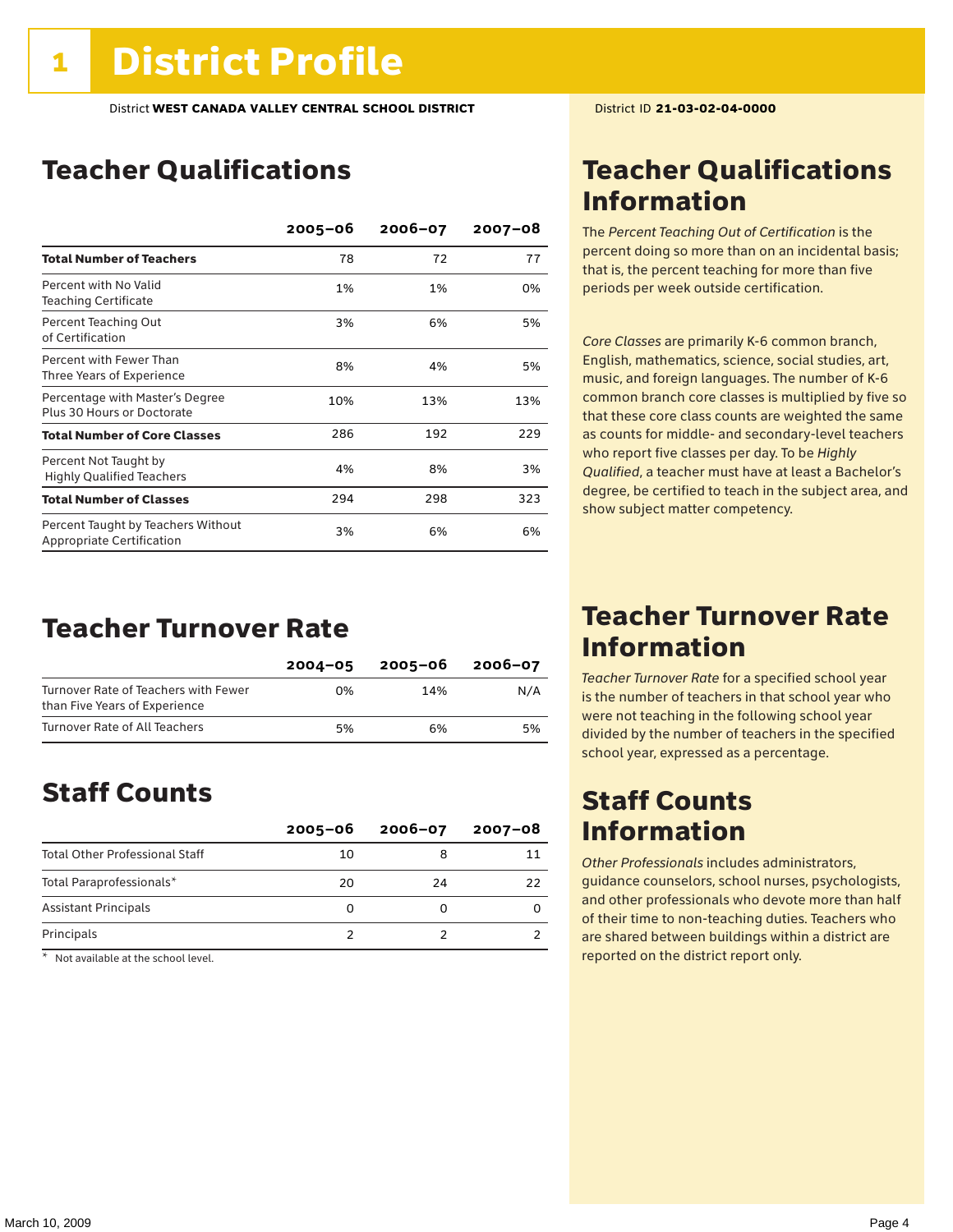# Understanding How Accountability Works in New York State

The federal No Child Left Behind (NCLB) Act requires that states develop and report on measures of student proficiency in 1) English language arts (ELA), in 2) mathematics, and on 3) a third indicator. In New York State in 2007–08, the third indicator is science at the elementary/middle level and graduation rate at the secondary level. Schools or districts that meet predefined goals on these measures are making Adequate Yearly Progress (AYP).



For more information about accountability in New York State, visit: www.emsc.nysed.gov/irts/accountability/home.shtml.

### 1 English Language Arts (ELA)

To make AYP in ELA, every accountability group must make AYP. For a group to make AYP, it must meet the participation *and* the performance criteria.

#### A Participation Criterion

At the elementary/middle level, 95 percent of Grades 3–8 students enrolled during the test administration period in each group with 40 or more students must be tested on the New York State Testing Program (NYSTP) in ELA or, if appropriate, the New York State English as a Second Language Achievement Test (NYSESLAT), or the New York State Alternate Assessment (NYSAA) in ELA. At the secondary level, 95 percent of seniors in 2007–08 in each accountability group with 40 or more students must have taken an English examination that meets the students' graduation requirement.

#### B Performance Criterion

At the elementary/middle level, the Performance Index (PI) of each group with 30 or more continuously enrolled tested students must equal or exceed its Effective Annual Measurable Objective (AMO) or the group must make Safe Harbor. (NYSESLAT is used only for participation.) At the secondary level, the PI of each group in the 2004 cohort with 30 or more members must equal or exceed its Effective AMO or the group must make Safe Harbor. To make Safe Harbor, the PI of the group must equal or exceed its Safe Harbor Target and the group must qualify for Safe Harbor using the third indicator, science or graduation rate.

#### 2 Mathematics

The same criteria for making AYP in ELA apply to mathematics. At the elementary/middle level, the measures used to determine AYP are the NYSTP and the NYSAA in mathematics. At the secondary level, the measures are mathematics examinations that meet the students' graduation requirement.

### 3 Third Indicator

In addition to English language arts and mathematics, the school must also make AYP in a third area of achievement. This means meeting the criteria in science at the elementary/middle level and the criteria in graduation rate at the secondary level.

Elementary/Middle-Level Science: To make AYP, the All Students group must meet the participation criterion *and* the performance criterion.

### A Participation Criterion

Eighty percent of students in Grades 4 and/or 8 enrolled during the test administration period in the All Students group, if it has 40 or more students, must be tested on an accountability measure. In Grade 4, the measures are the Grade 4 elementary-level science test and the Grade 4 NYSAA in science. In Grade 8 science, the measures are the Grade 8 middle-level science test, Regents science examinations, and the Grade 8 NYSAA in science.

#### B Performance Criterion

The PI of the All Students group must equal or exceed the State Science Standard (100) or the Science Progress Target.

Qualifying for Safe Harbor in Elementary/Middle-Level ELA and Math: To qualify, the PI must equal or exceed the State Science Standard or the Science Progress Target in elementary/middle-level science for that group.

Secondary-Level Graduation Rate: For a school to make AYP in graduation rate, the percent of students in the 2003 graduation-rate total cohort in the All Students group earning a high school diploma by August 31, 2007 must equal or exceed the Graduation-Rate Standard (55%) or the Graduation-Rate Progress Target.

Qualifying for Safe Harbor in Secondary-Level ELA and Math: To qualify, the percent of the 2003 graduation-rate total cohort earning a local diploma by August 31, 2007 must equal or exceed the Graduation-Rate Standard (55%) or the Graduation-Rate Progress Target for that group.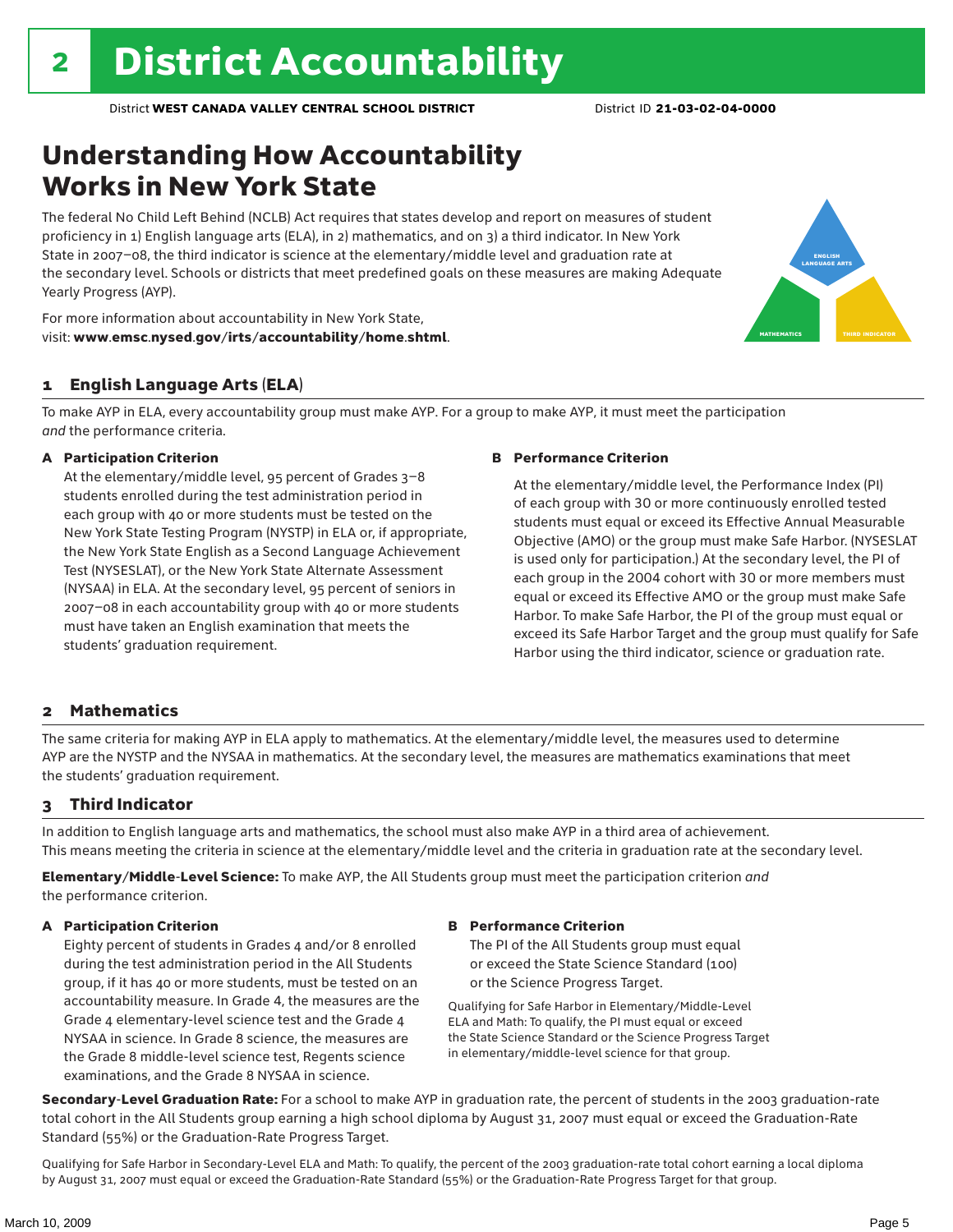# Useful Terms for Understanding Accountability

### Accountability Cohort for English

#### and Mathematics

The 2004 school accountability cohort consists of all students who first entered Grade 9 anywhere in the 2004–05 school year, and all ungraded students with disabilities who reached their seventeenth birthday in the 2004–05 school year, who were enrolled on October 3, 2007 and did not transfer to a diploma granting program. Students who earned a high school equivalency diploma or were enrolled in an approved high school equivalency preparation program on June 30, 2008, are not included in the 2004 school accountability cohort. The 2004 district accountability cohort consists of all students in each school accountability cohort plus students who transferred within the district after BEDS day plus students who were placed outside the district by the Committee on Special Education or district administrators and who met the other requirements for cohort membership. Cohort is defined in Section 100.2 (p) (16) of the Commissioner's Regulations.

#### Adequate Yearly Progress (AYP)

Adequate Yearly Progress (AYP) indicates satisfactory progress by a district or a school toward the goal of proficiency for all students.

#### Annual Measurable Objective (AMO)

The Annual Measurable Objective (AMO) is the Performance Index (PI) value that signifies that an accountability group is making satisfactory progress toward the goal that 100 percent of students will be proficient in the State's learning standards for English language arts and mathematics by 2013–14. The AMO's for each grade level will be increased as specified in CR100.2(p)(14) and will reach 200 in 2013–14. (See Effective AMO for further information.)

#### Continuously Enrolled Students

At the elementary/middle level, continuously enrolled students are those enrolled in the school or district on BEDS day (usually the first Wednesday in October) of the school year until the test administration period. At the secondary level, all students who meet the criteria for inclusion in the accountability cohort are considered to be continuously enrolled.

### Effective Annual Measurable Objective (Effective AMO)

The Effective Annual Measurable Objective (Effective AMO) is the Performance Index (PI) value that each accountability group within a school or district is expected to achieve to make Adequate Yearly Progress (AYP). The Effective AMO is the lowest PI that an accountability group of a given size can achieve in a subject for the group's PI not to be considered significantly different from the AMO for that subject. If an accountability group's PI equals or exceeds the Effective AMO, it is considered to have made AYP. A more complete definition of Effective AMO and a table showing the PI values that each group size must equal or exceed to make AYP are available at www.emsc.nysed.gov/irts.

#### Graduation-Rate Total Cohort

This term is defined on the graduation-rate accountability page.

#### Performance Index (PI)

Performance Index is a value from 0 to 200 that is assigned to an accountability group, indicating how that group performed on a required State test (or approved alternative) in English language arts, mathematics, or science. Student scores on the tests are converted to four performance levels, from Level 1 to Level 4. (See performance level definitions on the Overview Summary page.) At the elementary/middle level, the PI is calculated using the following equation:

100 × [(Count of Continuously Enrolled Tested Students Performing at Levels 2, 3, and 4 + the Count at Levels 3 and 4) ÷ Count of All Continuously Enrolled Tested Students]

At the secondary level, the PI is calculated using the following equation:

100 × [(Count of Cohort Members Performing at Levels 2, 3, and  $4 +$  the Count at Levels 3 and  $4) \div$  Count of All Cohort Members]

A list of tests used to measure student performance for accountability is available at www.emsc.nysed.gov/irts.

#### Progress Target

For accountability groups below the State Standard in science or graduation rate, the Progress Target is an alternate method for making Adequate Yearly Progress (AYP) or qualifying for Safe Harbor in English language arts and mathematics based on improvement over the previous year's performance.

#### Safe Harbor

Safe Harbor provides an alternate means to demonstrate Adequate Yearly Progress (AYP) for accountability groups that do not achieve their Effective Annual Measurable Objectives (AMOs) in English or mathematics.

#### Safe Harbor Targets

The 2007–08 safe harbor targets were calculated using the following equation:

2006–07 PI + (200 – the 2006–07 PI) × 0.10

#### Science Progress Target

The elementary/middle-level 2007–08 Science Progress Target is calculated by adding one point to the 2006–07 PI. The 2008–09 Science Progress Target is calculated by adding one point to the 2007–08 PI. The 2007–08 target is provided for groups whose PI was below the State Science Standard in 2007–08.

#### Science Standard

The criterion value that represents a minimally satisfactory performance in science. In 2007–08, the State Science Standard at the elementary/middle level is a Performance Index (PI) of 100. The Commissioner may raise the State Science Standard at his discretion in future years.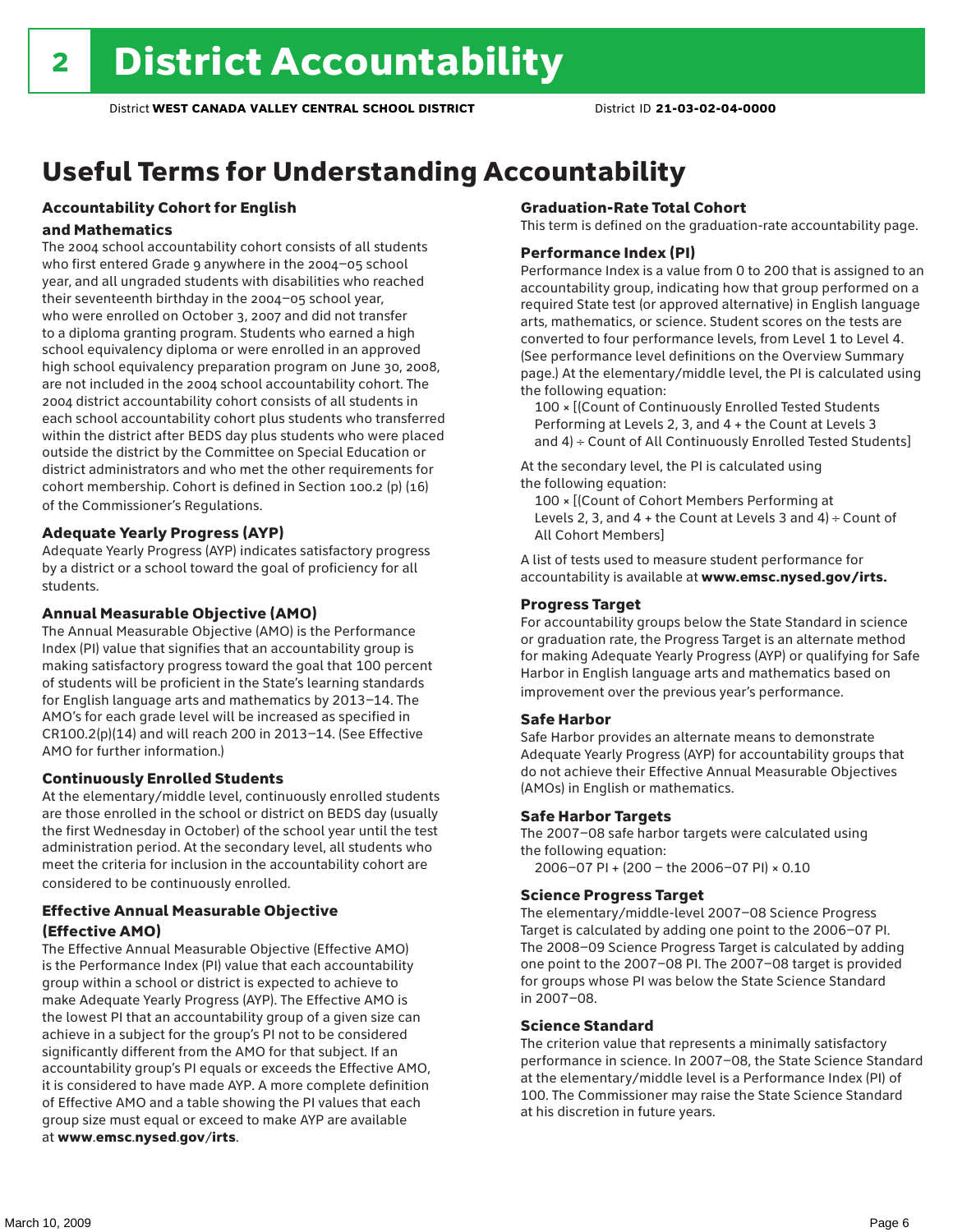# Understanding Your District Accountability Status

The list below defines the district status categories applied to each accountability measure under New York State's district accountability system, which is divided into a Federal Title I component and a State component. Accountability measures for districts are English language arts (ELA), mathematics, elementary/middle-level science, and graduation rate. A district may be assigned a different status for different accountability measures. The overall status of a district is the status assigned to the district for the accountability measure with the most advanced designation in the hierarchy. If the district receives Title I funds, it is the most advanced designation in the Title I hierarchy, unless the district is in good standing under Title I but identified as DRAP under the State hierarchy. A district that does not receive Title I funding in a school year does not have a federal status in that year; however, all districts receive a state status even if they do not receive Title I funding. Consequences for districts not in good standing can be found at: www.emsc.nysed.gov/irts/school-accountability/about.shtml.

### Federal Title I Status

District in Good Standing

(Applies to all New York State districts receiving Title I funds)

New York State Status (Applies to New York State districts)

the following year.

#### A district is considered to be in good standing if it has not been identified as a District in Need of Improvement or a District Requiring Academic Progress. ◆ District in Need of Improvement (Year 1) **District Requiring Academic Progress (Year 1)** A district that has not made AYP for two consecutive years A district that has not made AYP on the same accountability measure for two consecutive years is considered a District Requiring on the same accountability measure is considered a District in Need of Improvement (Year 1) for the following year, if it Academic Progress (Year 1) for the following year.

continues to receive Title I funds. District in Need of Improvement (Year 2) **District Requiring Academic Progress (Year 2)** A District in Need of Improvement (Year 1) that does not A District Requiring Academic Progress (Year 1) that does not make AYP on the accountability measure for which it was make AYP on the accountability measure for which it was identified identified is considered a District in Need of Improvement is considered a District Requiring Academic Progress (Year 2) for (Year 2) for the following year, if it continues to receive the following year. Title I funds. District in Need of Improvement (Year 3)  $\mathcal{L}_{\mathcal{A}}$ District Requiring Academic Progress (Year 3)

A District in Need of Improvement (Year 2) that does not make AYP on the accountability measure for which it was identified is considered a District in Need of Improvement (Year 3) for the following year, if it continues to receive Title I funds.

◆ District in Need of Improvement (Year 4) A District in Need of Improvement (Year 3) that does not make AYP on the accountability measure for which it was identified is considered a District in Need of Improvement (Year 4) for the following year, if it continues to receive Title I funds.

 $\blacktriangle$  District in Need of Improvement (Year 5 and above) A District in Need of Improvement (Year 4 and above) that does not make AYP on the accountability measure for which it was identified is considered a District in Need of Improvement (Year 5 and above) for the following year, if it continues to receive Title I funds.

make AYP on the accountability measure for which it was identified is considered a District Requiring Academic Progress (Year 4) for the following year. ■ District Requiring Academic Progress (Year 5 and above)

A District Requiring Academic Progress (Year 2) that does not make AYP on the accountability measure for which it was identified is considered a District Requiring Academic Progress (Year 3) for

A District Requiring Academic Progress (Year 3) that does not

**District Requiring Academic Progress (Year 4)** 

A District Requiring Academic Progress (Year 4 and above) that does not make AYP on the accountability measure for which it was identified is considered a District Requiring Academic Progress (Year 5 and above) for the following year.

Pending - A district's status is "Pending" if the district requires special evaluation procedures and they have not yet been completed.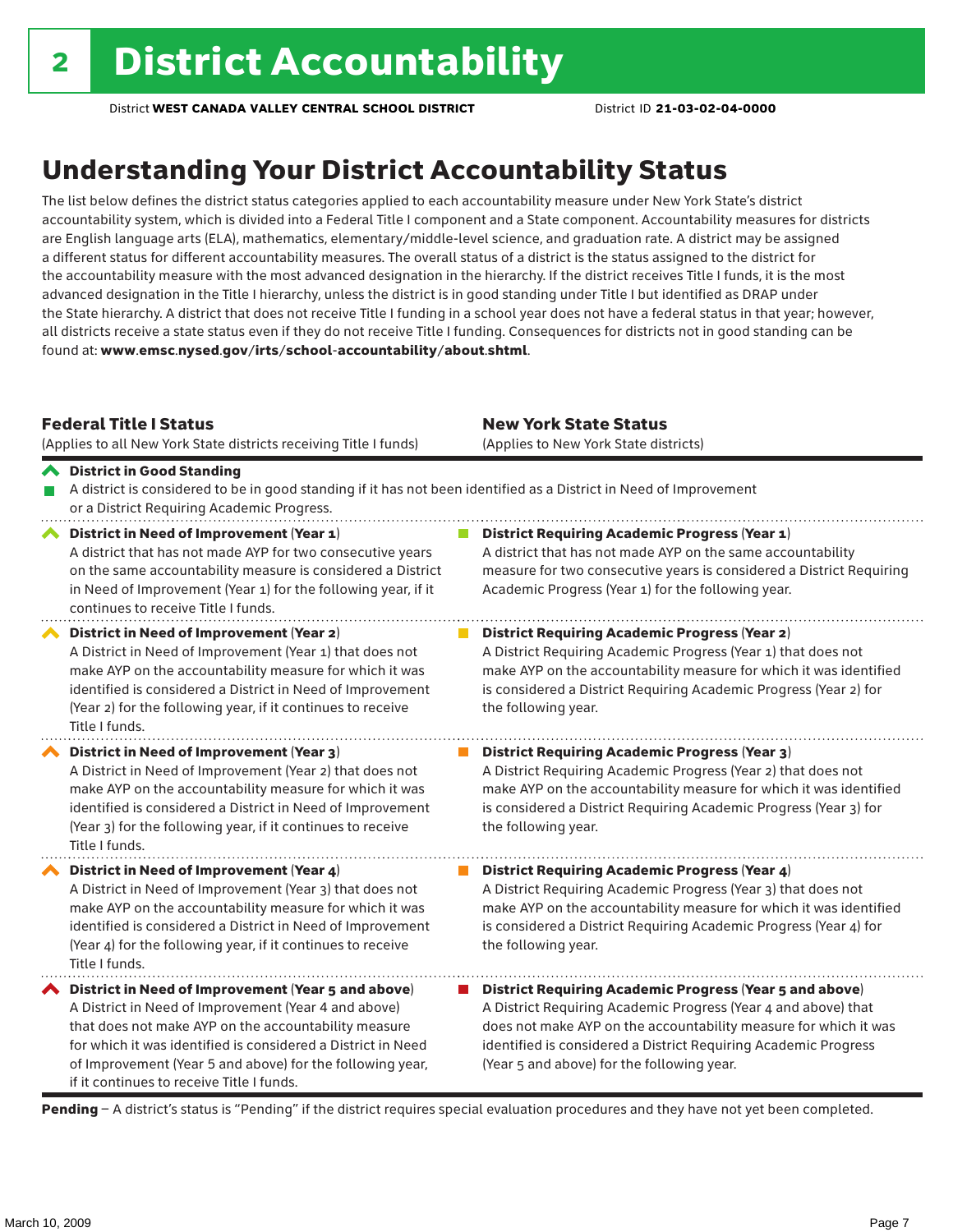# 2 District Accountability

District **WEST CANADA VALLEY CENTRAL SCHOOL DISTRICT** District ID **21-03-02-04-0000**

### Summary

| <b>Overall Accountability</b><br><b>Status (2008-09)</b> | <b>Good Standing</b> |               |                                                           |                                       |  |  |  |
|----------------------------------------------------------|----------------------|---------------|-----------------------------------------------------------|---------------------------------------|--|--|--|
|                                                          | ELA                  | Good Standing | Science                                                   | Good Standing                         |  |  |  |
|                                                          | Math                 | Good Standing |                                                           | Graduation Rate <a> Good Standing</a> |  |  |  |
| <b>Title I Part A Funding</b>                            |                      |               | <b>Years the District Received Title I Part A Funding</b> |                                       |  |  |  |
|                                                          | $2006 - 07$          |               | $2007 - 08$                                               | $2008 - 09$                           |  |  |  |
|                                                          | YES                  |               | YES                                                       | YES                                   |  |  |  |

### On which accountability measures did this district make Adequate Yearly Progress (AYP) and which groups made AYP on each measure?

|                                                     | <b>Elementary/Middle Level</b> |               |               | <b>Secondary Level</b> |               |                        |  |
|-----------------------------------------------------|--------------------------------|---------------|---------------|------------------------|---------------|------------------------|--|
|                                                     | English                        |               |               | English                |               |                        |  |
| <b>Student Groups</b>                               | Language Arts                  | Mathematics   | Science       | Language Arts          | Mathematics   | <b>Graduation Rate</b> |  |
| <b>All Students</b>                                 | V                              | V             | V             |                        | V             | V                      |  |
| <b>Ethnicity</b>                                    |                                |               |               |                        |               |                        |  |
| American Indian or Alaska Native                    |                                |               |               |                        |               |                        |  |
| <b>Black or African American</b>                    |                                |               |               |                        |               |                        |  |
| Hispanic or Latino                                  |                                |               |               |                        |               |                        |  |
| Asian or Native<br>Hawaiian/Other Pacific Islander  |                                |               |               |                        |               |                        |  |
| White                                               |                                |               |               |                        |               |                        |  |
| Multiracial                                         |                                |               |               |                        |               |                        |  |
| <b>Other Groups</b>                                 |                                |               |               |                        |               |                        |  |
| <b>Students with Disabilities</b>                   | $\mathbf{V}_{\text{SH}}$       | ✔             |               |                        |               |                        |  |
| Limited English Proficient                          |                                |               |               |                        |               |                        |  |
| Economically Disadvantaged                          |                                | V             |               |                        |               |                        |  |
| <b>Student groups making</b><br>AYP in each subject | $\vee$ 4 of 4                  | $\vee$ 4 of 4 | $\vee$ 1 of 1 | $\vee$ 2 of 2          | $\vee$ 2 of 2 | $\vee$ 1 of 1          |  |

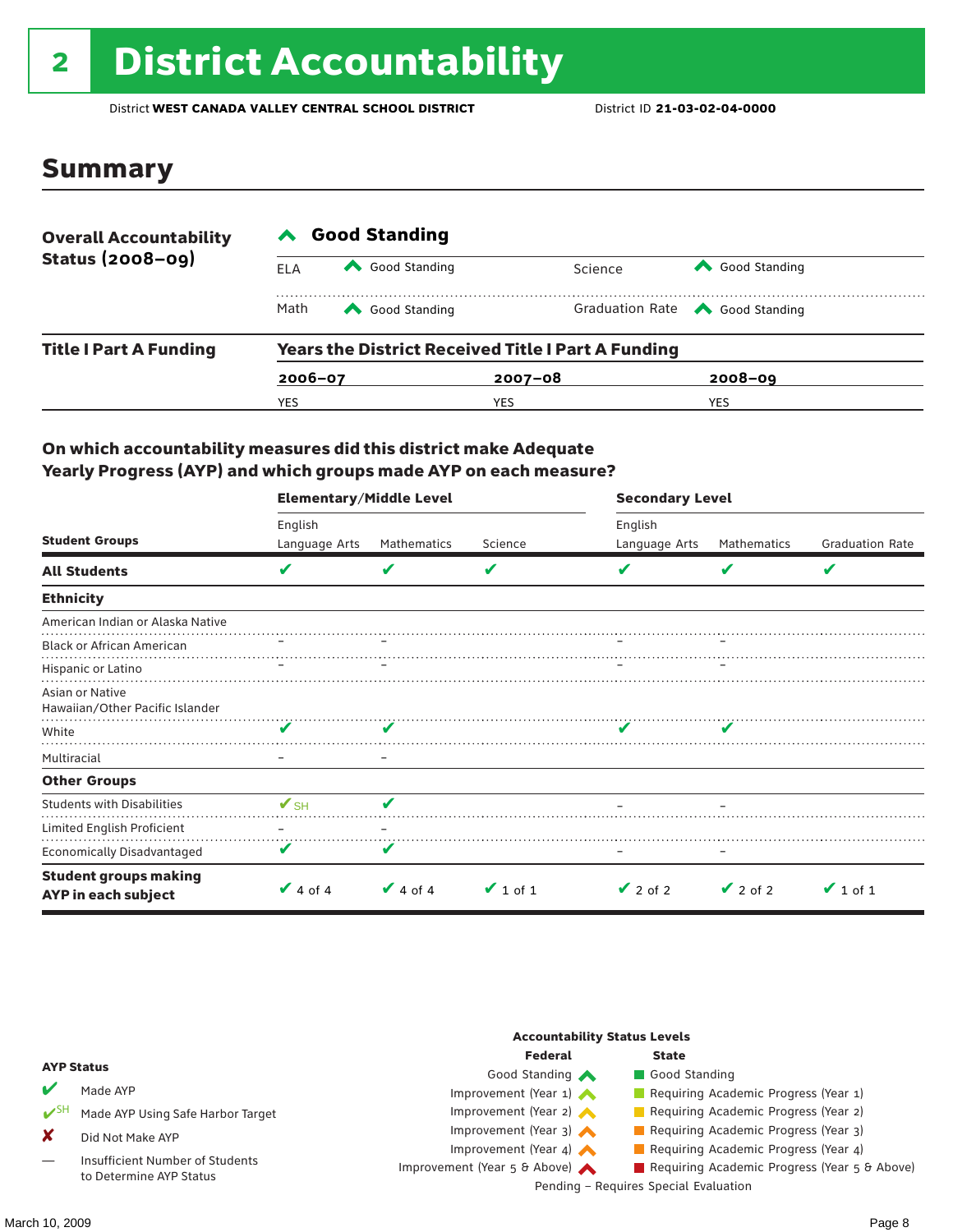# **Elementary/Middle-Level English Language Arts**

| <b>Accountability Status</b><br>for This Subject<br>$(2008 - 09)$ | ▰      | Good Standing                                            |
|-------------------------------------------------------------------|--------|----------------------------------------------------------|
| <b>Accountability Measures</b>                                    | 4 of 4 | Student groups making AYP in English language arts       |
|                                                                   | v      | Made AYP                                                 |
| <b>Prospective Status</b>                                         |        | This district will be in good standing in 2009-10. [201] |

### How did students in each accountability group perform on **elementary/middle-level English language arts accountability measures?**

|                                                    | Participation $2$<br><b>AYP</b> |                            | Test Performance <sup>3</sup> |                          |       | <b>Performance Objectives</b> |             |             |           |                    |  |
|----------------------------------------------------|---------------------------------|----------------------------|-------------------------------|--------------------------|-------|-------------------------------|-------------|-------------|-----------|--------------------|--|
| <b>Student Group</b>                               |                                 |                            |                               |                          | Met   | Percentage                    | Met         | Performance | Effective | Safe Harbor Target |  |
| (Total: Continuous Enrollment) <sup>1</sup>        | <b>Status</b>                   | Criterion                  | <b>Tested</b>                 | Criterion                | Index | AMO                           | $2007 - 08$ | $2008 - 09$ |           |                    |  |
| All Students (392:386)                             | V                               | V                          | 99%                           | V                        | 167   | 127                           |             |             |           |                    |  |
| <b>Ethnicity</b>                                   |                                 |                            |                               |                          |       |                               |             |             |           |                    |  |
| American Indian or Alaska Native<br>(0:0)          |                                 |                            |                               |                          |       |                               |             |             |           |                    |  |
| <b>Black or African American</b><br>(1:1)          |                                 |                            |                               |                          |       |                               |             |             |           |                    |  |
| Hispanic or Latino (3:3)                           |                                 |                            |                               |                          |       |                               |             |             |           |                    |  |
| Asian or Native Hawaiian/Other Pacific             |                                 |                            |                               |                          |       |                               |             |             |           |                    |  |
| Islander (0:0)                                     |                                 |                            |                               |                          |       |                               |             |             |           |                    |  |
| White (386:380)                                    | V                               | $\mathbf{v}$               | 99%                           | V                        | 167   | 127                           |             |             |           |                    |  |
| Multiracial (2:2)                                  |                                 |                            |                               | -                        |       |                               |             |             |           |                    |  |
| <b>Other Groups</b>                                |                                 |                            |                               |                          |       |                               |             |             |           |                    |  |
| Students with Disabilities <sup>4</sup><br>(43:43) | $\mathbf{V}_{\text{SH}}$        | $\boldsymbol{\mathcal{U}}$ | 100%                          | $\mathbf{V}_{\text{SH}}$ | 109   | 118                           | 108         | 118         |           |                    |  |
| Limited English Proficient <sup>5</sup><br>(6:6)   |                                 |                            |                               |                          |       |                               |             |             |           |                    |  |
| <b>Economically Disadvantaged</b><br>(139:134)     | V                               | V                          | 99%                           | V                        | 165   | 124                           |             |             |           |                    |  |
| <b>Final AYP Determination</b>                     | $\vee$ 4 of 4                   |                            |                               |                          |       |                               |             |             |           |                    |  |

### NOTES

- <sup>1</sup> These data show the count of students enrolled during the test administration period (used for Participation) followed by the count of continuously enrolled tested students (used for Performance). For accountability calculations,
- students who were excused from testing for medical reasons are not included in the enrollment count.<br>Groups with fewer than 40 students enrolled during the test administration period are not required to meet the participation criterion. If the participation rate of a group fell below 95 percent in 2007–08, the enrollment shown is the sum of 2006–07 and 2007–08 enrollments and the percent tested is the weighted average of the participation
- rates over those two years.<br><sup>3</sup> For districts with fewer than 30 continuously enrolled tested students in the All Students group in 2007–08, data for 2006–07 and 2007–08 were combined to determine counts and PIs. For districts with 30 or more continuously enrolled students in the All Students group in 2007–08, student groups with fewer than 30 continuously enrolled tested students are not required to meet the performance criterion. <sup>4</sup> If the district failed to make AYP solely because of the performance of students with disabilities, met the 95%
	- participation requirement for this group, and would meet or exceed the AMO for this subject if 34 points were
	- added to the PI, then the district is considered to have made AYP for students with disabilities.<br><sup>5</sup> If the count of LEP students is equal to or greater than 30, former LEP students are also included in the performance calculations.

‡ This student group did not make AYP in science; therefore, it did not qualify for Safe Harbor.

AYP Status

Made AYP

X Did Not Make AYP

Made AYP Using Safe Harbor Target

Insufficient Number of Students to Determine AYP Status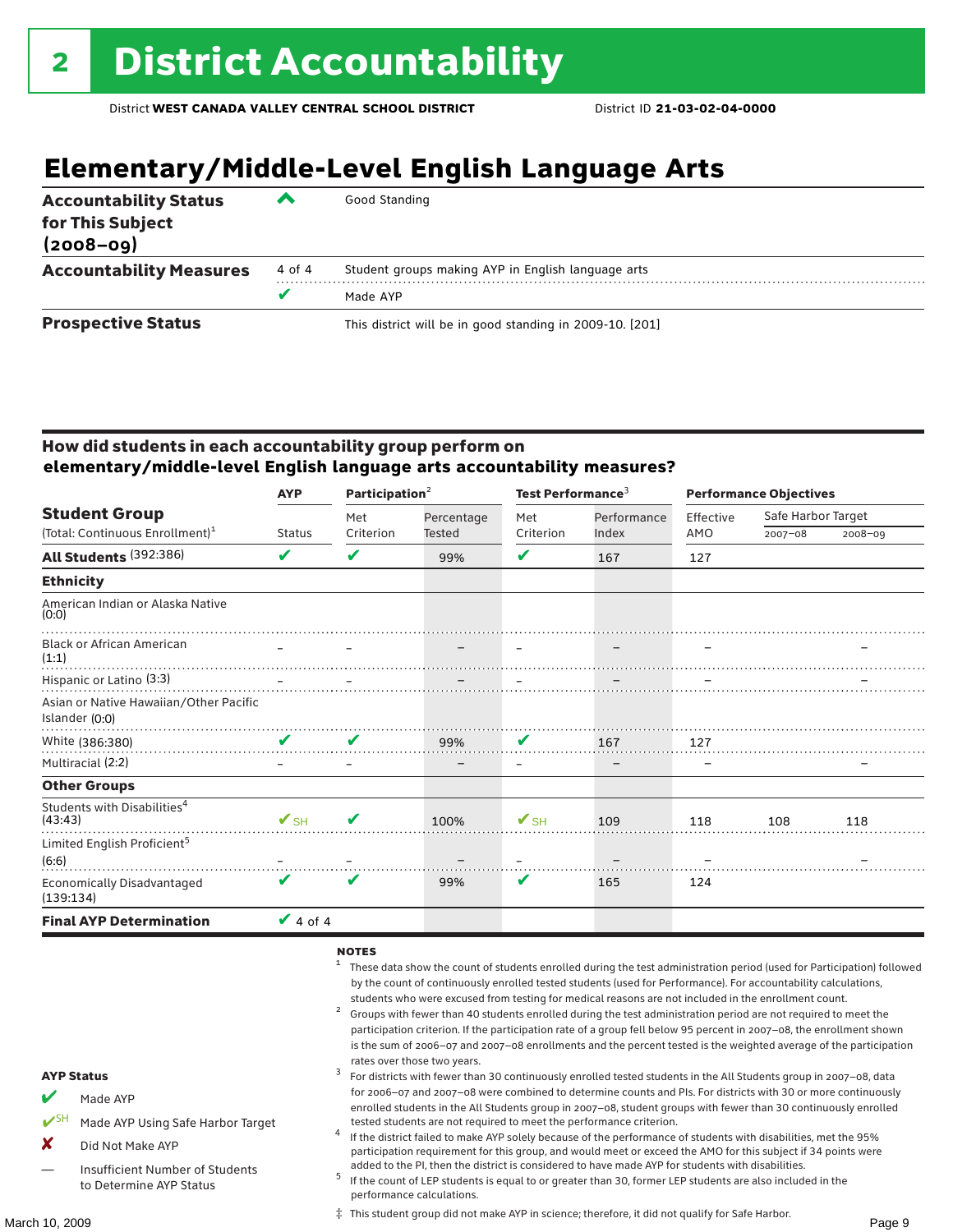# **Elementary/Middle-Level Mathematics**

| <b>Accountability Status</b><br>for This Subject<br>$(2008 - 09)$ | ▰      | Good Standing                                            |
|-------------------------------------------------------------------|--------|----------------------------------------------------------|
| <b>Accountability Measures</b>                                    | 4 of 4 | Student groups making AYP in mathematics                 |
|                                                                   |        | Made AYP                                                 |
| <b>Prospective Status</b>                                         |        | This district will be in good standing in 2009-10. [201] |

### How did students in each accountability group perform on **elementary/middle-level mathematics accountability measures?**

|                                                    | <b>AYP</b>    | Participation $2$ |            | Test Performance <sup>3</sup> |                   | <b>Performance Objectives</b> |                    |             |
|----------------------------------------------------|---------------|-------------------|------------|-------------------------------|-------------------|-------------------------------|--------------------|-------------|
| <b>Student Group</b>                               |               | Met               | Percentage | Met                           | Performance       | Effective                     | Safe Harbor Target |             |
| (Total: Continuous Enrollment) <sup>1</sup>        | <b>Status</b> | Criterion         | Tested     | Criterion                     | Index             | AMO                           | $2007 - 08$        | $2008 - 09$ |
| All Students (392:384)                             | V             | ✔                 | 99%        | V                             | 184               | 96                            |                    |             |
| <b>Ethnicity</b>                                   |               |                   |            |                               |                   |                               |                    |             |
| American Indian or Alaska Native<br>(0:0)          |               |                   |            |                               |                   |                               |                    |             |
| <b>Black or African American</b><br>(1:1)          |               |                   |            |                               |                   |                               |                    |             |
| Hispanic or Latino (3:3)                           |               |                   |            |                               |                   |                               |                    |             |
| Asian or Native Hawaiian/Other Pacific             |               |                   |            |                               |                   |                               |                    |             |
| Islander (0:0)                                     |               |                   |            |                               |                   |                               |                    |             |
| White (386:378)                                    | V             | V                 | 99%        | V                             | 184               | 96                            |                    |             |
| Multiracial (2:2)                                  |               |                   |            | $\overline{\phantom{0}}$      | $\qquad \qquad -$ | $\overline{\phantom{m}}$      |                    |             |
| <b>Other Groups</b>                                |               |                   |            |                               |                   |                               |                    |             |
| Students with Disabilities <sup>4</sup><br>(42:41) | V             | ✔                 | 100%       | V                             | 110               | 87                            |                    |             |
| Limited English Proficient <sup>5</sup><br>(6:6)   |               |                   |            |                               |                   |                               |                    |             |
| <b>Economically Disadvantaged</b><br>(139:132)     | ✔             | V                 | 99%        | V                             | 177               | 93                            |                    |             |
| <b>Final AYP Determination</b>                     | $\vee$ 4 of 4 |                   |            |                               |                   |                               |                    |             |

### NOTES

- <sup>1</sup> These data show the count of students enrolled during the test administration period (used for Participation) followed by the count of continuously enrolled tested students (used for Performance). For accountability calculations,
- students who were excused from testing for medical reasons are not included in the enrollment count.<br><sup>2</sup> Groups with fewer than 40 students enrolled during the test administration period are not required to meet the participation criterion. If the participation rate of a group fell below 95 percent in 2007–08, the enrollment shown is the sum of 2006–07 and 2007–08 enrollments and the percent tested is the weighted average of the participation
- rates over those two years.<br><sup>3</sup> For districts with fewer than 30 continuously enrolled tested students in the All Students group in 2007–08, data for 2006–07 and 2007–08 were combined to determine counts and PIs. For districts with 30 or more continuously enrolled students in the All Students group in 2007–08, student groups with fewer than 30 continuously enrolled
- tested students are not required to meet the performance criterion. <sup>4</sup> If the district failed to make AYP solely because of the performance of students with disabilities, met the 95% participation requirement for this group, and would meet or exceed the AMO for this subject if 34 points were
- added to the PI, then the district is considered to have made AYP for students with disabilities.<br> $5$  If the count of LEP students is equal to or greater than 30, former LEP students are also included in the performance calculations.

‡ This student group did not make AYP in science; therefore, it did not qualify for Safe Harbor.

### AYP Status

- Made AYP
- Made AYP Using Safe Harbor Target
- X Did Not Make AYP
- Insufficient Number of Students to Determine AYP Status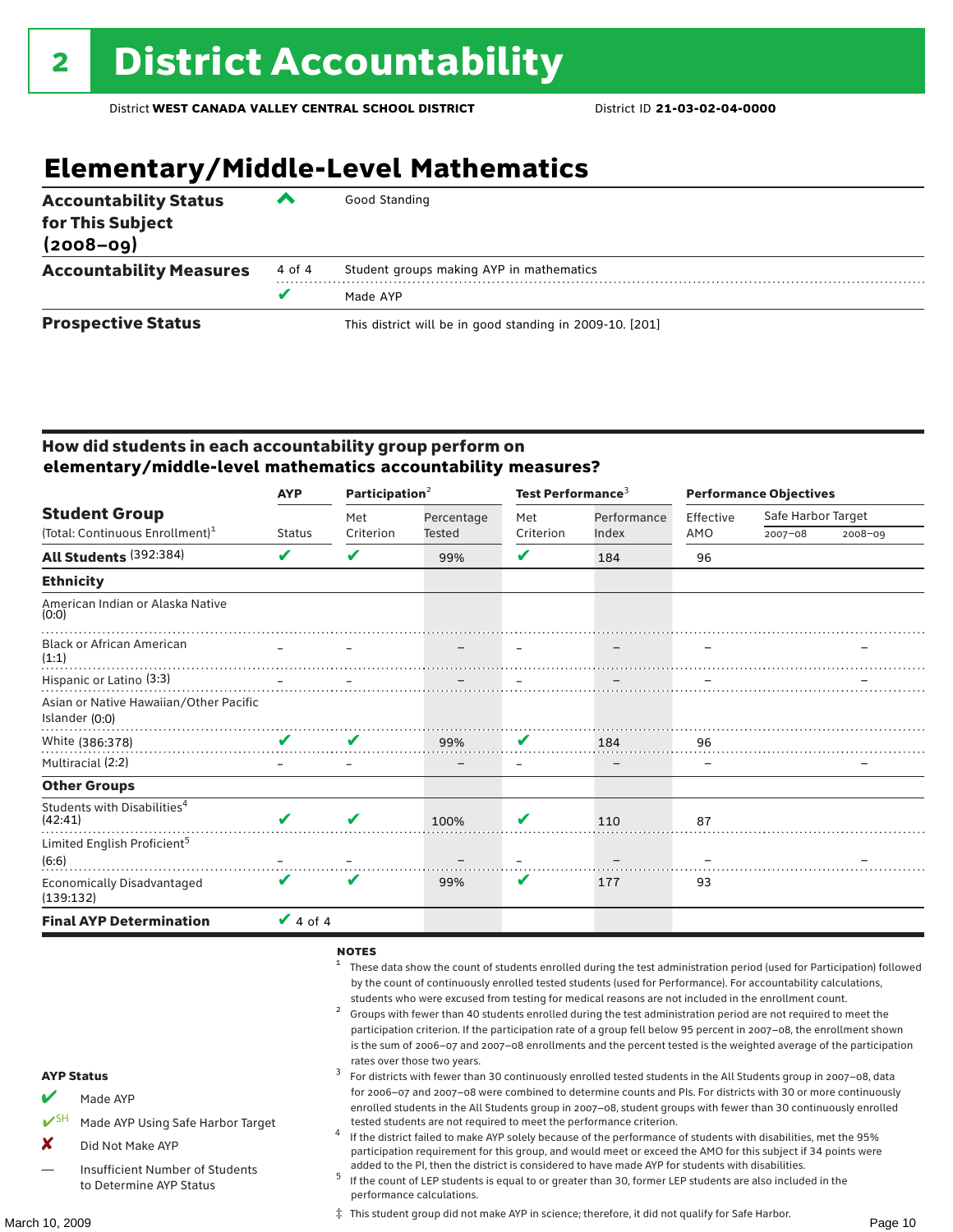# Elementary/Middle-Level Science

| <b>Accountability Status</b><br>for This Subject<br>$(2008 - 09)$ | ◚      | Good Standing                                            |
|-------------------------------------------------------------------|--------|----------------------------------------------------------|
| <b>Accountability Measures</b>                                    | 1 of 1 | Student groups making AYP in science                     |
|                                                                   | v      | Made AYP                                                 |
| <b>Prospective Status</b>                                         |        | This district will be in good standing in 2009-10. [201] |

### How did students in each accountability group perform on elementary/middle-level science accountability measures?

|                                                                                                                                                                                   |               | <b>AYP</b>           |                                                          | Participation <sup>2</sup>                                 | Test Performance $^3$ |                                                                                                                                                                                                                                                                                                                                                                                                                                                                                                                                                                                                                                                                                                                                                                                                                                                                                                                                                                                                                                                                        | <b>Performance Objectives</b> |                        |  |
|-----------------------------------------------------------------------------------------------------------------------------------------------------------------------------------|---------------|----------------------|----------------------------------------------------------|------------------------------------------------------------|-----------------------|------------------------------------------------------------------------------------------------------------------------------------------------------------------------------------------------------------------------------------------------------------------------------------------------------------------------------------------------------------------------------------------------------------------------------------------------------------------------------------------------------------------------------------------------------------------------------------------------------------------------------------------------------------------------------------------------------------------------------------------------------------------------------------------------------------------------------------------------------------------------------------------------------------------------------------------------------------------------------------------------------------------------------------------------------------------------|-------------------------------|------------------------|--|
| <b>Student Group</b>                                                                                                                                                              |               | Safe Harbor          | Met                                                      | Percentage                                                 | Met                   | Performance                                                                                                                                                                                                                                                                                                                                                                                                                                                                                                                                                                                                                                                                                                                                                                                                                                                                                                                                                                                                                                                            | State                         | <b>Progress Target</b> |  |
| (Total: Continuous Enrollment) <sup>1</sup>                                                                                                                                       |               | Status Oualification | Criterion                                                | <b>Tested</b>                                              | Criterion             | Index                                                                                                                                                                                                                                                                                                                                                                                                                                                                                                                                                                                                                                                                                                                                                                                                                                                                                                                                                                                                                                                                  | Standard                      | 2007-08 2008-09        |  |
| <b>All Students (137:132)</b>                                                                                                                                                     | V             | <b>Oualified</b>     | V                                                        | 98%                                                        | V                     | 182                                                                                                                                                                                                                                                                                                                                                                                                                                                                                                                                                                                                                                                                                                                                                                                                                                                                                                                                                                                                                                                                    | 100                           |                        |  |
| <b>Ethnicity</b>                                                                                                                                                                  |               |                      |                                                          |                                                            |                       |                                                                                                                                                                                                                                                                                                                                                                                                                                                                                                                                                                                                                                                                                                                                                                                                                                                                                                                                                                                                                                                                        |                               |                        |  |
| American Indian or Alaska Native<br>(0:0)                                                                                                                                         |               |                      |                                                          |                                                            |                       |                                                                                                                                                                                                                                                                                                                                                                                                                                                                                                                                                                                                                                                                                                                                                                                                                                                                                                                                                                                                                                                                        |                               |                        |  |
| <b>Black or African American</b><br>(0:0)                                                                                                                                         |               |                      |                                                          |                                                            |                       |                                                                                                                                                                                                                                                                                                                                                                                                                                                                                                                                                                                                                                                                                                                                                                                                                                                                                                                                                                                                                                                                        |                               |                        |  |
| Hispanic or Latino (2:2)                                                                                                                                                          |               |                      |                                                          |                                                            |                       |                                                                                                                                                                                                                                                                                                                                                                                                                                                                                                                                                                                                                                                                                                                                                                                                                                                                                                                                                                                                                                                                        |                               |                        |  |
| Asian or Native Hawaiian/Other Pacific<br>Islander (0:0)                                                                                                                          |               |                      |                                                          |                                                            |                       |                                                                                                                                                                                                                                                                                                                                                                                                                                                                                                                                                                                                                                                                                                                                                                                                                                                                                                                                                                                                                                                                        |                               |                        |  |
| White (134:129)                                                                                                                                                                   |               | Oualified            | V                                                        | 98%                                                        | V                     | 181                                                                                                                                                                                                                                                                                                                                                                                                                                                                                                                                                                                                                                                                                                                                                                                                                                                                                                                                                                                                                                                                    | 100                           |                        |  |
| Multiracial (1:1)                                                                                                                                                                 |               |                      |                                                          |                                                            |                       |                                                                                                                                                                                                                                                                                                                                                                                                                                                                                                                                                                                                                                                                                                                                                                                                                                                                                                                                                                                                                                                                        |                               |                        |  |
| <b>Other Groups</b>                                                                                                                                                               |               |                      |                                                          |                                                            |                       |                                                                                                                                                                                                                                                                                                                                                                                                                                                                                                                                                                                                                                                                                                                                                                                                                                                                                                                                                                                                                                                                        |                               |                        |  |
| <b>Students with Disabilities</b><br>(16:15)                                                                                                                                      |               |                      |                                                          |                                                            |                       |                                                                                                                                                                                                                                                                                                                                                                                                                                                                                                                                                                                                                                                                                                                                                                                                                                                                                                                                                                                                                                                                        |                               |                        |  |
| Limited English Proficient <sup>4</sup><br>(2:2)                                                                                                                                  |               |                      |                                                          |                                                            |                       |                                                                                                                                                                                                                                                                                                                                                                                                                                                                                                                                                                                                                                                                                                                                                                                                                                                                                                                                                                                                                                                                        |                               |                        |  |
| <b>Economically Disadvantaged</b><br>(47:43)                                                                                                                                      |               | Qualified            |                                                          | 96%                                                        | v                     | 174                                                                                                                                                                                                                                                                                                                                                                                                                                                                                                                                                                                                                                                                                                                                                                                                                                                                                                                                                                                                                                                                    | 100                           |                        |  |
| <b>Final AYP Determination</b>                                                                                                                                                    | $\vee$ 1 of 1 |                      |                                                          |                                                            |                       |                                                                                                                                                                                                                                                                                                                                                                                                                                                                                                                                                                                                                                                                                                                                                                                                                                                                                                                                                                                                                                                                        |                               |                        |  |
| <b>AYP Status</b><br>V<br>Made AYP<br>$V^{\text{SH}}$<br>Made AYP Using Safe Harbor Target<br>X<br>Did Not Make AYP<br>Insufficient Number of Students<br>to Determine AYP Status |               | <b>NOTES</b><br>3    | rates over those two years.<br>performance calculations. | were combined to determine counts and performance indices. |                       | These data show the count of students enrolled during the test administration period (used for Participation) followed<br>by the count of continuously enrolled tested students (used for Performance). For accountability calculations,<br>students who were excused from testing for medical reasons are not included in the enrollment count.<br>Groups with fewer than 40 students enrolled during the test administration period are not required to meet the<br>participation criterion. If the participation rate of a group fell below 80 percent in 2007-08, the enrollment shown<br>is the sum of 2006-07 and 2007-08 enrollments and the percent tested is the weighted average of the participation<br>Groups with fewer than 30 continuously enrolled tested students are not required to meet the performance criterion.<br>For districts with fewer than 30 continuously enrolled tested students in 2007-08, data for 2006-07 and 2007-08<br>If the count of LEP students is equal to or greater than 30, former LEP students are also included in the |                               |                        |  |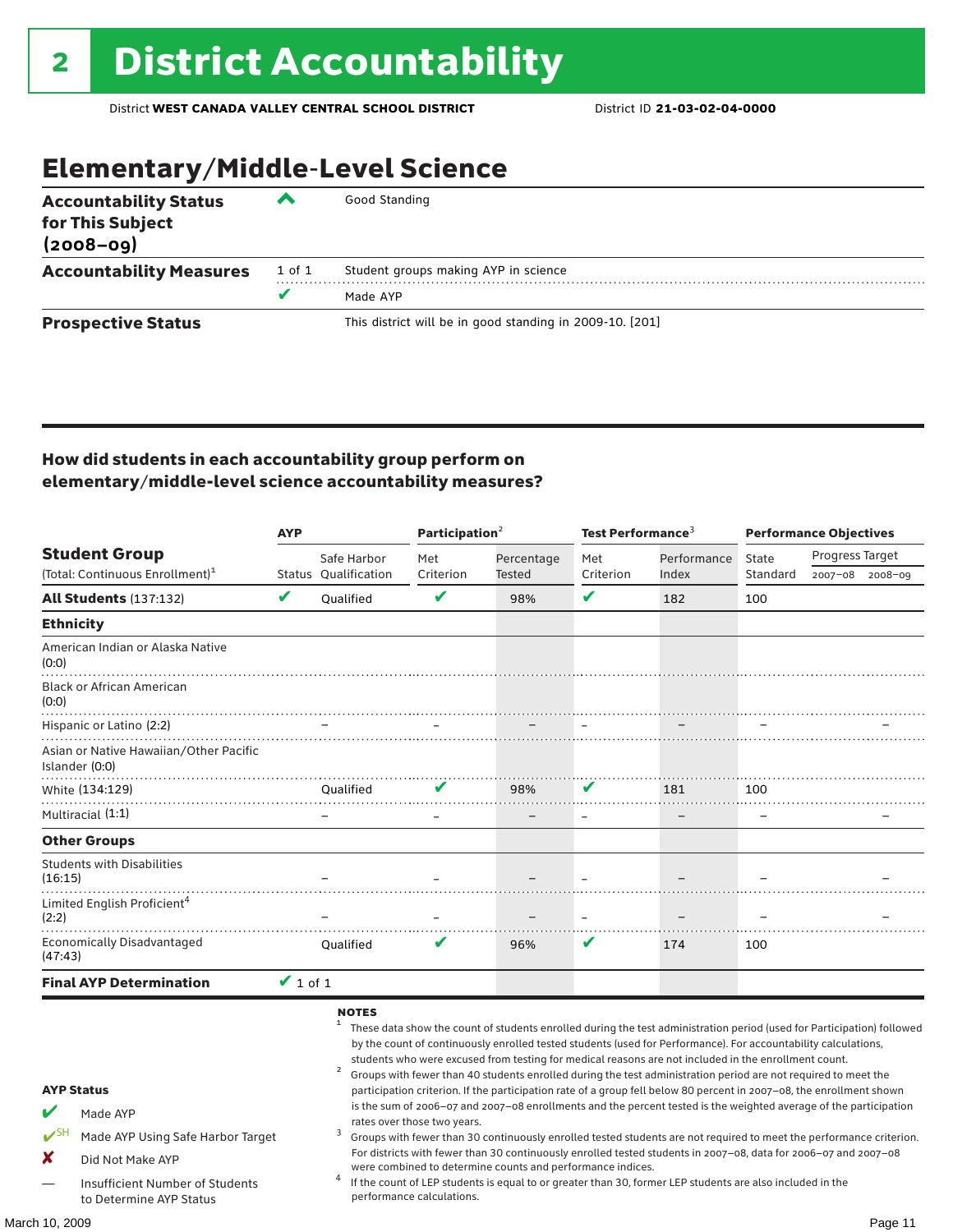# **Secondary-Level English Language Arts**

| <b>Accountability Status</b><br>for This Subject<br>$(2008 - 09)$ | ▰      | Good Standing                                            |
|-------------------------------------------------------------------|--------|----------------------------------------------------------|
| <b>Accountability Measures</b>                                    | 2 of 2 | Student groups making AYP in English language arts       |
|                                                                   | v      | Made AYP                                                 |
| <b>Prospective Status</b>                                         |        | This district will be in good standing in 2009-10. [201] |

### How did students in each accountability group perform on **secondary-level English language arts accountability measures?**

|                                            | <b>AYP</b>    |              | Participation <sup>2</sup> |              | Test Performance <sup>3</sup> |           | <b>Performance Objectives</b> |             |  |
|--------------------------------------------|---------------|--------------|----------------------------|--------------|-------------------------------|-----------|-------------------------------|-------------|--|
| <b>Student Group</b>                       |               | Met          | Percentage                 | Met          | Performance                   | Effective | Safe Harbor Target            |             |  |
| $(12th$ Graders: 2004 Cohort) <sup>1</sup> | <b>Status</b> | Criterion    | Tested                     | Criterion    | Index                         | AMO       | $2007 - 08$                   | $2008 - 09$ |  |
| All Students (74:73)                       | V             | V            | 99%                        | ✔            | 181                           | 154       |                               |             |  |
| <b>Ethnicity</b>                           |               |              |                            |              |                               |           |                               |             |  |
| American Indian or Alaska Native<br>(0:0)  |               |              |                            |              |                               |           |                               |             |  |
| <b>Black or African American</b>           |               |              |                            |              |                               |           |                               |             |  |
| (1:1)                                      |               |              |                            |              |                               |           |                               |             |  |
| Hispanic or Latino (1:1)                   |               |              |                            |              |                               |           |                               |             |  |
| Asian or Native Hawaiian/Other Pacific     |               |              |                            |              |                               |           |                               |             |  |
| Islander (0:0)                             |               |              |                            |              |                               |           |                               |             |  |
| White (72:71)                              | $\mathbf{v}$  | $\checkmark$ | 99%                        | $\mathbf{v}$ | 180                           | 154       |                               |             |  |
| Multiracial (0:0)                          |               |              |                            |              |                               |           |                               |             |  |
| <b>Other Groups</b>                        |               |              |                            |              |                               |           |                               |             |  |
| <b>Students with Disabilities</b><br>(6:8) |               |              |                            |              |                               |           |                               |             |  |
| Limited English Proficient <sup>4</sup>    |               |              |                            |              |                               |           |                               |             |  |
| (0:0)                                      |               |              |                            |              |                               |           |                               |             |  |
| Economically Disadvantaged<br>(13:15)      |               |              |                            |              |                               |           |                               |             |  |
| <b>Final AYP Determination</b>             | $\vee$ 2 of 2 |              |                            |              |                               |           |                               |             |  |

| <b>AYP Status</b>       |                                   | <b>NOTES</b><br>These data show the count of 12th graders in 2007-08 (used for Participation) followed by the count of students<br>in the 2004 cohort (used for Performance).<br>Groups with fewer than 40 students in the 12th grade are not required to meet the participation criterion.<br>If the participation rate of a group fell below 95 percent in 2007-08, the enrollment shown is the sum of 2006-07<br>and 2007-08 Grade 12 enrollments and the percent tested is the weighted average of the participation rates over |
|-------------------------|-----------------------------------|-------------------------------------------------------------------------------------------------------------------------------------------------------------------------------------------------------------------------------------------------------------------------------------------------------------------------------------------------------------------------------------------------------------------------------------------------------------------------------------------------------------------------------------|
| $\overline{\mathbf{v}}$ | Made AYP                          | those two years.<br>For districts with fewer than 30 students in the 2004 cohort, data for 2003 and 2004 cohort members were combined                                                                                                                                                                                                                                                                                                                                                                                               |
|                         | Made AYP Using Safe Harbor Target | to determine counts and PIs. For districts with 30 or more students in the 2004 cohort in the All Students group,                                                                                                                                                                                                                                                                                                                                                                                                                   |
| x                       | Did Not Make AYP                  | groups with fewer than 30 students in the 2004 cohort are not required to meet the performance criterion.<br>If the count of LEP students is equal to or greater than 30, former LEP students are also included in the                                                                                                                                                                                                                                                                                                              |
|                         | Insufficient Number of Students   | performance calculations.                                                                                                                                                                                                                                                                                                                                                                                                                                                                                                           |

‡ This student group did not make AYP in graduation rate; therefore, it did not qualify for Safe Harbor.

to Determine AYP Status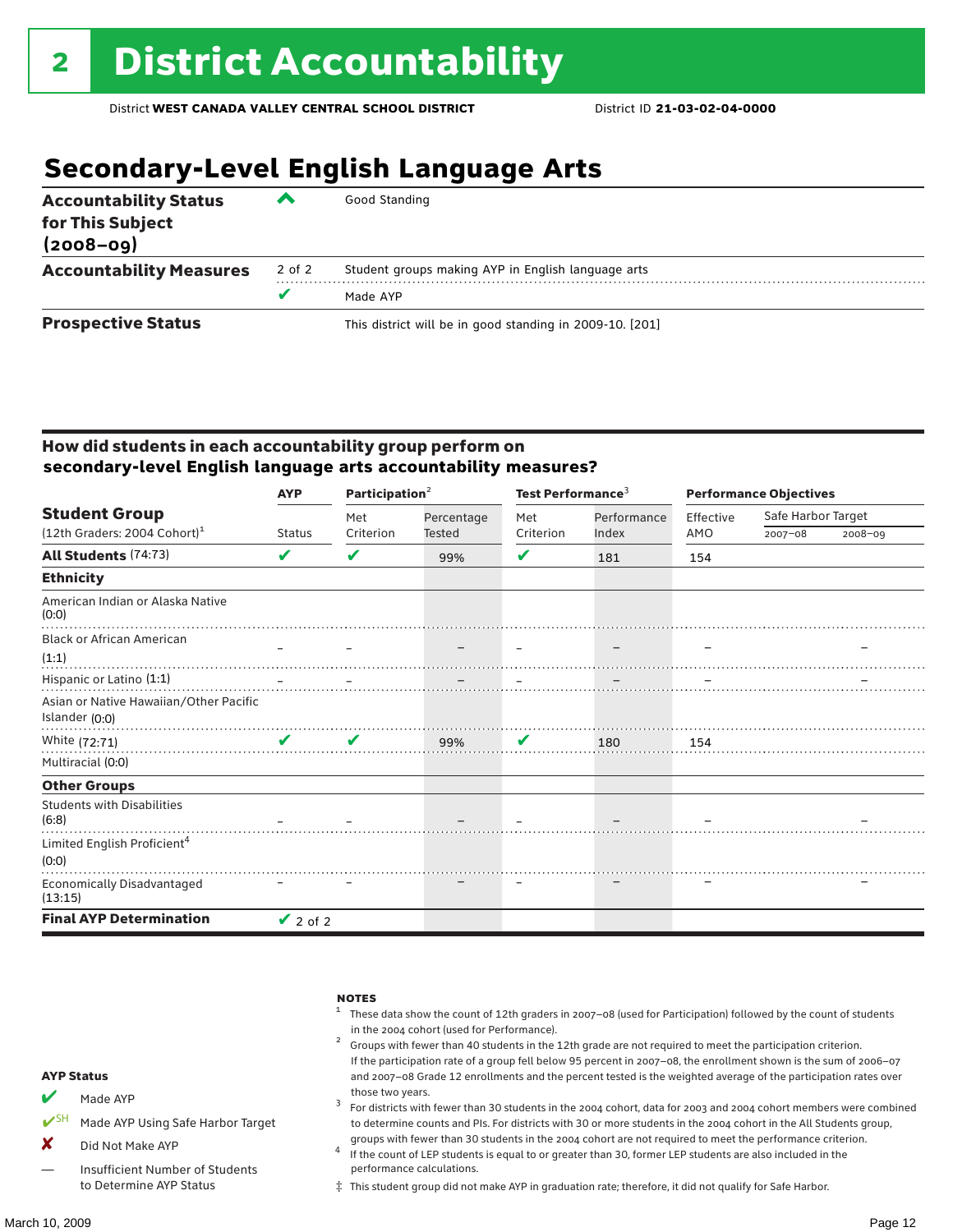# **Secondary-Level Mathematics**

| <b>Accountability Status</b><br>for This Subject<br>$(2008 - 09)$ | ▰      | Good Standing                                            |
|-------------------------------------------------------------------|--------|----------------------------------------------------------|
| <b>Accountability Measures</b>                                    | 2 of 2 | Student groups making AYP in mathematics                 |
|                                                                   | v      | Made AYP                                                 |
| <b>Prospective Status</b>                                         |        | This district will be in good standing in 2009-10. [201] |

### How did students in each accountability group perform on **secondary-level mathematics accountability measures?**

| <b>AYP</b>                                 |                               | Participation <sup>2</sup> |            | Test Performance <sup>3</sup> |             | <b>Performance Objectives</b> |                    |             |
|--------------------------------------------|-------------------------------|----------------------------|------------|-------------------------------|-------------|-------------------------------|--------------------|-------------|
| <b>Student Group</b>                       |                               | Met                        | Percentage | Met                           | Performance | Effective                     | Safe Harbor Target |             |
| (12th Graders: 2004 Cohort) <sup>1</sup>   | <b>Status</b>                 | Criterion                  | Tested     | Criterion                     | Index       | AMO                           | 2007-08            | $2008 - 09$ |
| All Students (74:73)                       | V                             | V                          | 99%        | V                             | 190         | 148                           |                    |             |
| <b>Ethnicity</b>                           |                               |                            |            |                               |             |                               |                    |             |
| American Indian or Alaska Native<br>(0:0)  |                               |                            |            |                               |             |                               |                    |             |
| <b>Black or African American</b>           |                               |                            |            |                               |             |                               |                    |             |
| (1:1)                                      |                               |                            |            |                               |             |                               |                    |             |
| Hispanic or Latino (1:1)                   |                               |                            |            |                               |             |                               |                    |             |
| Asian or Native Hawaiian/Other Pacific     |                               |                            |            |                               |             |                               |                    |             |
| Islander (0:0)                             |                               |                            |            |                               |             |                               |                    |             |
| White (72:71)                              | $\mathbf{v}$ and $\mathbf{v}$ | V                          | 99%        | $\mathbf{v}$                  | 190         | 148                           |                    |             |
| Multiracial (0:0)                          |                               |                            |            |                               |             |                               |                    |             |
| <b>Other Groups</b>                        |                               |                            |            |                               |             |                               |                    |             |
| <b>Students with Disabilities</b><br>(6:8) |                               |                            |            |                               |             |                               |                    |             |
| Limited English Proficient <sup>4</sup>    |                               |                            |            |                               |             |                               |                    |             |
| (0:0)                                      |                               |                            |            |                               |             |                               |                    |             |
| Economically Disadvantaged<br>(13:15)      |                               |                            |            |                               |             |                               |                    |             |
| <b>Final AYP Determination</b>             | $\vee$ 2 of 2                 |                            |            |                               |             |                               |                    |             |

|                              | <b>AYP Status</b>                 | <b>NOTES</b><br>These data show the count of 12th graders in 2007-08 (used for Participation) followed by the count of students<br>in the 2004 cohort (used for Performance).<br>Groups with fewer than 40 students in the 12th grade are not required to meet the participation criterion.<br>If the participation rate of a group fell below 95 percent in 2007-08, the enrollment shown is the sum of 2006-07<br>and 2007-08 Grade 12 enrollments and the percent tested is the weighted average of the participation rates over |
|------------------------------|-----------------------------------|-------------------------------------------------------------------------------------------------------------------------------------------------------------------------------------------------------------------------------------------------------------------------------------------------------------------------------------------------------------------------------------------------------------------------------------------------------------------------------------------------------------------------------------|
| v                            |                                   | those two years.                                                                                                                                                                                                                                                                                                                                                                                                                                                                                                                    |
|                              | Made AYP                          | For districts with fewer than 30 students in the 2004 cohort, data for 2003 and 2004 cohort members were combined                                                                                                                                                                                                                                                                                                                                                                                                                   |
| $\boldsymbol{V}^{\text{SH}}$ | Made AYP Using Safe Harbor Target | to determine counts and PIs. For districts with 30 or more students in the 2004 cohort in the All Students group,                                                                                                                                                                                                                                                                                                                                                                                                                   |
| X                            | Did Not Make AYP                  | groups with fewer than 30 students in the 2004 cohort are not required to meet the performance criterion.<br>If the count of LEP students is equal to or greater than 30, former LEP students are also included in the                                                                                                                                                                                                                                                                                                              |
|                              | Insufficient Number of Students   | performance calculations.                                                                                                                                                                                                                                                                                                                                                                                                                                                                                                           |

‡ This student group did not make AYP in graduation rate; therefore, it did not qualify for Safe Harbor.

to Determine AYP Status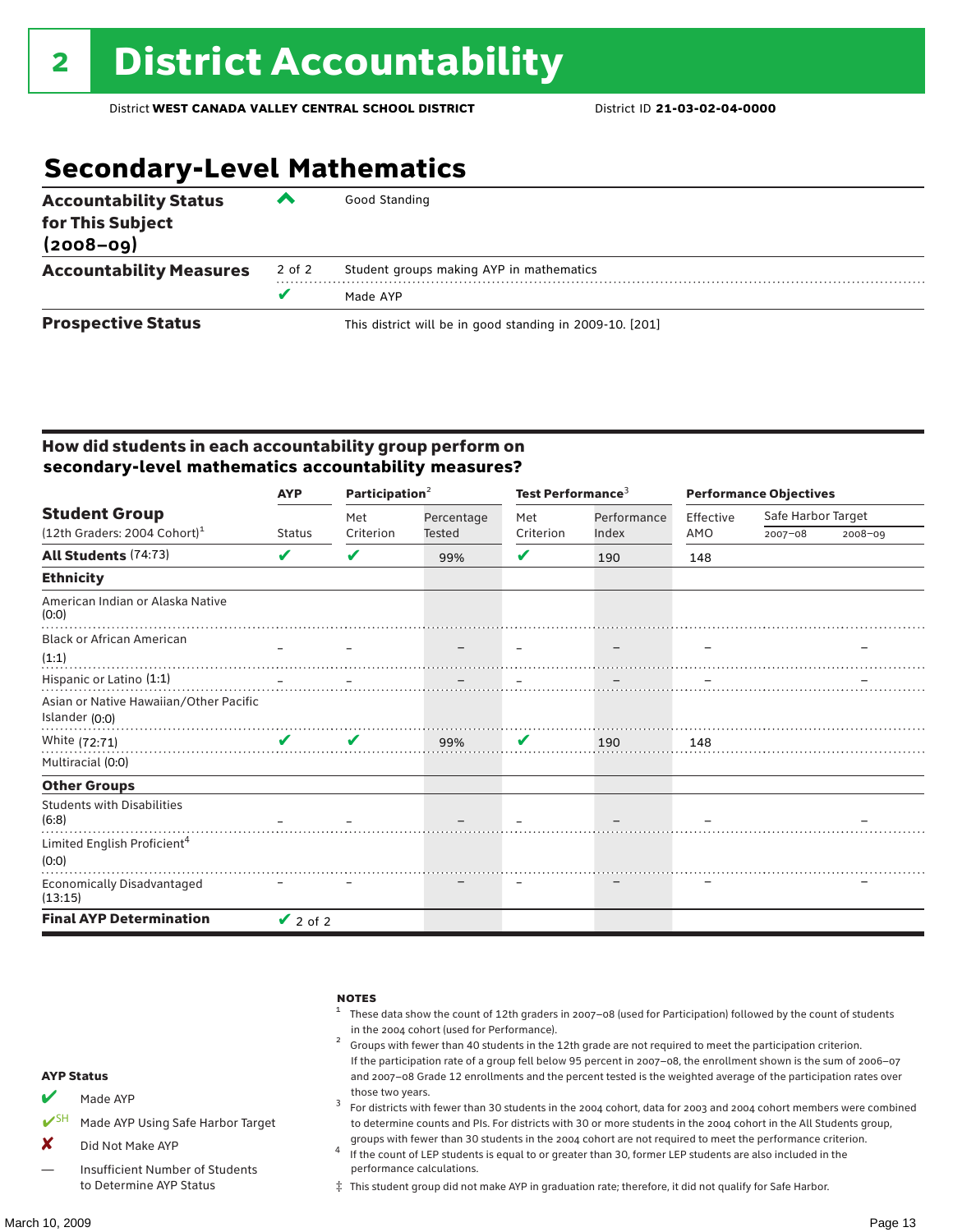### Graduation Rate

| <b>Accountability Status</b><br>for This Indicator<br>$(2008 - 09)$ | ▰      | Good Standing                                            |  |  |  |  |
|---------------------------------------------------------------------|--------|----------------------------------------------------------|--|--|--|--|
| <b>Accountability Measures</b>                                      | 1 of 1 | Student groups making AYP in graduation rate             |  |  |  |  |
|                                                                     | v      | Made AYP                                                 |  |  |  |  |
| <b>Prospective Status</b>                                           |        | This district will be in good standing in 2009-10. [201] |  |  |  |  |

### How did students in each accountability group perform on graduation rate accountability measures?

|                                                               | <b>Graduation</b>          |              |                   | <b>Objectives</b> |                 |         |  |
|---------------------------------------------------------------|----------------------------|--------------|-------------------|-------------------|-----------------|---------|--|
| <b>Student Group</b>                                          |                            | Met          | Graduation        | State             | Progress Target |         |  |
| (Cohort Count) <sup>1</sup>                                   | AYP                        | Criterion    | Rate <sup>2</sup> | Standard          | 2007-08         | 2008-09 |  |
| <b>All Students (85)</b>                                      | $\boldsymbol{\mathcal{U}}$ | $\mathbf{v}$ | 80%               | 55%               |                 |         |  |
| <b>Ethnicity</b>                                              |                            |              |                   |                   |                 |         |  |
| American Indian or<br>Alaska Native (0)                       |                            |              |                   |                   |                 |         |  |
| Black or African<br>American (1)<br>Hispanic or<br>Latino (0) |                            |              |                   |                   |                 |         |  |
| Asian or Native<br>Hawaiian/Other<br>Pacific Islander (0)     |                            |              |                   |                   |                 |         |  |
| White (84)                                                    |                            | V            | 80%               | 55%               |                 |         |  |
| Multiracial (0)                                               |                            |              |                   |                   |                 |         |  |
| <b>Other Groups</b>                                           |                            |              |                   |                   |                 |         |  |
| Students with<br>Disabilities (14)                            |                            |              |                   |                   |                 |         |  |
| Limited English<br>Proficient <sup>3</sup> $(2)$              |                            |              |                   |                   |                 |         |  |
| Economically<br>Disadvantaged (17)                            |                            |              |                   |                   |                 |         |  |
| <b>Final AYP</b><br><b>Determination</b>                      | $\vee$ 1 of 1              |              |                   |                   |                 |         |  |

#### **NOTES**

- <sup>1</sup> Graduation-rate total cohort differs from the accountability cohort in that the graduation-rate total cohort includes students who left school prior to BEDS day of the fourth year after first entering
- 
- grade 9 and students who enrolled after BEDS day of the fourth year after first entering grade 9.<br>
<sup>2</sup> Percentage of the 2003 cohort that earned a local or Regents diploma by August 31, 2007.<br>
<sup>3</sup> If the count of LEP stud in the performance calculations.

### Graduation Rate Information

For a school or a district to make AYP in graduation rate, the percentage of 2003 graduation-rate total cohort members earning a local or Regents diploma by August 31, 2007 for the "All Students" group must equal or exceed the Graduation-Rate Standard or the Graduation-Rate Progress Target for 2007–08.

The Graduation Rate Standard is the criterion value that represents a minimally satisfactory percentage of cohort members earning a local diploma. The State Graduation-Rate Standard for the 2003 cohort is 55 percent. The Commissioner may raise the Graduation-Rate Standard at his discretion in future years.

The 2007–08 Graduation-Rate Progress Target is calculated by adding one point to the percentage of the 2002 cohort earning a local or Regents diploma by August 31, 2006. The 2008–09 Graduation-Rate Progress Target is calculated by adding one point to the percentage of the 2003 cohort earning a local or Regents diploma by August 31, 2007. This target is provided for each group whose percentage earning a local or Regents diploma by August 31, 2007 is below the Graduation-Rate Standard in 2007–08 (55%). Groups with fewer than 30 cohort members are not subject to this criterion.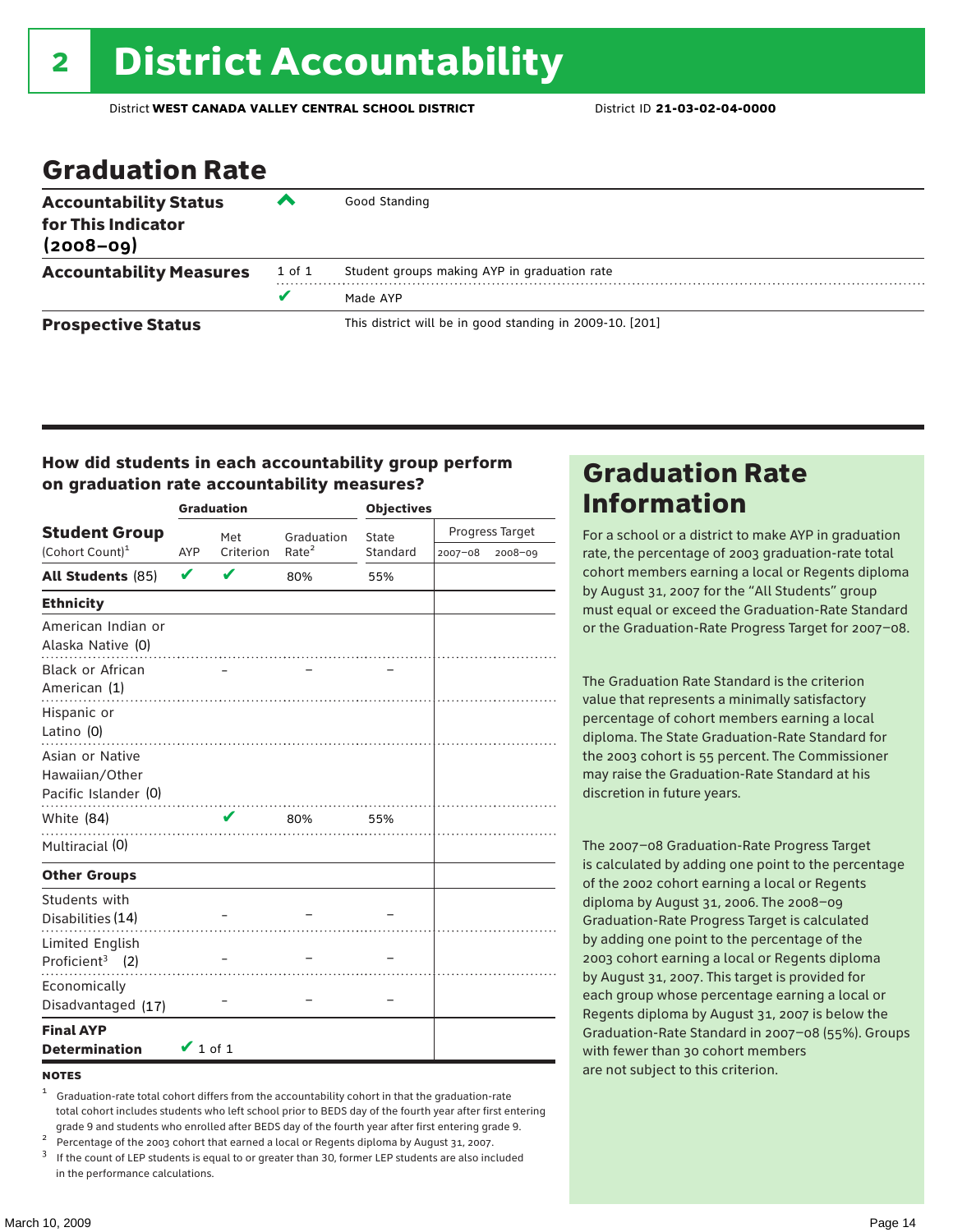## 2008–09 Accountability Status of Schools in Your District

This section lists all schools in your district by 2008–09 accountability status.

| <b>Federal Title I Status</b>        | <b>New York State Status</b>                 |  |  |  |  |  |
|--------------------------------------|----------------------------------------------|--|--|--|--|--|
| Good Standing                        | Good Standing                                |  |  |  |  |  |
| 1 school identified 50% of total     | 1 school identified 50% of total             |  |  |  |  |  |
| WEST CANADA VALLEY ELEMENTARY SCHOOL | WEST CANADA VALLEY JUNIOR-SENIOR HIGH SCHOOL |  |  |  |  |  |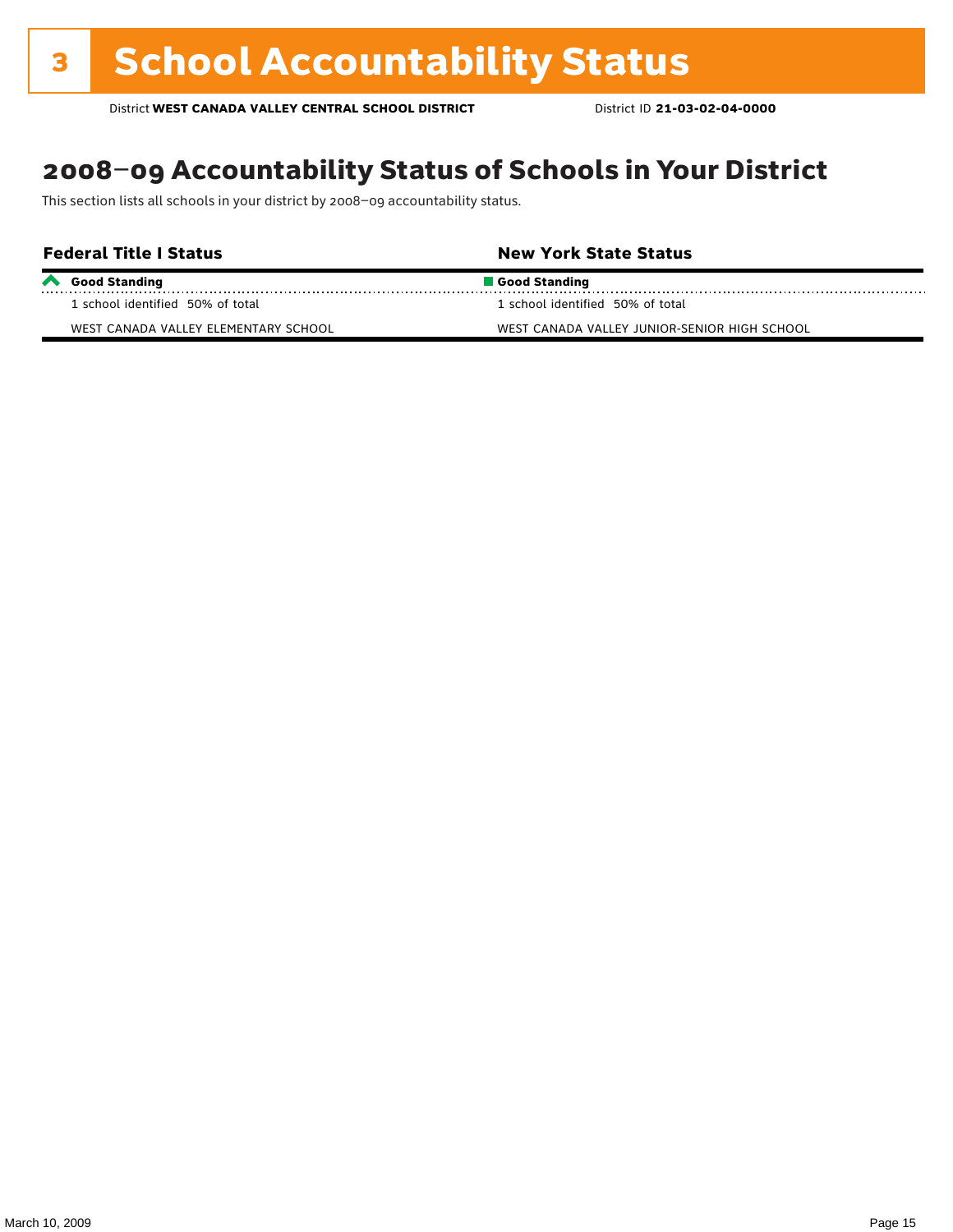### Summary of 2007–08 **District Performance**

Performance on the State assessments in English language arts, mathematics, and science at the elementary and middle levels is reported in terms of mean scores and the percentage of tested students scoring at or above Level 2, Level 3, and Level 4. Performance on the State assessments in ELA and mathematics at the secondary level is reported in terms of the percentage of students in a cohort scoring at these levels.

|                              |           | Percentage of students that<br>scored at or above Level 3 | Total<br>Tested      |      |
|------------------------------|-----------|-----------------------------------------------------------|----------------------|------|
| <b>English Language Arts</b> | 0%        |                                                           | 50%                  | 100% |
| Grade 3                      | 76%       |                                                           |                      | 55   |
| Grade 4                      | 69%       |                                                           |                      | 55   |
| Grade 5                      | 75%       |                                                           |                      | 68   |
| Grade 6                      | 82%       |                                                           |                      | 68   |
| Grade 7                      | 72%       |                                                           |                      | 60   |
| Grade 8                      | 43%       |                                                           |                      | 81   |
| <b>Mathematics</b>           |           |                                                           |                      |      |
| Grade 3                      | 100%      |                                                           |                      | 55   |
| Grade 4                      | 82%       |                                                           |                      | 55   |
| Grade 5                      | 83%       |                                                           |                      | 69   |
| Grade 6                      | 94%       |                                                           |                      | 67   |
| Grade 7                      | 84%       |                                                           |                      | 61   |
| Grade 8                      | 85%       |                                                           |                      | 80   |
| <b>Science</b>               |           |                                                           |                      |      |
| Grade 4                      | 84%       |                                                           |                      | 55   |
| Grade 8                      | 81%       |                                                           |                      | 79   |
|                              |           | Percentage of students that<br>scored at or above Level 3 | 2004 Total<br>Cohort |      |
| <b>Secondary Level</b>       | 0%<br>50% |                                                           | 100%                 |      |
| English                      | 82%       |                                                           |                      | 77   |

Mathematics 91% 91% 77

### About the Performance Level Descriptors

#### Level 1: Not Meeting Learning Standards.

Student performance does not demonstrate an understanding of the content expected in the subject and grade level.

#### Level 2: Partially Meeting Learning Standards.

Student performance demonstrates a partial understanding of the content expected in the subject and grade level.

#### Level 3: Meeting Learning Standards.

Student performance demonstrates an understanding of the content expected in the subject and grade level.

#### Level 4: Meeting Learning Standards with Distinction.

Student performance demonstrates a thorough understanding of the content expected in the subject and grade level.

### How are Need/Resource Capacity (N/RC) categories determined?

Districts are divided into high, average, and low need categories based on their ability to meet the special needs of their students with local resources. Districts in the high need category are subdivided into four categories based on enrollment size and, in some cases, number of students per square mile. More information about the categories can be found in the *Report to the Governor and the Legislature on the Educational Status of the State's Schools* at www.emsc.nysed.gov/irts.

In this section, this district's performance is compared with that of public schools statewide.

#### This District's N/RC Category:

#### **Average Need Districts**

This is a school district with average student needs in relation to district resource capacity.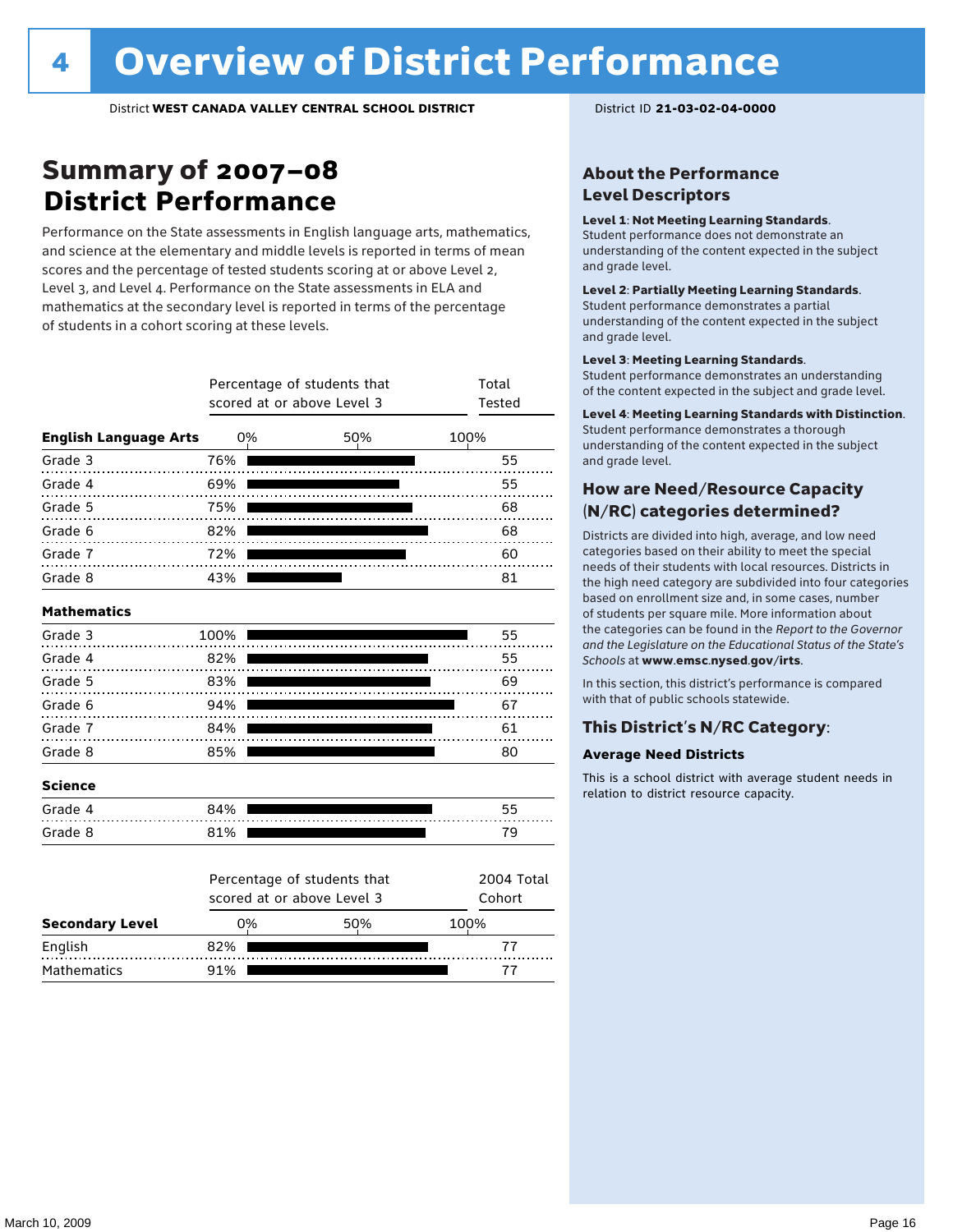# **This District's Results in Grade 3 English Language Arts**

|                                       |        | <b>This District</b> |                                 |         |                     | <b>NY State Public</b>          |         |         |                |  |
|---------------------------------------|--------|----------------------|---------------------------------|---------|---------------------|---------------------------------|---------|---------|----------------|--|
|                                       |        |                      | Percentage scoring at level(s): |         |                     | Percentage scoring at level(s): |         |         |                |  |
|                                       |        | $2 - 4$              | $3 - 4$                         | 4       |                     | $2 - 4$                         | $3 - 4$ | 4       |                |  |
| 2008 Mean Score: 669                  | Range: | 616-780              | 650-780                         |         | 720-780*            |                                 |         |         |                |  |
| 2007 Mean Score: 669                  | 100%   | 100% 96%             | 76%                             | 67%     |                     | 94% 91%                         | 70% 67% |         |                |  |
| 2007-08<br>2006-07<br><b>Contract</b> |        |                      |                                 |         | 12%<br>9%           |                                 |         |         | 12% 10%        |  |
| Number of Tested Students:            |        | 55<br>55             | 42                              | 38      | $\overline{7}$<br>5 |                                 |         |         |                |  |
|                                       |        | 2007-08 School Year  |                                 |         |                     | 2006-07 School Year             |         |         |                |  |
| <b>Results by</b>                     | Total  |                      | Percentage scoring at level(s): |         | Total               | Percentage scoring at level(s): |         |         |                |  |
| <b>Student Group</b>                  |        | Tested               | $2 - 4$                         | $3 - 4$ | $\overline{4}$      | Tested                          | $2 - 4$ | $3 - 4$ | $\overline{4}$ |  |
| <b>All Students</b>                   |        | 55                   | 100%                            | 76%     | 9%                  | 57                              | 96%     | 67%     | 12%            |  |
| Female                                |        | 38                   | 100%                            | 71%     | 8%                  | 33                              | 94%     | 76%     | 9%             |  |
| Male                                  |        | 17                   | 100%                            | 88%     | 12%                 | 24                              | 100%    | 54%     | 17%            |  |
| American Indian or Alaska Native      |        |                      |                                 |         |                     |                                 |         |         |                |  |
| Black or African American             |        |                      |                                 |         |                     |                                 |         |         |                |  |
| Hispanic or Latino                    |        |                      |                                 |         |                     |                                 |         |         |                |  |
| Asian or Native Hawaiian/Other        |        |                      |                                 |         |                     |                                 |         |         |                |  |
| Pacific Islander                      |        |                      |                                 |         |                     |                                 |         |         |                |  |
| White                                 |        | 55                   | 100%                            | 76%     | 9%                  | 57                              | 96%     | 67%     | 12%            |  |
| Multiracial                           |        |                      |                                 |         |                     |                                 |         |         |                |  |
| Small Group Totals                    |        |                      |                                 |         |                     |                                 |         |         |                |  |
| <b>General-Education Students</b>     |        | 52                   |                                 |         |                     | 48                              | 98%     | 73%     | 15%            |  |
| <b>Students with Disabilities</b>     |        | 3                    |                                 |         |                     | 9                               | 89%     | 33%     | 0%             |  |
| English Proficient                    |        | 55                   | 100%                            | 76%     | 9%                  | 56                              |         |         |                |  |
| Limited English Proficient            |        |                      |                                 |         |                     | 1                               |         |         |                |  |
| Economically Disadvantaged            |        | 24                   | 100%                            | 79%     | 8%                  | 23                              | 96%     | 61%     | 9%             |  |
| Not Disadvantaged                     |        | 31                   | 100%                            | 74%     | 10%                 | 34                              | 97%     | 71%     | 15%            |  |
| Migrant                               |        |                      |                                 |         |                     |                                 |         |         |                |  |
| Not Migrant                           |        | 55                   | 100%                            | 76%     | 9%                  | 57                              | 96%     | 67%     | 12%            |  |

**NOTES** 

The – symbol indicates that data for a group of students have been suppressed. If a group has fewer than five students,<br>data for that group and the next smallest group(s) are suppressed to protect the privacy of individual

\* Level 4 range is for 2007–08 only. The 2006–07 range is 730–780.

| <b>Other</b>                                                                                         | 2007-08 School Year |         |                             |                | 2006-07 School Year |                             |         |     |  |
|------------------------------------------------------------------------------------------------------|---------------------|---------|-----------------------------|----------------|---------------------|-----------------------------|---------|-----|--|
| <b>Assessments</b>                                                                                   | Total<br>Tested     |         | Number scoring at level(s): |                |                     | Number scoring at level(s): |         |     |  |
|                                                                                                      |                     | $2 - 4$ | $3 - 4$                     | $\overline{4}$ | Tested              | $2 - 4$                     | $3 - 4$ | 4   |  |
| New York State Alternate Assessment<br>(NYSAA): Grade 3 Equivalent                                   |                     |         |                             |                | 0                   |                             |         |     |  |
| New York State English as a Second<br>Language Achievement Test (NYSESLAT) <sup>+</sup> :<br>Grade 3 | 0                   | N/A     | N/A                         | N/A            | 0                   | N/A                         | N/A     | N/A |  |

† These counts represent recently arrived LEP students who used the NYSESLAT to fulfill the English language arts participation requirement.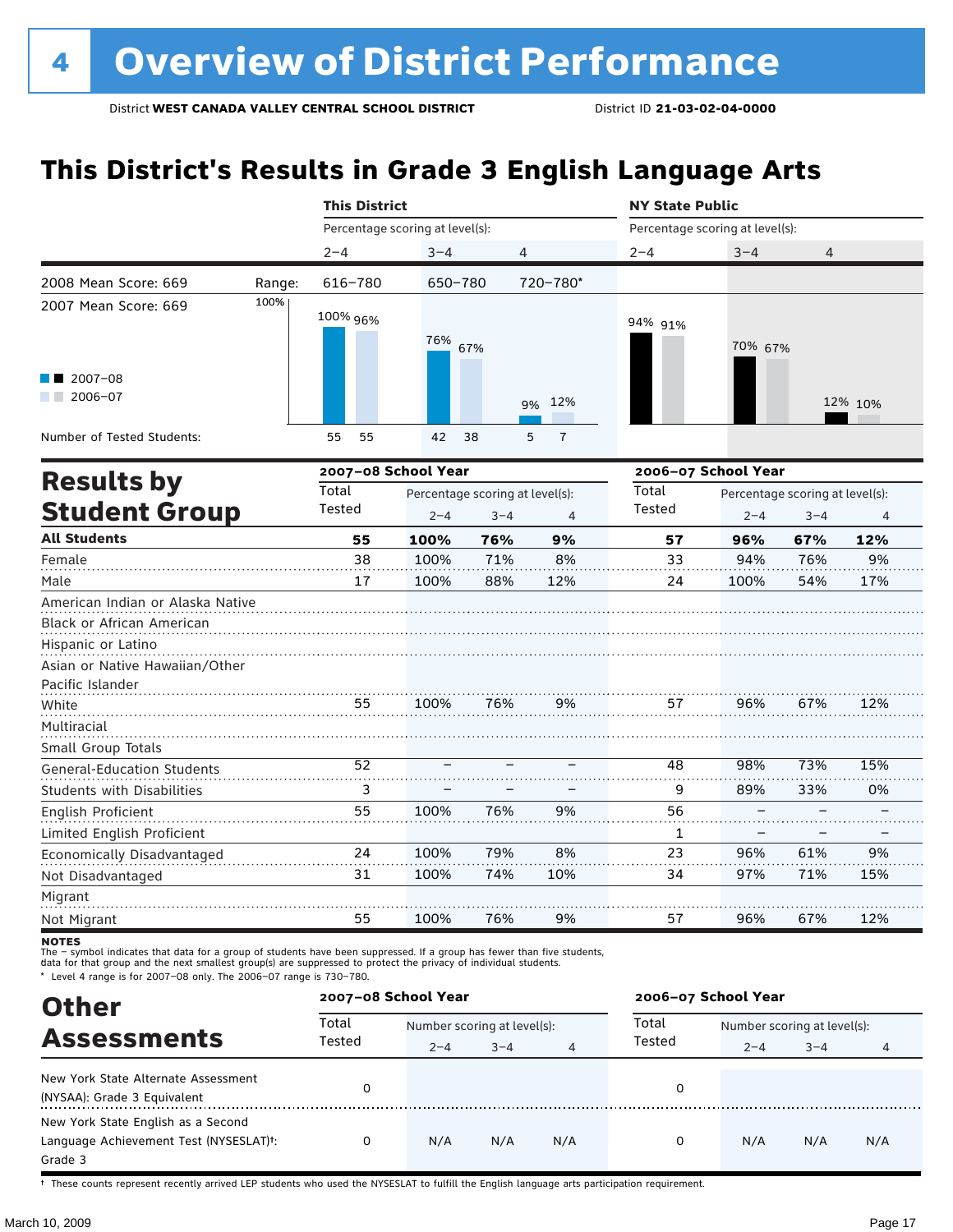## **This District's Results in Grade 3 Mathematics**

|                                   | <b>This District</b>            |          |                                 |                | <b>NY State Public</b>          |                                 |         |         |  |
|-----------------------------------|---------------------------------|----------|---------------------------------|----------------|---------------------------------|---------------------------------|---------|---------|--|
|                                   | Percentage scoring at level(s): |          |                                 |                | Percentage scoring at level(s): |                                 |         |         |  |
|                                   | $2 - 4$                         | $3 - 4$  | 4                               |                | $2 - 4$                         | $3 - 4$                         | 4       |         |  |
| 2008 Mean Score: 697<br>Range:    | 624-770                         | 650-770  |                                 | 703-770        |                                 |                                 |         |         |  |
| 100%<br>2007 Mean Score: 688      | 100%100%                        | 100% 93% |                                 |                | 98% 96%                         | 90% 85%                         |         |         |  |
| 2007-08<br>$2006 - 07$            |                                 |          |                                 | 35%<br>23%     |                                 |                                 |         | 26% 29% |  |
| Number of Tested Students:        | 60<br>55                        | 55       | 56                              | 14<br>19       |                                 |                                 |         |         |  |
| <b>Results by</b>                 | 2007-08 School Year             |          |                                 |                |                                 | 2006-07 School Year             |         |         |  |
|                                   | Total                           |          | Percentage scoring at level(s): |                | Total                           | Percentage scoring at level(s): |         |         |  |
| <b>Student Group</b>              | Tested                          | $2 - 4$  | $3 - 4$                         | $\overline{4}$ | Tested                          | $2 - 4$                         | $3 - 4$ | 4       |  |
| <b>All Students</b>               | 55                              | 100%     | 100%                            | 35%            | 60                              | 100%                            | 93%     | 23%     |  |
| Female                            | 38                              | 100%     | 100%                            | 29%            | 35                              | 100%                            | 89%     | 20%     |  |
| Male                              | 17                              | 100%     | 100%                            | 47%            | 25                              | 100%                            | 100%    | 28%     |  |
| American Indian or Alaska Native  |                                 |          |                                 |                |                                 |                                 |         |         |  |
| Black or African American         |                                 |          |                                 |                |                                 |                                 |         |         |  |
| Hispanic or Latino                |                                 |          |                                 |                |                                 |                                 |         |         |  |
| Asian or Native Hawaiian/Other    |                                 |          |                                 |                |                                 |                                 |         |         |  |
| Pacific Islander                  |                                 |          |                                 |                |                                 |                                 |         |         |  |
| White                             | 55                              | 100%     | 100%                            | 35%            | 60                              | 100%                            | 93%     | 23%     |  |
| Multiracial                       |                                 |          |                                 |                |                                 |                                 |         |         |  |
| Small Group Totals                |                                 |          |                                 |                |                                 |                                 |         |         |  |
| <b>General-Education Students</b> | 52                              |          |                                 |                | 51                              | 100%                            | 98%     | 27%     |  |
| <b>Students with Disabilities</b> | 3                               |          |                                 |                | 9                               | 100%                            | 67%     | 0%      |  |
| <b>English Proficient</b>         | 55                              | 100%     | 100%                            | 35%            | 59                              |                                 |         |         |  |
| Limited English Proficient        |                                 |          |                                 |                | 1                               |                                 |         |         |  |
| Economically Disadvantaged        | 24                              | 100%     | 100%                            | 29%            | 26                              | 100%                            | 92%     | 15%     |  |
| Not Disadvantaged                 | 31                              | 100%     | 100%                            | 39%            | 34                              | 100%                            | 94%     | 29%     |  |
| Migrant                           |                                 |          |                                 |                |                                 |                                 |         |         |  |
| Not Migrant                       | 55                              | 100%     | 100%                            | 35%            | 60                              | 100%                            | 93%     | 23%     |  |

**NOTES** 

| <b>Other</b>                                                       |                 | 2007-08 School Year |                             |   | 2006-07 School Year |                             |         |   |
|--------------------------------------------------------------------|-----------------|---------------------|-----------------------------|---|---------------------|-----------------------------|---------|---|
| <b>Assessments</b>                                                 | Total<br>Tested |                     | Number scoring at level(s): |   |                     | Number scoring at level(s): |         |   |
|                                                                    |                 | $2 - 4$             | $3 - 4$                     | 4 | Tested              | $2 - 4$                     | $3 - 4$ | 4 |
| New York State Alternate Assessment<br>(NYSAA): Grade 3 Equivalent |                 |                     |                             |   |                     |                             |         |   |
|                                                                    |                 |                     |                             |   |                     |                             |         |   |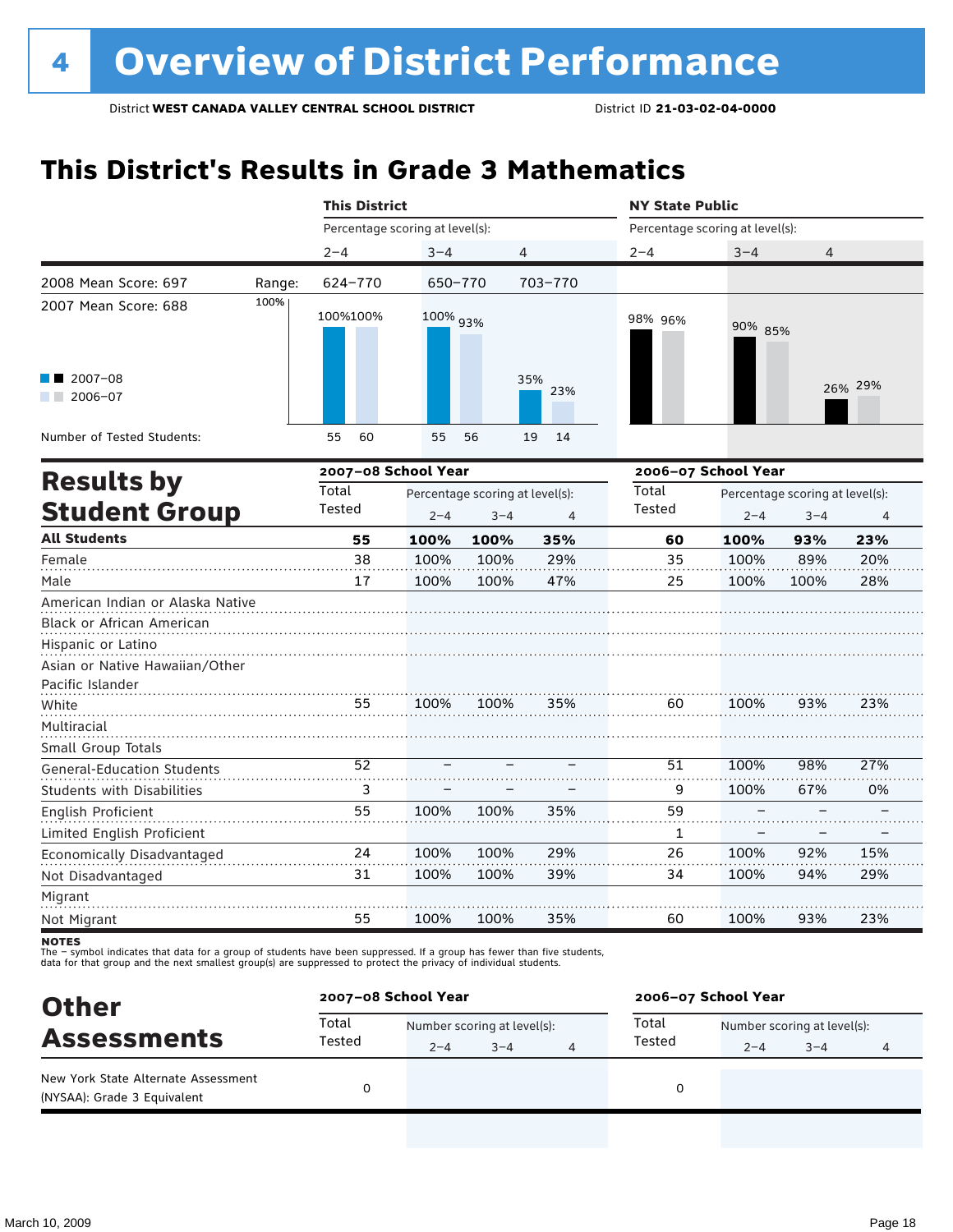# **This District's Results in Grade 4 English Language Arts**

|                                                                      |        | <b>This District</b>            |         |         |                                | <b>NY State Public</b>          |                                 |         |    |  |
|----------------------------------------------------------------------|--------|---------------------------------|---------|---------|--------------------------------|---------------------------------|---------------------------------|---------|----|--|
|                                                                      |        | Percentage scoring at level(s): |         |         |                                | Percentage scoring at level(s): |                                 |         |    |  |
|                                                                      |        | $2 - 4$                         | $3 - 4$ | 4       |                                | $2 - 4$                         | $3 - 4$                         | 4       |    |  |
| 2008 Mean Score: 662                                                 | Range: | 612-775                         | 650-775 |         | 716-775                        |                                 |                                 |         |    |  |
| 2007 Mean Score: 659                                                 | 100%   | 91% 96%                         | 69% 67% |         |                                | 93% 92%                         | 71% 68%                         |         |    |  |
| 2007-08<br>$2006 - 07$                                               |        |                                 |         |         | 13%<br>1%                      |                                 |                                 | 8%      | 8% |  |
| Number of Tested Students:                                           |        | 50<br>66                        | 38      | 46      | $\mathbf{1}$<br>$\overline{7}$ |                                 |                                 |         |    |  |
|                                                                      |        | 2007-08 School Year             |         |         |                                | 2006-07 School Year             |                                 |         |    |  |
| <b>Results by</b>                                                    | Total  | Percentage scoring at level(s): |         |         |                                |                                 | Percentage scoring at level(s): |         |    |  |
| <b>Student Group</b>                                                 |        | Tested                          | $2 - 4$ | $3 - 4$ | $\overline{4}$                 | Tested                          | $2 - 4$                         | $3 - 4$ | 4  |  |
| <b>All Students</b>                                                  |        | 55                              | 91%     | 69%     | 13%                            | 69                              | 96%                             | 67%     | 1% |  |
| Female                                                               |        | 33                              | 94%     | 76%     | 9%                             | 29                              | 97%                             | 62%     | 3% |  |
| Male                                                                 |        | 22                              | 86%     | 59%     | 18%                            | 40                              | 95%                             | 70%     | 0% |  |
| American Indian or Alaska Native<br><b>Black or African American</b> |        |                                 |         |         |                                |                                 |                                 |         |    |  |
| Hispanic or Latino                                                   |        | 2                               |         |         |                                | 1                               |                                 |         |    |  |
| Asian or Native Hawaiian/Other<br>Pacific Islander                   |        |                                 |         |         |                                |                                 |                                 |         |    |  |
| White                                                                |        | 52                              |         |         |                                | 68                              |                                 |         |    |  |
| Multiracial                                                          |        | $\mathbf{1}$                    |         |         |                                |                                 |                                 |         |    |  |
| Small Group Totals                                                   |        | 55                              | 91%     | 69%     | 13%                            | 69                              | 96%                             | 67%     | 1% |  |
| <b>General-Education Students</b>                                    |        | 48                              | 92%     | 75%     | 15%                            | 61                              | 100%                            | 75%     | 2% |  |
| <b>Students with Disabilities</b>                                    |        | $\overline{1}$                  | 86%     | 29%     | 0%                             | 8                               | 63%                             | 0%      | 0% |  |
| English Proficient                                                   |        | 54                              |         |         |                                | 66                              |                                 |         |    |  |
| Limited English Proficient                                           |        | 1                               |         |         |                                | 3                               |                                 |         |    |  |
| Economically Disadvantaged                                           |        | 21                              | 90%     | 71%     | 5%                             | 24                              | 96%                             | 67%     | 4% |  |
| Not Disadvantaged                                                    |        | 34                              | 91%     | 68%     | 18%                            | 45                              | 96%                             | 67%     | 0% |  |
| Migrant                                                              |        |                                 |         |         |                                | 1                               |                                 |         |    |  |
| Not Migrant                                                          |        | 55                              | 91%     | 69%     | 13%                            | 68                              |                                 |         |    |  |

**NOTES** 

The – symbol indicates that data for a group of students have been suppressed. If a group has fewer than five students,<br>data for that group and the next smallest group(s) are suppressed to protect the privacy of individual

| <b>Other</b>                                                                            |                 | 2007-08 School Year                    |         |     | 2006-07 School Year |                                        |         |     |
|-----------------------------------------------------------------------------------------|-----------------|----------------------------------------|---------|-----|---------------------|----------------------------------------|---------|-----|
| <b>Assessments</b>                                                                      | Total<br>Tested | Number scoring at level(s):<br>$2 - 4$ | $3 - 4$ |     | Total<br>Tested     | Number scoring at level(s):<br>$2 - 4$ | $3 - 4$ |     |
| New York State Alternate Assessment<br>(NYSAA): Grade 4 Equivalent                      |                 |                                        |         |     |                     |                                        |         |     |
| New York State English as a Second<br>Language Achievement Test (NYSESLAT)t:<br>Grade 4 |                 | N/A                                    | N/A     | N/A | 0                   | N/A                                    | N/A     | N/A |

† These counts represent recently arrived LEP students who used the NYSESLAT to fulfill the English language arts participation requirement.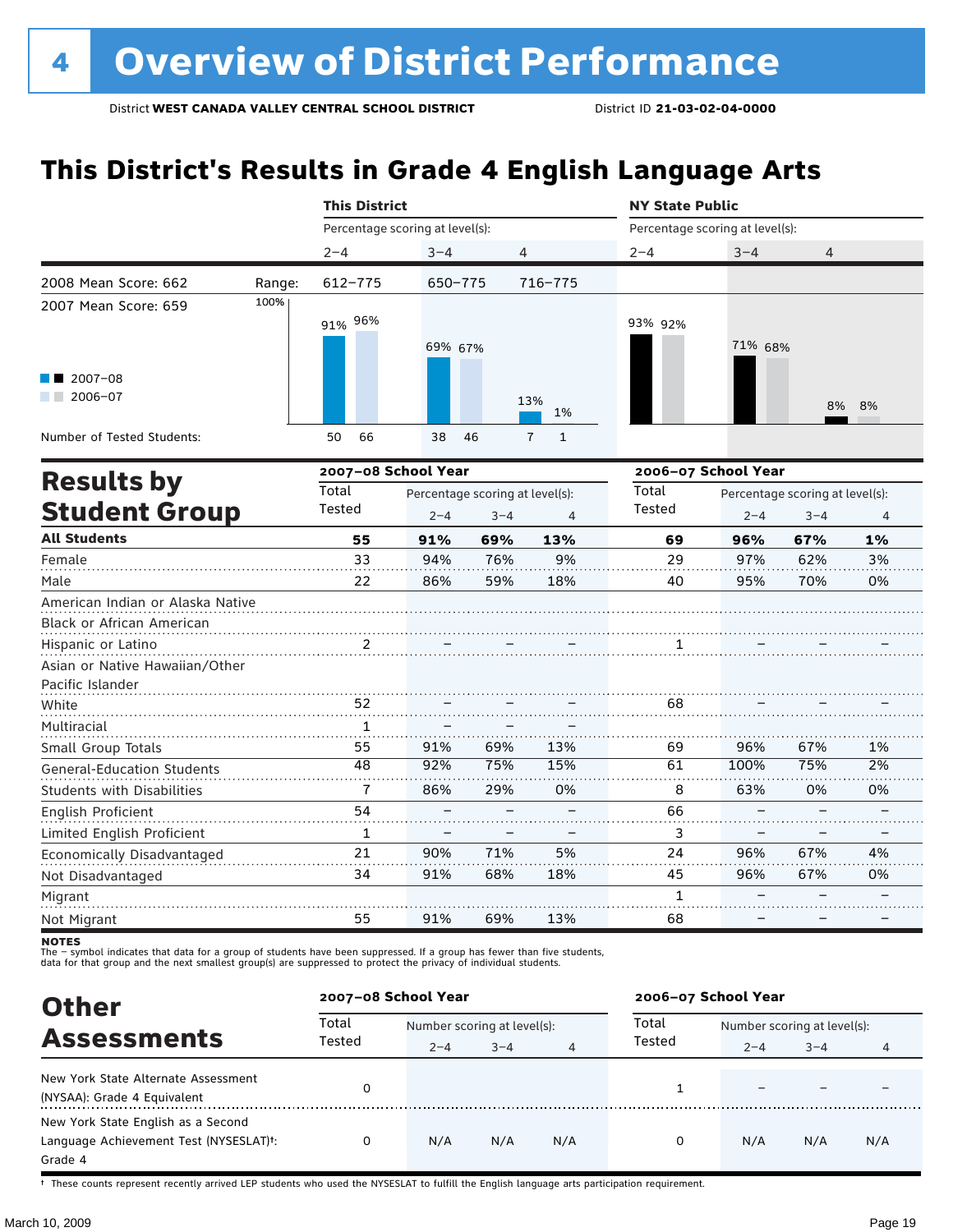# **This District's Results in Grade 4 Mathematics**

|                                                          |        | <b>This District</b>            |         |                                 |                      | <b>NY State Public</b>          |         |                                 |                |  |
|----------------------------------------------------------|--------|---------------------------------|---------|---------------------------------|----------------------|---------------------------------|---------|---------------------------------|----------------|--|
|                                                          |        | Percentage scoring at level(s): |         |                                 |                      | Percentage scoring at level(s): |         |                                 |                |  |
|                                                          |        | $2 - 4$                         | $3 - 4$ |                                 | 4                    | $2 - 4$                         | $3 - 4$ | 4                               |                |  |
| 2008 Mean Score: 676                                     | Range: | 622-800                         | 650-800 |                                 | $702 - 800$          |                                 |         |                                 |                |  |
| 2007 Mean Score: 668                                     | 100%   | 95% 93%                         | 82% 80% |                                 |                      | 95% 94%                         | 84% 80% |                                 |                |  |
| $\blacksquare$ 2007-08<br>$2006 - 07$<br><b>Contract</b> |        |                                 |         |                                 | 24%<br>6%            |                                 |         |                                 | 29% 28%        |  |
| Number of Tested Students:                               |        | 52<br>65                        | 45      | 56                              | $\overline{4}$<br>13 |                                 |         |                                 |                |  |
| <b>Results by</b>                                        |        | 2007-08 School Year             |         |                                 |                      | 2006-07 School Year             |         |                                 |                |  |
|                                                          |        | Total                           |         | Percentage scoring at level(s): |                      | Total                           |         | Percentage scoring at level(s): |                |  |
| <b>Student Group</b>                                     |        | Tested                          | $2 - 4$ | $3 - 4$                         | $\overline{4}$       | <b>Tested</b>                   | $2 - 4$ | $3 - 4$                         | $\overline{4}$ |  |
| <b>All Students</b>                                      |        | 55                              | 95%     | 82%                             | 24%                  | 70                              | 93%     | 80%                             | 6%             |  |
| Female                                                   |        | 33                              | 94%     | 82%                             | 21%                  | 29                              | 90%     | 76%                             | 3%             |  |
| Male                                                     |        | 22                              | 95%     | 82%                             | 27%                  | 41                              | 95%     | 83%                             | 7%             |  |
| American Indian or Alaska Native                         |        |                                 |         |                                 |                      |                                 |         |                                 |                |  |
| Black or African American                                |        |                                 |         |                                 |                      |                                 |         |                                 |                |  |
| Hispanic or Latino                                       |        | 2                               |         |                                 |                      | 1                               |         |                                 |                |  |
| Asian or Native Hawaiian/Other<br>Pacific Islander       |        |                                 |         |                                 |                      |                                 |         |                                 |                |  |
| White                                                    |        | 52                              |         |                                 |                      | 69                              |         |                                 |                |  |
| Multiracial                                              |        | 1                               |         |                                 |                      |                                 |         |                                 |                |  |
| Small Group Totals                                       |        | 55                              | 95%     | 82%                             | 24%                  | 70                              | 93%     | 80%                             | 6%             |  |
| <b>General-Education Students</b>                        |        | 48                              | 100%    | 92%                             | 27%                  | 62                              | 98%     | 90%                             | 6%             |  |
| <b>Students with Disabilities</b>                        |        | 7                               | 57%     | 14%                             | 0%                   | 8                               | 50%     | 0%                              | 0%             |  |
| English Proficient                                       |        | 54                              |         |                                 |                      | 67                              |         |                                 |                |  |
| Limited English Proficient                               |        | $\mathbf{1}$                    |         |                                 |                      | 3                               |         |                                 |                |  |
| Economically Disadvantaged                               |        | 21                              | 100%    | 71%                             | 19%                  | 25                              | 88%     | 80%                             | 8%             |  |
| Not Disadvantaged                                        |        | 34                              | 91%     | 88%                             | 26%                  | 45                              | 96%     | 80%                             | 4%             |  |
| Migrant                                                  |        |                                 |         |                                 |                      | $\mathbf{1}$                    |         |                                 |                |  |
| Not Migrant                                              |        | 55                              | 95%     | 82%                             | 24%                  | 69                              |         |                                 |                |  |

**NOTES** 

| <b>Other</b>                                                       |                 | 2007-08 School Year         |         |  | 2006-07 School Year |                             |         |   |  |
|--------------------------------------------------------------------|-----------------|-----------------------------|---------|--|---------------------|-----------------------------|---------|---|--|
| <b>Assessments</b>                                                 | Total<br>Tested | Number scoring at level(s): |         |  | Total               | Number scoring at level(s): |         |   |  |
|                                                                    |                 | $2 - 4$                     | $3 - 4$ |  | Tested              | $2 - 4$                     | $3 - 4$ | 4 |  |
| New York State Alternate Assessment<br>(NYSAA): Grade 4 Equivalent |                 |                             |         |  |                     |                             |         |   |  |
|                                                                    |                 |                             |         |  |                     |                             |         |   |  |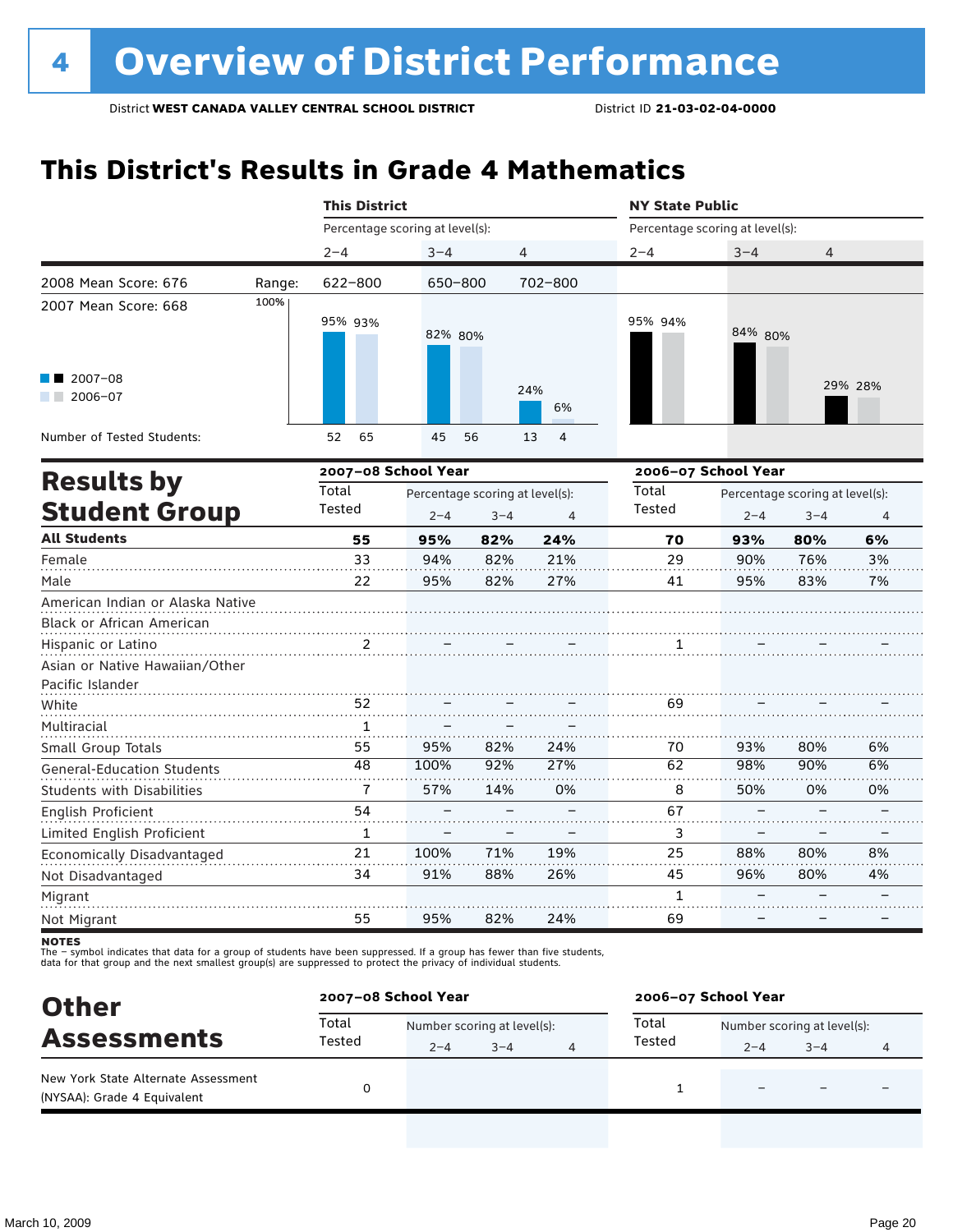# **This District's Results in Grade 4 Science**

|                                                                          |                 | <b>This District</b>            |                                            |                |                                 | <b>NY State Public</b> |                                            |                |  |  |
|--------------------------------------------------------------------------|-----------------|---------------------------------|--------------------------------------------|----------------|---------------------------------|------------------------|--------------------------------------------|----------------|--|--|
|                                                                          |                 | Percentage scoring at level(s): |                                            |                | Percentage scoring at level(s): |                        |                                            |                |  |  |
|                                                                          | $2 - 4$         | $3 - 4$                         | 4                                          |                | $2 - 4$                         | $3 - 4$                | 4                                          |                |  |  |
| 2008 Mean Score: 81<br>Range:                                            | $45 - 100$      | $65 - 100$                      |                                            | $85 - 100$     |                                 |                        |                                            |                |  |  |
| 100%<br>2007 Mean Score: 83                                              | 100% 97%        | 84%                             | 96%                                        | 58%            | 97% 97%                         | 85% 85%                |                                            |                |  |  |
| $2007 - 08$<br>$2006 - 07$<br>a sa Bala                                  |                 |                                 |                                            | 49%            |                                 |                        |                                            | 50% 49%        |  |  |
| Number of Tested Students:                                               | 55<br>67        | 46                              | 66                                         | 40<br>27       |                                 |                        |                                            |                |  |  |
|                                                                          |                 | 2007-08 School Year             |                                            |                |                                 | 2006-07 School Year    |                                            |                |  |  |
| <b>Results by</b><br><b>Student Group</b>                                | Total<br>Tested | $2 - 4$                         | Percentage scoring at level(s):<br>$3 - 4$ | $\overline{4}$ | Total<br>Tested                 | $2 - 4$                | Percentage scoring at level(s):<br>$3 - 4$ | $\overline{4}$ |  |  |
| <b>All Students</b>                                                      | 55              | 100%                            | 84%                                        | 49%            | 69                              | 97%                    | 96%                                        | 58%            |  |  |
| Female                                                                   | 33              | 100%                            | 82%                                        | 42%            | 28                              | 93%                    | 89%                                        | 46%            |  |  |
| Male                                                                     | 22              | 100%                            | 86%                                        | 59%            | 41                              | 100%                   | 100%                                       | 66%            |  |  |
| American Indian or Alaska Native<br>Black or African American            |                 |                                 |                                            |                |                                 |                        |                                            |                |  |  |
| Hispanic or Latino<br>Asian or Native Hawaiian/Other<br>Pacific Islander | 2               |                                 |                                            |                |                                 |                        |                                            |                |  |  |
| White                                                                    | 52              |                                 |                                            |                | 69                              | 97%                    | 96%                                        | 58%            |  |  |
| Multiracial                                                              | $\mathbf{1}$    |                                 |                                            |                |                                 |                        |                                            |                |  |  |
| Small Group Totals                                                       | 55              | 100%                            | 84%                                        | 49%            |                                 |                        |                                            |                |  |  |
| <b>General-Education Students</b>                                        | 48              | 100%                            | 92%                                        | 54%            | 61                              | 97%                    | 97%                                        | 66%            |  |  |
| <b>Students with Disabilities</b>                                        | $\overline{7}$  | 100%                            | 29%                                        | 14%            | 8                               | 100%                   | 88%                                        | 0%             |  |  |
| <b>English Proficient</b>                                                | 54              |                                 |                                            |                | 67                              |                        |                                            |                |  |  |
| Limited English Proficient                                               | $\mathbf{1}$    |                                 |                                            |                | 2                               |                        |                                            |                |  |  |
| Economically Disadvantaged                                               | 21              | 100%                            | 81%                                        | 48%            | 24                              | 92%                    | 92%                                        | 54%            |  |  |
| Not Disadvantaged                                                        | 34              | 100%                            | 85%                                        | 50%            | 45                              | 100%                   | 98%                                        | 60%            |  |  |
| Migrant                                                                  |                 |                                 |                                            |                |                                 |                        |                                            |                |  |  |
| Not Migrant                                                              | 55              | 100%                            | 84%                                        | 49%            | 69                              | 97%                    | 96%                                        | 58%            |  |  |

**NOTES** 

| <b>Other</b>                                                       |                 | 2007-08 School Year |                             |  | 2006-07 School Year |                             |         |   |
|--------------------------------------------------------------------|-----------------|---------------------|-----------------------------|--|---------------------|-----------------------------|---------|---|
| <b>Assessments</b>                                                 | Total<br>Tested |                     | Number scoring at level(s): |  |                     | Number scoring at level(s): |         |   |
|                                                                    |                 | $2 - 4$             | $3 - 4$                     |  | Tested              | $2 - 4$                     | $3 - 4$ | 4 |
| New York State Alternate Assessment<br>(NYSAA): Grade 4 Equivalent |                 |                     |                             |  |                     |                             |         |   |
|                                                                    |                 |                     |                             |  |                     |                             |         |   |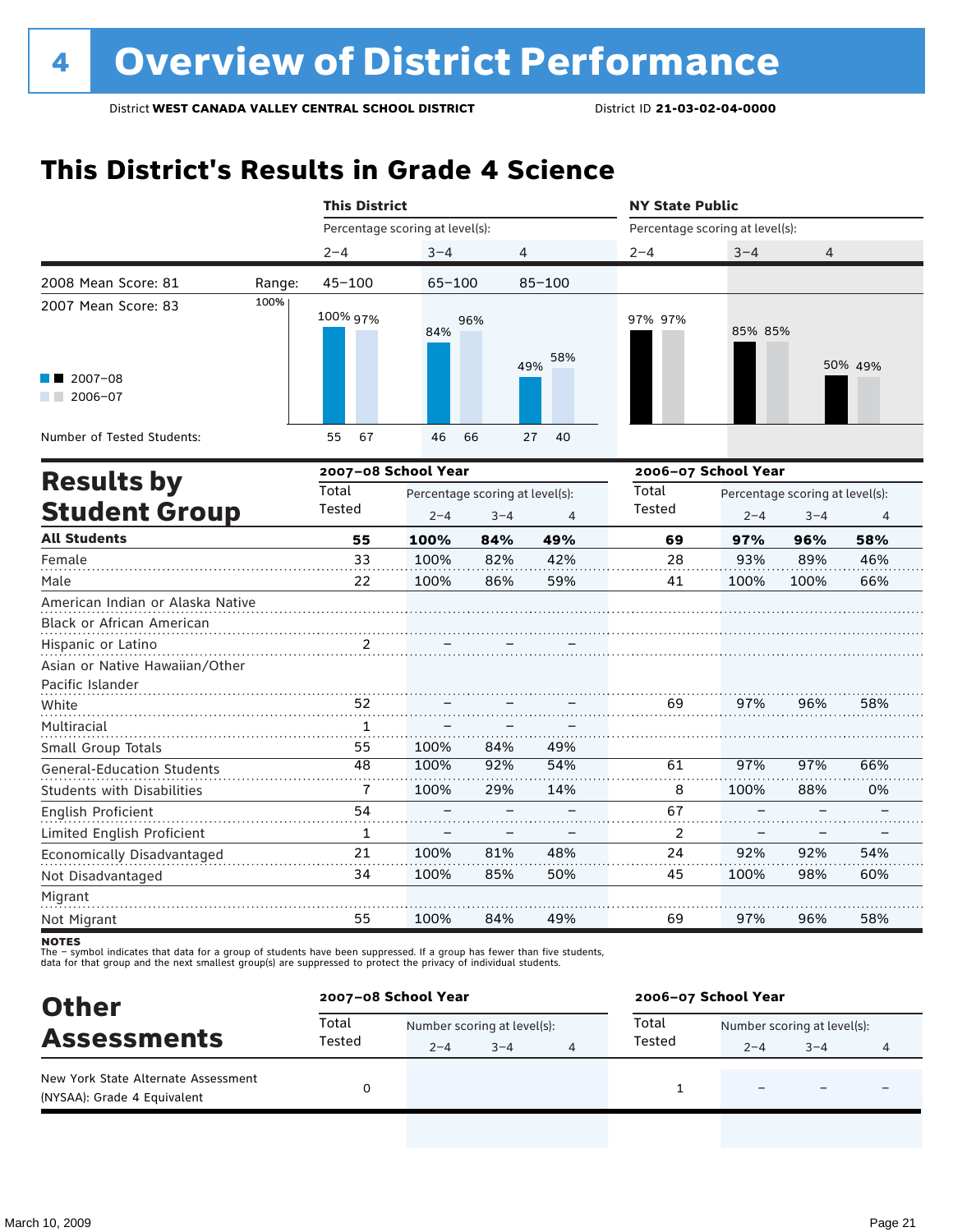# **This District's Results in Grade 5 English Language Arts**

|                                   |                     | <b>This District</b>            |                                 |         |                     | <b>NY State Public</b>          |                                 |         |    |  |
|-----------------------------------|---------------------|---------------------------------|---------------------------------|---------|---------------------|---------------------------------|---------------------------------|---------|----|--|
|                                   |                     | Percentage scoring at level(s): |                                 |         |                     | Percentage scoring at level(s): |                                 |         |    |  |
|                                   |                     | $2 - 4$                         | $3 - 4$                         | 4       |                     | $2 - 4$                         | $3 - 4$                         | 4       |    |  |
| 2008 Mean Score: 663              | Range:              | 608-795                         | $650 - 795$                     |         | 711-795             |                                 |                                 |         |    |  |
| 2007 Mean Score: 665              | 100%                | 100% 98%                        | 75% 80%                         |         |                     | 98% 95%                         | 78%<br>68%                      |         |    |  |
| $2007 - 08$<br>$2006 - 07$        |                     |                                 |                                 |         | 3%<br>3%            |                                 |                                 | 6%      | 7% |  |
| Number of Tested Students:        |                     | 68<br>65                        | 51                              | 53      | $\overline{2}$<br>2 |                                 |                                 |         |    |  |
|                                   | 2007-08 School Year |                                 |                                 |         |                     |                                 | 2006-07 School Year             |         |    |  |
| <b>Results by</b>                 | Total               |                                 | Percentage scoring at level(s): |         | Total               |                                 | Percentage scoring at level(s): |         |    |  |
| <b>Student Group</b>              |                     | Tested                          | $2 - 4$                         | $3 - 4$ | 4                   | <b>Tested</b>                   | $2 - 4$                         | $3 - 4$ | 4  |  |
| <b>All Students</b>               |                     | 68                              | 100%                            | 75%     | 3%                  | 66                              | 98%                             | 80%     | 3% |  |
| Female                            |                     | 30                              | 100%                            | 70%     | 3%                  | 27                              | 96%                             | 74%     | 4% |  |
| Male                              |                     | 38                              | 100%                            | 79%     | 3%                  | 39                              | 100%                            | 85%     | 3% |  |
| American Indian or Alaska Native  |                     |                                 |                                 |         |                     |                                 |                                 |         |    |  |
| Black or African American         |                     |                                 |                                 |         |                     |                                 |                                 |         |    |  |
| Hispanic or Latino                |                     | 1                               |                                 |         |                     |                                 |                                 |         |    |  |
| Asian or Native Hawaiian/Other    |                     |                                 |                                 |         |                     |                                 |                                 |         |    |  |
| Pacific Islander                  |                     |                                 |                                 |         |                     |                                 |                                 |         |    |  |
| White                             |                     | 67                              |                                 |         |                     | 66                              | 98%                             | 80%     | 3% |  |
| Multiracial                       |                     |                                 |                                 |         |                     |                                 |                                 |         |    |  |
| Small Group Totals                |                     | 68                              | 100%                            | 75%     | 3%                  |                                 |                                 |         |    |  |
| <b>General-Education Students</b> |                     | 60                              | 100%                            | 83%     | 3%                  | 58                              | 100%                            | 88%     | 3% |  |
| <b>Students with Disabilities</b> |                     | 8                               | 100%                            | 13%     | 0%                  | 8                               | 88%                             | 25%     | 0% |  |
| English Proficient                |                     | 66                              |                                 |         |                     | 66                              | 98%                             | 80%     | 3% |  |
| Limited English Proficient        |                     | 2                               |                                 |         |                     |                                 |                                 |         |    |  |
| Economically Disadvantaged        |                     | 27                              | 100%                            | 74%     | 4%                  | 16                              | 100%                            | 75%     | 0% |  |
| Not Disadvantaged                 |                     | 41                              | 100%                            | 76%     | 2%                  | 50                              | 98%                             | 82%     | 4% |  |
| Migrant                           |                     | $\mathbf{1}$                    |                                 |         |                     |                                 |                                 |         |    |  |
| Not Migrant                       |                     | 67                              |                                 |         |                     | 66                              | 98%                             | 80%     | 3% |  |

**NOTES** 

The – symbol indicates that data for a group of students have been suppressed. If a group has fewer than five students,<br>data for that group and the next smallest group(s) are suppressed to protect the privacy of individual

| <b>Other</b>                                                                            |                 | 2007-08 School Year                    |         |     | 2006-07 School Year |                                        |         |     |  |
|-----------------------------------------------------------------------------------------|-----------------|----------------------------------------|---------|-----|---------------------|----------------------------------------|---------|-----|--|
| <b>Assessments</b>                                                                      | Total<br>Tested | Number scoring at level(s):<br>$2 - 4$ | $3 - 4$ |     | Total<br>Tested     | Number scoring at level(s):<br>$2 - 4$ | $3 - 4$ |     |  |
| New York State Alternate Assessment<br>(NYSAA): Grade 5 Equivalent                      |                 |                                        |         |     |                     |                                        |         |     |  |
| New York State English as a Second<br>Language Achievement Test (NYSESLAT)t:<br>Grade 5 |                 | N/A                                    | N/A     | N/A | 0                   | N/A                                    | N/A     | N/A |  |

† These counts represent recently arrived LEP students who used the NYSESLAT to fulfill the English language arts participation requirement.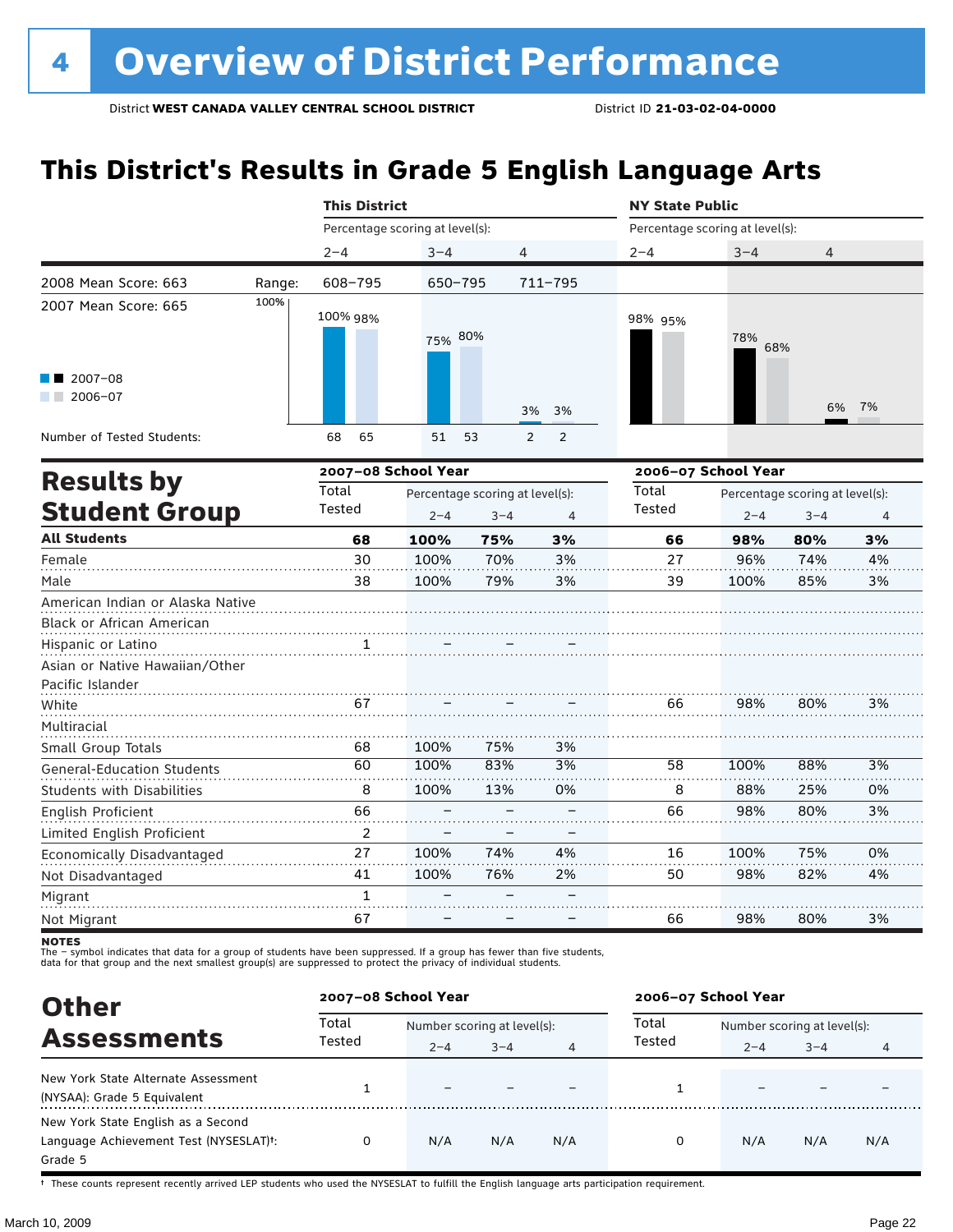## **This District's Results in Grade 5 Mathematics**

|                                                               |        | <b>This District</b>            |                                 |         |                      | <b>NY State Public</b>          |                                 |         |         |  |
|---------------------------------------------------------------|--------|---------------------------------|---------------------------------|---------|----------------------|---------------------------------|---------------------------------|---------|---------|--|
|                                                               |        | Percentage scoring at level(s): |                                 |         |                      | Percentage scoring at level(s): |                                 |         |         |  |
|                                                               |        | $2 - 4$                         | $3 - 4$                         | 4       |                      | $2 - 4$                         | $3 - 4$                         | 4       |         |  |
| 2008 Mean Score: 671                                          | Range: | 619-780                         | 650-780                         |         | 699-780              |                                 |                                 |         |         |  |
| 2007 Mean Score: 675                                          | 100%   | 93% 97%                         | 83% 91%                         |         |                      | 96% 94%                         | 83% 76%                         |         |         |  |
| $2007 - 08$<br>2006-07<br><b>The Contract State</b>           |        |                                 |                                 |         | 16% 10%              |                                 |                                 |         | 27% 22% |  |
| Number of Tested Students:                                    |        | 65<br>64                        | 57                              | 61      | $\overline{7}$<br>11 |                                 |                                 |         |         |  |
|                                                               |        | 2007-08 School Year             |                                 |         |                      | 2006-07 School Year             |                                 |         |         |  |
| <b>Results by</b>                                             |        | Total                           | Percentage scoring at level(s): |         |                      | Total                           | Percentage scoring at level(s): |         |         |  |
| <b>Student Group</b>                                          |        | Tested                          | $2 - 4$                         | $3 - 4$ | 4                    | Tested                          | $2 - 4$                         | $3 - 4$ | 4       |  |
| <b>All Students</b>                                           |        | 69                              | 93%                             | 83%     | 16%                  | 67                              | 97%                             | 91%     | 10%     |  |
| Female                                                        |        | 30                              | 87%                             | 73%     | 17%                  | 27                              | 93%                             | 85%     | 7%      |  |
| Male                                                          |        | 39                              | 97%                             | 90%     | 15%                  | 40                              | 100%                            | 95%     | 13%     |  |
| American Indian or Alaska Native<br>Black or African American |        |                                 |                                 |         |                      |                                 |                                 |         |         |  |
| Hispanic or Latino                                            |        | 1                               |                                 |         |                      |                                 |                                 |         |         |  |
| Asian or Native Hawaiian/Other<br>Pacific Islander            |        |                                 |                                 |         |                      |                                 |                                 |         |         |  |
| White                                                         |        | 68                              |                                 |         |                      | 67                              | 97%                             | 91%     | 10%     |  |
| Multiracial                                                   |        |                                 |                                 |         |                      |                                 |                                 |         |         |  |
| Small Group Totals                                            |        | 69                              | 93%                             | 83%     | 16%                  |                                 |                                 |         |         |  |
| <b>General-Education Students</b>                             |        | 61                              | 97%                             | 93%     | 18%                  | 59                              | 100%                            | 97%     | 12%     |  |
| <b>Students with Disabilities</b>                             |        | 8                               | 63%                             | 0%      | 0%                   | 8                               | 75%                             | 50%     | 0%      |  |
| English Proficient                                            |        | 67                              |                                 |         |                      | 67                              | 97%                             | 91%     | 10%     |  |
| Limited English Proficient                                    |        | 2                               |                                 |         |                      |                                 |                                 |         |         |  |
| Economically Disadvantaged                                    |        | 28                              | 93%                             | 86%     | 14%                  | 17                              | 94%                             | 82%     | 0%      |  |
| Not Disadvantaged                                             |        | 41                              | 93%                             | 80%     | 17%                  | 50                              | 98%                             | 94%     | 14%     |  |
| Migrant                                                       |        | $\mathbf{1}$                    |                                 |         |                      |                                 |                                 |         |         |  |
| Not Migrant                                                   |        | 68                              |                                 |         |                      | 67                              | 97%                             | 91%     | 10%     |  |

**NOTES** 

| <b>Other</b><br><b>Assessments</b>                                 | 2007-08 School Year |                             |         |  | 2006-07 School Year |                             |         |   |  |
|--------------------------------------------------------------------|---------------------|-----------------------------|---------|--|---------------------|-----------------------------|---------|---|--|
|                                                                    | Total<br>Tested     | Number scoring at level(s): |         |  | Total               | Number scoring at level(s): |         |   |  |
|                                                                    |                     | $2 - 4$                     | $3 - 4$ |  | Tested              | $2 - 4$                     | $3 - 4$ | 4 |  |
| New York State Alternate Assessment<br>(NYSAA): Grade 5 Equivalent |                     | $\overline{\phantom{0}}$    |         |  |                     |                             |         |   |  |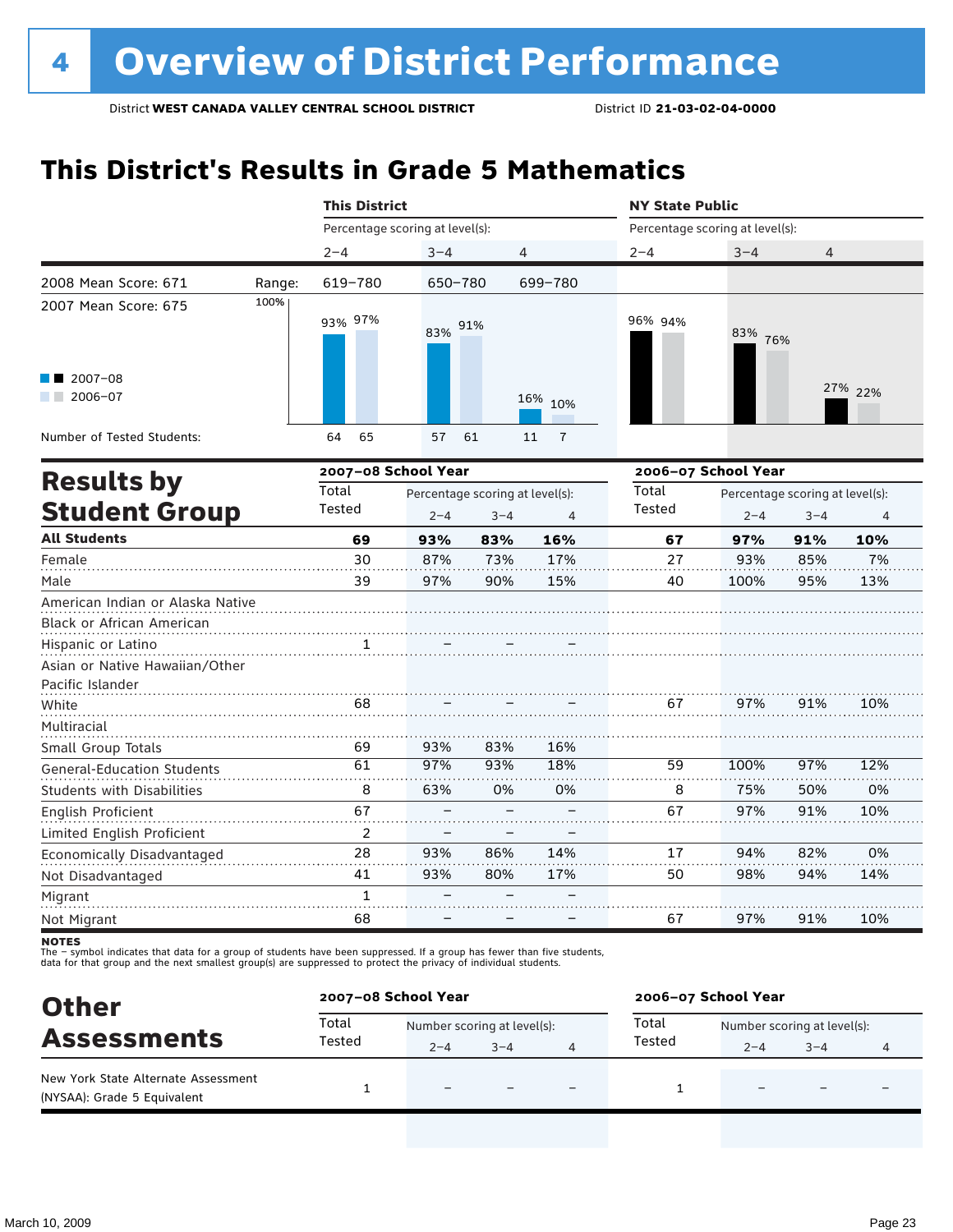# **This District's Results in Grade 6 English Language Arts**

|                                   |        | <b>This District</b>            |             |                                 |                     | <b>NY State Public</b>          |                     |                                 |    |  |  |
|-----------------------------------|--------|---------------------------------|-------------|---------------------------------|---------------------|---------------------------------|---------------------|---------------------------------|----|--|--|
|                                   |        | Percentage scoring at level(s): |             |                                 |                     | Percentage scoring at level(s): |                     |                                 |    |  |  |
|                                   |        | $2 - 4$                         | $3 - 4$     |                                 | 4                   | $2 - 4$                         | $3 - 4$             | 4                               |    |  |  |
| 2008 Mean Score: 663              | Range: | 598-785                         | $650 - 785$ |                                 | 705-785             |                                 |                     |                                 |    |  |  |
| 2007 Mean Score: 661              | 100%   | 100% 95%                        | 82% 78%     |                                 |                     | 98% 98%                         | 67% 63%             |                                 |    |  |  |
| 2007-08                           |        |                                 |             |                                 |                     |                                 |                     |                                 |    |  |  |
| 2006-07                           |        |                                 |             |                                 | 3%<br>0%            |                                 |                     | 5%                              | 9% |  |  |
| Number of Tested Students:        |        | 55<br>68                        | 56          | 45                              | 0<br>$\overline{2}$ |                                 |                     |                                 |    |  |  |
| <b>Results by</b>                 |        | 2007-08 School Year             |             |                                 |                     |                                 | 2006-07 School Year |                                 |    |  |  |
|                                   |        | Total                           |             | Percentage scoring at level(s): |                     | Total                           |                     | Percentage scoring at level(s): |    |  |  |
| <b>Student Group</b>              |        | Tested                          | $2 - 4$     | $3 - 4$                         | 4                   | Tested                          | $2 - 4$             | $3 - 4$                         | 4  |  |  |
| <b>All Students</b>               |        | 68                              | 100%        | 82%                             | 0%                  | 58                              | 95%                 | 78%                             | 3% |  |  |
| Female                            |        | 27                              | 100%        | 85%                             | 0%                  | 32                              | 100%                | 81%                             | 0% |  |  |
| Male                              |        | 41                              | 100%        | 80%                             | 0%                  | 26                              | 88%                 | 73%                             | 8% |  |  |
| American Indian or Alaska Native  |        |                                 |             |                                 |                     |                                 |                     |                                 |    |  |  |
| Black or African American         |        |                                 |             |                                 |                     |                                 |                     |                                 |    |  |  |
| Hispanic or Latino                |        |                                 |             |                                 |                     |                                 |                     |                                 |    |  |  |
| Asian or Native Hawaiian/Other    |        |                                 |             |                                 |                     |                                 |                     |                                 |    |  |  |
| Pacific Islander                  |        |                                 |             |                                 |                     |                                 |                     |                                 |    |  |  |
| White                             |        | 66                              |             |                                 |                     | 58                              | 95%                 | 78%                             | 3% |  |  |
| Multiracial                       |        | 1                               |             |                                 |                     |                                 |                     |                                 |    |  |  |
| Small Group Totals                |        | 68                              | 100%        | 82%                             | 0%                  |                                 |                     |                                 |    |  |  |
| <b>General-Education Students</b> |        | 63                              | 100%        | 87%                             | 0%                  | 53                              | 100%                | 85%                             | 4% |  |  |
| <b>Students with Disabilities</b> |        | 5                               | 100%        | 20%                             | 0%                  | 5                               | 40%                 | 0%                              | 0% |  |  |
| English Proficient                |        | 68                              | 100%        | 82%                             | 0%                  | 56                              |                     |                                 |    |  |  |
| Limited English Proficient        |        |                                 |             |                                 |                     | 2                               |                     |                                 |    |  |  |
| Economically Disadvantaged        |        | 22                              | 100%        | 77%                             | 0%                  | 19                              | 89%                 | 79%                             | 0% |  |  |
| Not Disadvantaged                 |        | 46                              | 100%        | 85%                             | 0%                  | 39                              | 97%                 | 77%                             | 5% |  |  |
| Migrant                           |        |                                 |             |                                 |                     |                                 |                     |                                 |    |  |  |
| Not Migrant                       |        | 68                              | 100%        | 82%                             | 0%                  | 58                              | 95%                 | 78%                             | 3% |  |  |
|                                   |        |                                 |             |                                 |                     |                                 |                     |                                 |    |  |  |

notes

The – symbol indicates that data for a group of students have been suppressed. If a group has fewer than five students,<br>data for that group and the next smallest group(s) are suppressed to protect the privacy of individual

| <b>Other</b>                                        |                 | 2007-08 School Year         |         |                | 2006-07 School Year |                             |         |     |  |
|-----------------------------------------------------|-----------------|-----------------------------|---------|----------------|---------------------|-----------------------------|---------|-----|--|
| <b>Assessments</b>                                  | Total<br>Tested | Number scoring at level(s): |         |                | Total               | Number scoring at level(s): |         |     |  |
|                                                     |                 | $2 - 4$                     | $3 - 4$ | $\overline{4}$ | Tested              | $2 - 4$                     | $3 - 4$ | 4   |  |
| New York State Alternate Assessment                 |                 |                             |         |                |                     |                             |         |     |  |
| (NYSAA): Grade 6 Equivalent                         |                 |                             |         |                |                     |                             |         |     |  |
| New York State English as a Second                  |                 |                             |         |                |                     |                             |         |     |  |
| Language Achievement Test (NYSESLAT) <sup>+</sup> : | 0               | N/A                         | N/A     | N/A            | 0                   | N/A                         | N/A     | N/A |  |
| Grade 6                                             |                 |                             |         |                |                     |                             |         |     |  |

† These counts represent recently arrived LEP students who used the NYSESLAT to fulfill the English language arts participation requirement.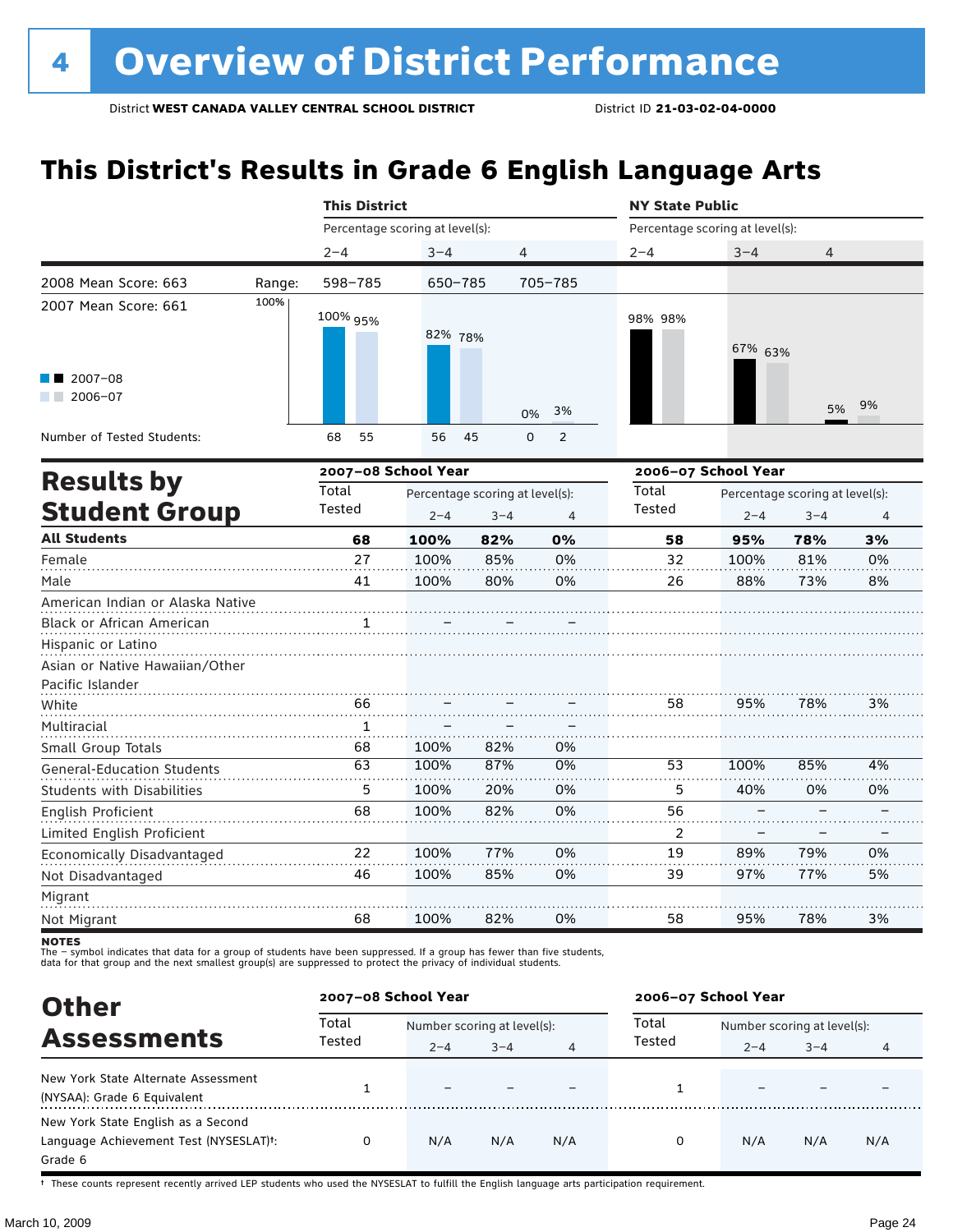## **This District's Results in Grade 6 Mathematics**

|                                   |        | <b>This District</b>            |         |                                 |                      | <b>NY State Public</b>          |         |                                 |                |  |  |
|-----------------------------------|--------|---------------------------------|---------|---------------------------------|----------------------|---------------------------------|---------|---------------------------------|----------------|--|--|
|                                   |        | Percentage scoring at level(s): |         |                                 |                      | Percentage scoring at level(s): |         |                                 |                |  |  |
|                                   |        | $2 - 4$                         | $3 - 4$ | 4                               |                      | $2 - 4$                         | $3 - 4$ | 4                               |                |  |  |
| 2008 Mean Score: 677              | Range: | 616-780                         | 650-780 |                                 | 696-780              |                                 |         |                                 |                |  |  |
| 2007 Mean Score: 657              | 100%   | 96% 95%                         | 94%     | 66%                             |                      | 94% 91%                         | 79% 71% |                                 |                |  |  |
| $2007 - 08$<br>$2006 - 07$        |        |                                 |         |                                 | 19%<br>7%            |                                 |         |                                 | 26% 20%        |  |  |
| Number of Tested Students:        |        | 64<br>55                        | 63      | 38                              | $\overline{4}$<br>13 |                                 |         |                                 |                |  |  |
| <b>Results by</b>                 |        | 2007-08 School Year             |         |                                 |                      | 2006-07 School Year             |         |                                 |                |  |  |
|                                   |        | Total                           |         | Percentage scoring at level(s): |                      | Total                           |         | Percentage scoring at level(s): |                |  |  |
| <b>Student Group</b>              |        | Tested                          | $2 - 4$ | $3 - 4$                         | $\overline{4}$       | Tested                          | $2 - 4$ | $3 - 4$                         | $\overline{4}$ |  |  |
| <b>All Students</b>               |        | 67                              | 96%     | 94%                             | 19%                  | 58                              | 95%     | 66%                             | 7%             |  |  |
| Female                            |        | 27                              | 93%     | 89%                             | 26%                  | 32                              | 97%     | 72%                             | 6%             |  |  |
| Male                              |        | 40                              | 98%     | 98%                             | 15%                  | 26                              | 92%     | 58%                             | 8%             |  |  |
| American Indian or Alaska Native  |        |                                 |         |                                 |                      |                                 |         |                                 |                |  |  |
| Black or African American         |        |                                 |         |                                 |                      |                                 |         |                                 |                |  |  |
| Hispanic or Latino                |        |                                 |         |                                 |                      |                                 |         |                                 |                |  |  |
| Asian or Native Hawaiian/Other    |        |                                 |         |                                 |                      |                                 |         |                                 |                |  |  |
| Pacific Islander                  |        |                                 |         |                                 |                      |                                 |         |                                 |                |  |  |
| White                             |        | 65                              |         |                                 |                      | 58                              | 95%     | 66%                             | 7%             |  |  |
| Multiracial                       |        | 1                               |         |                                 |                      |                                 |         |                                 |                |  |  |
| Small Group Totals                |        | 67                              | 96%     | 94%                             | 19%                  |                                 |         |                                 |                |  |  |
| <b>General-Education Students</b> |        | 63                              |         |                                 |                      | 53                              | 98%     | 68%                             | 8%             |  |  |
| <b>Students with Disabilities</b> |        | 4                               |         |                                 |                      | 5                               | 60%     | 40%                             | 0%             |  |  |
| <b>English Proficient</b>         |        | 67                              | 96%     | 94%                             | 19%                  | 56                              |         |                                 |                |  |  |
| Limited English Proficient        |        |                                 |         |                                 |                      | $\overline{c}$                  |         |                                 |                |  |  |
| Economically Disadvantaged        |        | 21                              | 90%     | 86%                             | 0%                   | 19                              | 89%     | 32%                             | 0%             |  |  |
| Not Disadvantaged                 |        | 46                              | 98%     | 98%                             | 28%                  | 39                              | 97%     | 82%                             | 10%            |  |  |
| Migrant                           |        |                                 |         |                                 |                      |                                 |         |                                 |                |  |  |
| Not Migrant                       |        | 67                              | 96%     | 94%                             | 19%                  | 58                              | 95%     | 66%                             | 7%             |  |  |

**NOTES** 

| <b>Other</b>                                                       | 2007-08 School Year |                             |         |  | 2006-07 School Year |                             |                          |   |  |
|--------------------------------------------------------------------|---------------------|-----------------------------|---------|--|---------------------|-----------------------------|--------------------------|---|--|
|                                                                    | Total               | Number scoring at level(s): |         |  | Total               | Number scoring at level(s): |                          |   |  |
| <b>Assessments</b>                                                 | Tested              | $2 - 4$                     | $3 - 4$ |  | Tested              | $2 - 4$                     | $3 - 4$                  | 4 |  |
| New York State Alternate Assessment<br>(NYSAA): Grade 6 Equivalent |                     |                             |         |  |                     |                             | $\overline{\phantom{0}}$ |   |  |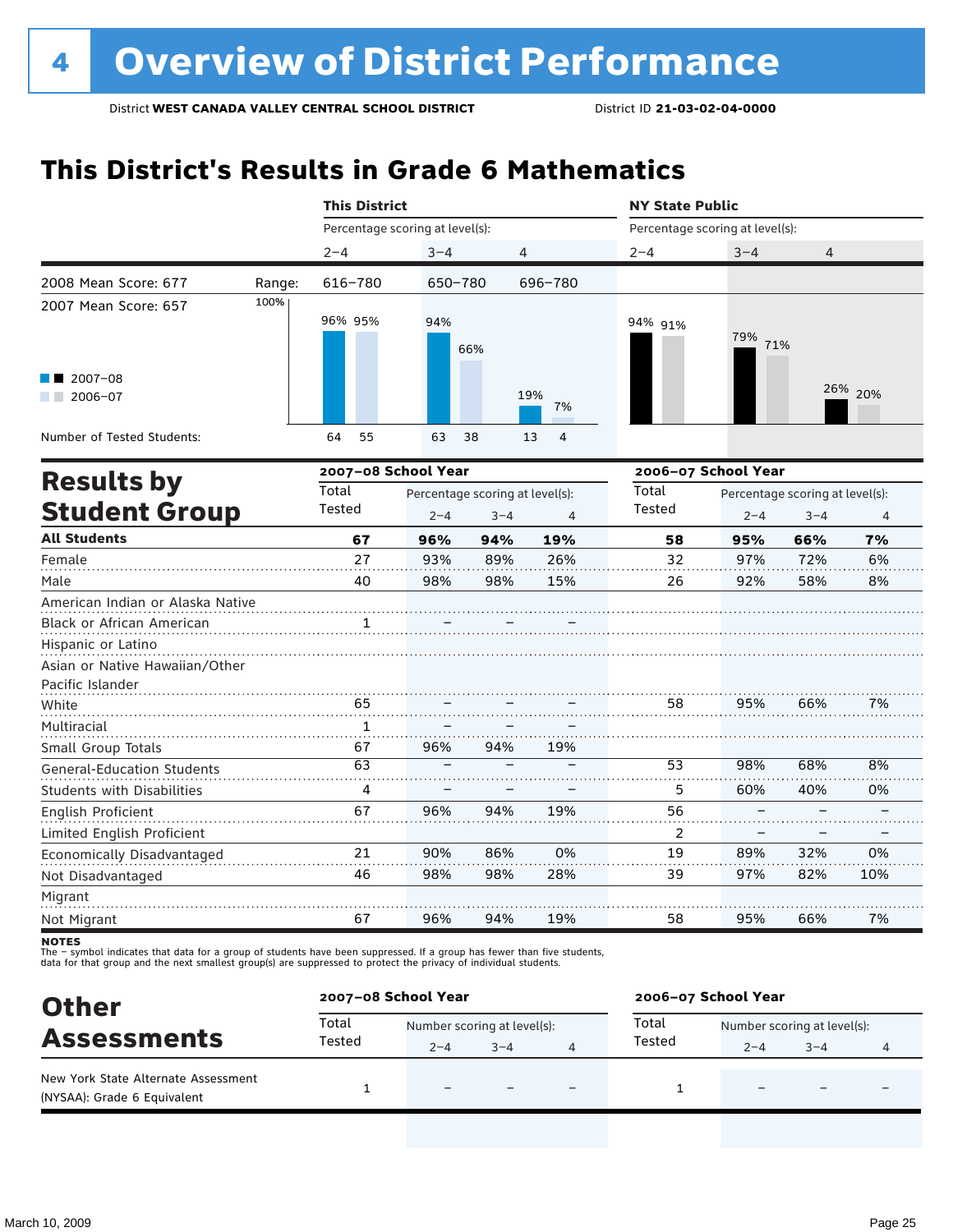# **This District's Results in Grade 7 English Language Arts**

|                                                                                                                       |        |                                 | <b>This District</b> |                                            |                  |                                 | <b>NY State Public</b> |                                            |         |  |  |
|-----------------------------------------------------------------------------------------------------------------------|--------|---------------------------------|----------------------|--------------------------------------------|------------------|---------------------------------|------------------------|--------------------------------------------|---------|--|--|
|                                                                                                                       |        | Percentage scoring at level(s): |                      |                                            |                  | Percentage scoring at level(s): |                        |                                            |         |  |  |
|                                                                                                                       |        | $2 - 4$                         | $3 - 4$              |                                            | 4                | $2 - 4$                         | $3 - 4$                | 4                                          |         |  |  |
| 2008 Mean Score: 660                                                                                                  | Range: | 600-790                         | 650-790              |                                            | $712 - 790$      |                                 |                        |                                            |         |  |  |
| 2007 Mean Score: 656                                                                                                  | 100%   | 98% 97%                         | 72%                  | 61%                                        |                  | 98% 94%                         | 70%<br>58%             |                                            |         |  |  |
| $\blacksquare$ 2007-08<br>$2006 - 07$                                                                                 |        |                                 |                      |                                            | 4%<br>0%         |                                 |                        | 3%                                         | 6%      |  |  |
| Number of Tested Students:                                                                                            |        | 74<br>59                        | 43                   | 46                                         | 3<br>$\mathsf 0$ |                                 |                        |                                            |         |  |  |
| <b>Results by</b>                                                                                                     |        | 2007-08 School Year             |                      |                                            |                  |                                 | 2006-07 School Year    |                                            |         |  |  |
| <b>Student Group</b>                                                                                                  |        | Total<br>Tested                 | $2 - 4$              | Percentage scoring at level(s):<br>$3 - 4$ | 4                | Total<br>Tested                 | $2 - 4$                | Percentage scoring at level(s):<br>$3 - 4$ |         |  |  |
| <b>All Students</b>                                                                                                   |        | 60                              | 98%                  | 72%                                        | 0%               | 76                              | 97%                    | 61%                                        | 4<br>4% |  |  |
| Female                                                                                                                |        | 35                              | 100%                 | 77%                                        | 0%               | 43                              | 95%                    | 70%                                        | 7%      |  |  |
| Male                                                                                                                  |        | 25                              | 96%                  | 64%                                        | 0%               | 33                              | 100%                   | 48%                                        | 0%      |  |  |
| American Indian or Alaska Native<br>Black or African American<br>Hispanic or Latino<br>Asian or Native Hawaiian/Other |        |                                 |                      |                                            |                  |                                 |                        |                                            |         |  |  |
| Pacific Islander                                                                                                      |        |                                 |                      |                                            |                  |                                 |                        |                                            |         |  |  |
| White                                                                                                                 |        | 60                              | 98%                  | 72%                                        | 0%               | 76                              | 97%                    | 61%                                        | 4%      |  |  |
| Multiracial                                                                                                           |        |                                 |                      |                                            |                  |                                 |                        |                                            |         |  |  |
| Small Group Totals                                                                                                    |        | 53                              | 100%                 | 81%                                        | 0%               | 69                              | 99%                    | 65%                                        | 4%      |  |  |
| <b>General-Education Students</b>                                                                                     |        |                                 |                      |                                            |                  |                                 |                        |                                            |         |  |  |
| <b>Students with Disabilities</b>                                                                                     |        | 7                               | 86%                  | 0%                                         | 0%               | 7                               | 86%                    | 14%                                        | 0%      |  |  |
| English Proficient                                                                                                    |        | 58                              |                      |                                            |                  | 75                              |                        |                                            |         |  |  |
| Limited English Proficient                                                                                            |        | 2                               |                      |                                            |                  | 1                               |                        |                                            |         |  |  |
| Economically Disadvantaged                                                                                            |        | 18                              | 94%                  | 61%                                        | 0%               | 23                              | 91%                    | 30%                                        | 4%      |  |  |
| Not Disadvantaged                                                                                                     |        | 42                              | 100%                 | 76%                                        | 0%               | 53                              | 100%                   | 74%                                        | 4%      |  |  |
| Migrant<br>Not Migrant                                                                                                |        | 60                              | 98%                  | 72%                                        | 0%               | 76                              | 97%                    | 61%                                        | 4%      |  |  |

notes

The – symbol indicates that data for a group of students have been suppressed. If a group has fewer than five students,<br>data for that group and the next smallest group(s) are suppressed to protect the privacy of individual

| <b>Other</b>                                        |                 | 2007-08 School Year         |         |                | 2006-07 School Year |                             |         |     |  |
|-----------------------------------------------------|-----------------|-----------------------------|---------|----------------|---------------------|-----------------------------|---------|-----|--|
| <b>Assessments</b>                                  | Total<br>Tested | Number scoring at level(s): |         |                | Total               | Number scoring at level(s): |         |     |  |
|                                                     |                 | $2 - 4$                     | $3 - 4$ | $\overline{4}$ | Tested              | $2 - 4$                     | $3 - 4$ | 4   |  |
| New York State Alternate Assessment                 |                 |                             |         |                |                     |                             |         |     |  |
| (NYSAA): Grade 7 Equivalent                         |                 |                             |         |                | 0                   |                             |         |     |  |
| New York State English as a Second                  |                 |                             |         |                |                     |                             |         |     |  |
| Language Achievement Test (NYSESLAT) <sup>+</sup> : | 0               | N/A                         | N/A     | N/A            | 0                   | N/A                         | N/A     | N/A |  |
| Grade 7                                             |                 |                             |         |                |                     |                             |         |     |  |

† These counts represent recently arrived LEP students who used the NYSESLAT to fulfill the English language arts participation requirement.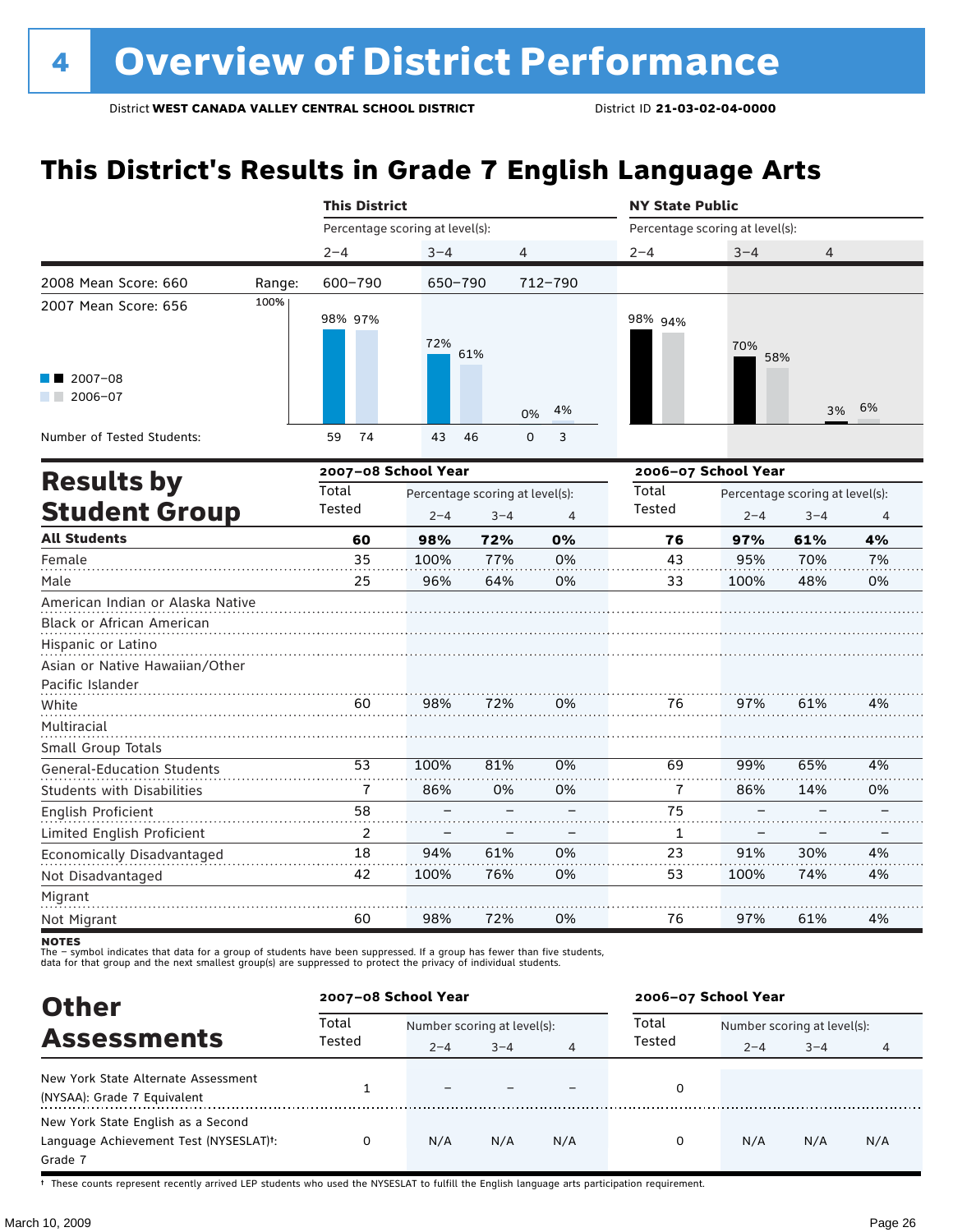# **This District's Results in Grade 7 Mathematics**

|                                                    |        | <b>This District</b>            |             |                                 |                      | <b>NY State Public</b> |                                 |                                 |          |  |
|----------------------------------------------------|--------|---------------------------------|-------------|---------------------------------|----------------------|------------------------|---------------------------------|---------------------------------|----------|--|
|                                                    |        | Percentage scoring at level(s): |             |                                 |                      |                        | Percentage scoring at level(s): |                                 |          |  |
|                                                    |        | $2 - 4$                         | $3 - 4$     |                                 | 4                    | $2 - 4$                | $3 - 4$                         | 4                               |          |  |
| 2008 Mean Score: 676                               | Range: | 611-800                         |             | 650-800                         | 693-800              |                        |                                 |                                 |          |  |
| 2007 Mean Score: 653                               | 100%   | 98% 95%                         | 84%         | 57%                             |                      | 96% 93%                | 79%<br>67%                      |                                 |          |  |
| 2007-08<br>$2006 - 07$<br><b>Contract Contract</b> |        |                                 |             |                                 | 25%<br>3%            |                        |                                 | 28%                             | 18%      |  |
| Number of Tested Students:                         |        | 73<br>60                        | 51          | 44                              | 15<br>$\overline{2}$ |                        |                                 |                                 |          |  |
| <b>Results by</b>                                  |        | 2007-08 School Year             |             |                                 |                      |                        | 2006-07 School Year             |                                 |          |  |
| <b>Student Group</b>                               |        | Total<br>Tested                 |             | Percentage scoring at level(s): |                      | Total<br>Tested        |                                 | Percentage scoring at level(s): |          |  |
| <b>All Students</b>                                |        |                                 | $2 - 4$     | $3 - 4$                         | $\overline{4}$       |                        | $2 - 4$                         | $3 - 4$                         | 4        |  |
|                                                    |        | 61<br>35                        | 98%<br>100% | 84%<br>89%                      | 25%<br>26%           | 77<br>44               | 95%<br>93%                      | 57%<br>61%                      | 3%<br>2% |  |
| Female<br>Male                                     |        | 26                              |             |                                 |                      |                        |                                 |                                 |          |  |
|                                                    |        |                                 | 96%         | 77%                             | 23%                  | 33                     | 97%                             | 52%                             | 3%       |  |
| American Indian or Alaska Native                   |        |                                 |             |                                 |                      |                        |                                 |                                 |          |  |
| Black or African American                          |        |                                 |             |                                 |                      |                        |                                 |                                 |          |  |
| Hispanic or Latino                                 |        |                                 |             |                                 |                      |                        |                                 |                                 |          |  |
| Asian or Native Hawaiian/Other<br>Pacific Islander |        |                                 |             |                                 |                      |                        |                                 |                                 |          |  |
| White                                              |        | 61                              | 98%         | 84%                             | 25%                  | 77                     | 95%                             | 57%                             | 3%       |  |
| Multiracial                                        |        |                                 |             |                                 |                      |                        |                                 |                                 |          |  |
| Small Group Totals                                 |        |                                 |             |                                 |                      |                        |                                 |                                 |          |  |
| General-Education Students                         |        | 53                              | 100%        | 92%                             | 28%                  | 70                     | 96%                             | 59%                             | 3%       |  |
| <b>Students with Disabilities</b>                  |        | 8                               | 88%         | 25%                             | 0%                   | 7                      | 86%                             | 43%                             | 0%       |  |
| English Proficient                                 |        | 59                              |             |                                 |                      | 76                     |                                 |                                 |          |  |
| Limited English Proficient                         |        | 2                               |             |                                 |                      | 1                      |                                 |                                 |          |  |
| Economically Disadvantaged                         |        | 19                              | 95%         | 68%                             | 11%                  | 24                     | 88%                             | 46%                             | 4%       |  |
| Not Disadvantaged                                  |        | 42                              | 100%        | 90%                             | 31%                  | 53                     | 98%                             | 62%                             | 2%       |  |
| Migrant                                            |        |                                 |             |                                 |                      |                        |                                 |                                 |          |  |
| Not Migrant                                        |        | 61                              | 98%         | 84%                             | 25%                  | 77                     | 95%                             | 57%                             | 3%       |  |

**NOTES** 

| 2006-07 School Year |                             |         |   |  |
|---------------------|-----------------------------|---------|---|--|
| Total               | Number scoring at level(s): |         |   |  |
| Tested              | $2 - 4$                     | $3 - 4$ | 4 |  |
|                     |                             |         |   |  |
|                     |                             |         |   |  |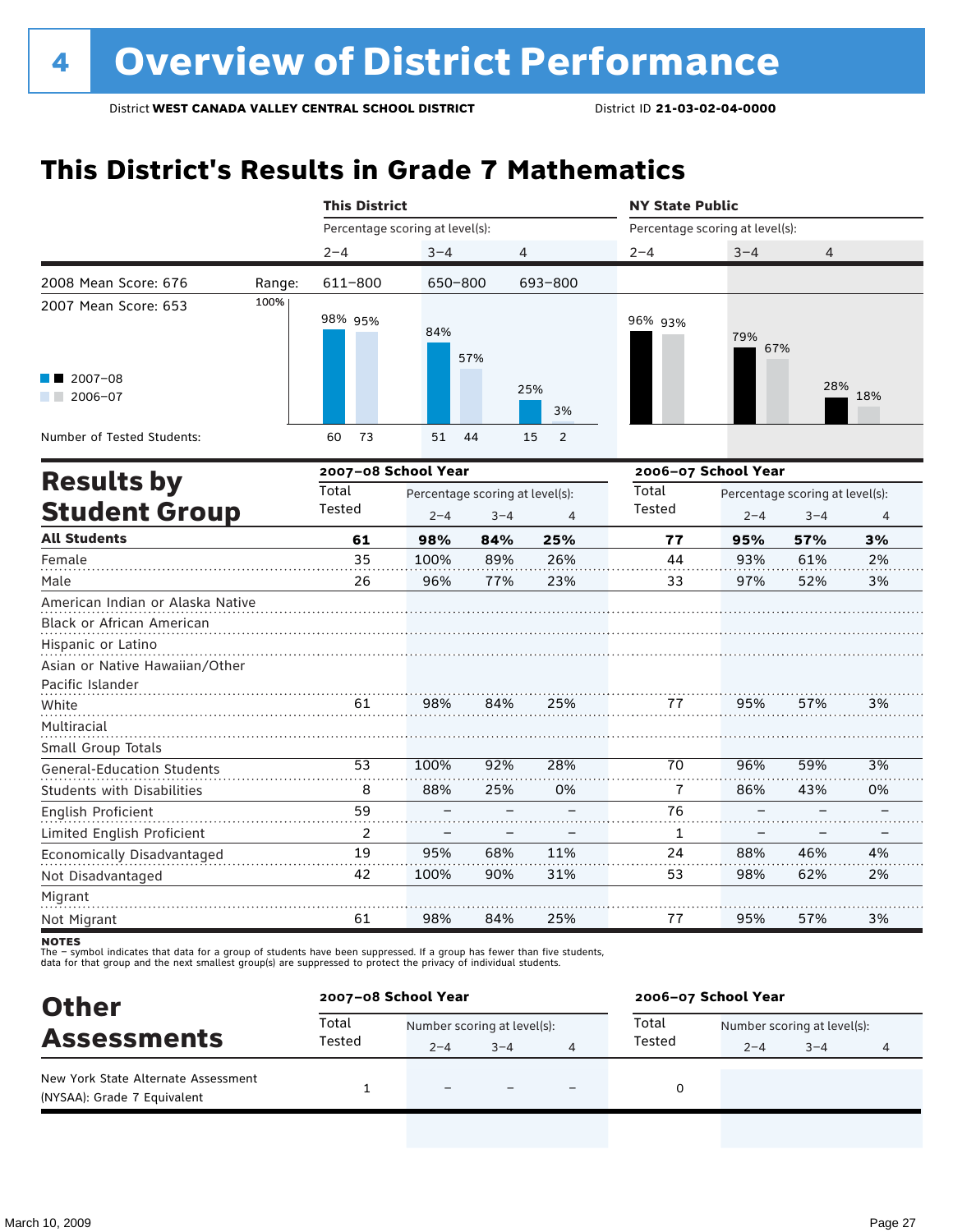# **This District's Results in Grade 8 English Language Arts**

|                                                               |        | <b>This District</b>            |                                 |         |                | <b>NY State Public</b>          |                     |                                 |    |  |
|---------------------------------------------------------------|--------|---------------------------------|---------------------------------|---------|----------------|---------------------------------|---------------------|---------------------------------|----|--|
|                                                               |        | Percentage scoring at level(s): |                                 |         |                | Percentage scoring at level(s): |                     |                                 |    |  |
|                                                               |        | $2 - 4$                         | $3 - 4$                         |         | $\overline{4}$ | $2 - 4$                         | $3 - 4$             | 4                               |    |  |
| 2008 Mean Score: 651                                          | Range: | $602 - 790$                     | 650-790                         |         | 715-790        |                                 |                     |                                 |    |  |
| 2007 Mean Score: 652                                          | 100%   | 99% 97%                         |                                 | 54%     |                | 95% 94%                         | 56% 57%             |                                 |    |  |
| 2007-08<br>2006-07                                            |        |                                 | 43%                             |         | 5%<br>0%       |                                 |                     | 6%                              | 6% |  |
| Number of Tested Students:                                    |        | 61<br>80                        | 35                              | 34      | 0<br>3         |                                 |                     |                                 |    |  |
| <b>Results by</b>                                             |        | 2007-08 School Year             |                                 |         |                |                                 | 2006-07 School Year |                                 |    |  |
|                                                               |        | Total                           | Percentage scoring at level(s): |         |                | Total                           |                     | Percentage scoring at level(s): |    |  |
| <b>Student Group</b>                                          |        | Tested                          | $2 - 4$                         | $3 - 4$ | 4              | Tested                          | $2 - 4$             | $3 - 4$                         | 4  |  |
| <b>All Students</b>                                           |        | 81                              | 99%                             | 43%     | 0%             | 63                              | 97%                 | 54%                             | 5% |  |
| Female                                                        |        | 40                              | 98%                             | 58%     | 0%             | 33                              | 97%                 | 61%                             | 3% |  |
| Male                                                          |        | 41                              | 100%                            | 29%     | 0%             | 30                              | 97%                 | 47%                             | 7% |  |
| American Indian or Alaska Native<br>Black or African American |        |                                 |                                 |         |                |                                 |                     |                                 |    |  |
| Hispanic or Latino<br>Asian or Native Hawaiian/Other          |        |                                 |                                 |         |                |                                 |                     |                                 |    |  |
| Pacific Islander<br>White                                     |        | 81                              | 99%                             | 43%     | 0%             | 63                              | 97%                 | 54%                             | 5% |  |
| Multiracial                                                   |        |                                 |                                 |         |                |                                 |                     |                                 |    |  |
| Small Group Totals                                            |        |                                 |                                 |         |                |                                 |                     |                                 |    |  |
| <b>General-Education Students</b>                             |        | 71                              | 100%                            | 49%     | 0%             | 54                              | 100%                | 61%                             | 6% |  |
| <b>Students with Disabilities</b>                             |        | 10                              | 90%                             | 0%      | 0%             | 9                               | 78%                 | 11%                             | 0% |  |
| English Proficient                                            |        | 80                              |                                 |         |                | 63                              | 97%                 | 54%                             | 5% |  |
| Limited English Proficient                                    |        | 1                               |                                 |         |                |                                 |                     |                                 |    |  |
| Economically Disadvantaged                                    |        | 26                              | 96%                             | 35%     | 0%             | 23                              | 96%                 | 26%                             | 0% |  |
| Not Disadvantaged                                             |        | 55                              | 100%                            | 47%     | 0%             | 40                              | 98%                 | 70%                             | 8% |  |
| Migrant                                                       |        |                                 |                                 |         |                |                                 |                     |                                 |    |  |
| Not Migrant                                                   |        | 81                              | 99%                             | 43%     | 0%             | 63                              | 97%                 | 54%                             | 5% |  |

notes

The – symbol indicates that data for a group of students have been suppressed. If a group has fewer than five students,<br>data for that group and the next smallest group(s) are suppressed to protect the privacy of individual

| <b>Other</b>                                        |                 | 2007-08 School Year         |         |                | 2006-07 School Year |                             |         |     |  |
|-----------------------------------------------------|-----------------|-----------------------------|---------|----------------|---------------------|-----------------------------|---------|-----|--|
|                                                     | Total<br>Tested | Number scoring at level(s): |         |                | Total               | Number scoring at level(s): |         |     |  |
| <b>Assessments</b>                                  |                 | $2 - 4$                     | $3 - 4$ | $\overline{4}$ | Tested              | $2 - 4$                     | $3 - 4$ | 4   |  |
| New York State Alternate Assessment                 |                 |                             |         |                |                     |                             |         |     |  |
| (NYSAA): Grade 8 Equivalent                         | 0               |                             |         |                |                     |                             |         |     |  |
| New York State English as a Second                  |                 |                             |         |                |                     |                             |         |     |  |
| Language Achievement Test (NYSESLAT) <sup>+</sup> : | 0               | N/A                         | N/A     | N/A            | 0                   | N/A                         | N/A     | N/A |  |
| Grade 8                                             |                 |                             |         |                |                     |                             |         |     |  |

† These counts represent recently arrived LEP students who used the NYSESLAT to fulfill the English language arts participation requirement.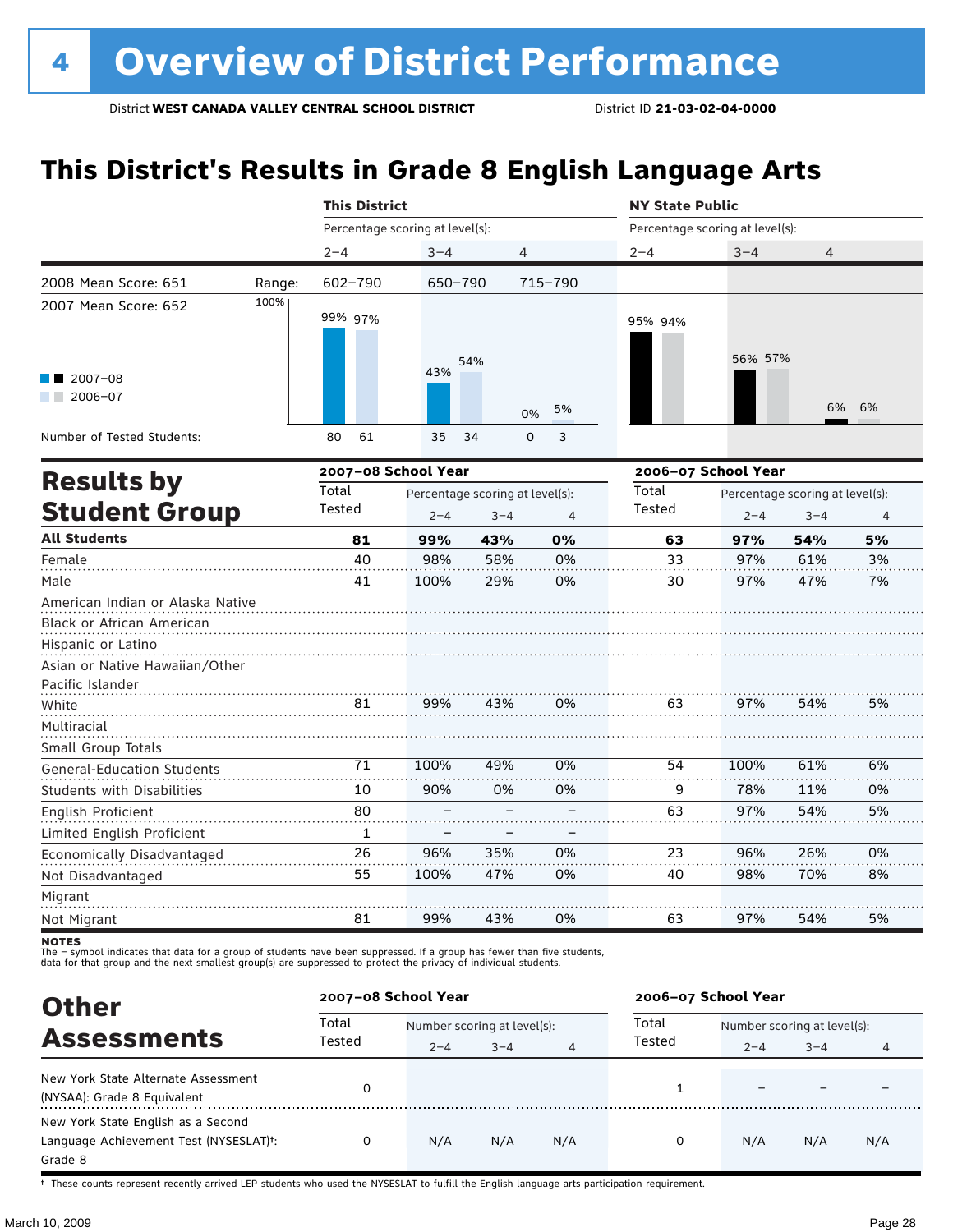## **This District's Results in Grade 8 Mathematics**

|                                                                                                                       | <b>This District</b>            |         |                                                 |                     | <b>NY State Public</b>          |                     |                                            |         |  |
|-----------------------------------------------------------------------------------------------------------------------|---------------------------------|---------|-------------------------------------------------|---------------------|---------------------------------|---------------------|--------------------------------------------|---------|--|
|                                                                                                                       | Percentage scoring at level(s): |         |                                                 |                     | Percentage scoring at level(s): |                     |                                            |         |  |
|                                                                                                                       | $2 - 4$                         | $3 - 4$ | 4                                               |                     | $2 - 4$                         | $3 - 4$             | 4                                          |         |  |
| 2008 Mean Score: 671<br>Range:                                                                                        | $616 - 775$                     | 650-775 |                                                 | $701 - 775$         |                                 |                     |                                            |         |  |
| 100%<br>2007 Mean Score: 665                                                                                          | 100% 94%                        | 85% 82% |                                                 |                     | 93% 88%                         | 70%<br>59%          |                                            |         |  |
| 2007-08<br>2006-07                                                                                                    |                                 |         |                                                 | 10%<br>3%           |                                 |                     |                                            | 17% 12% |  |
| Number of Tested Students:                                                                                            | 58<br>80                        | 68      | 51                                              | 8<br>$\overline{2}$ |                                 |                     |                                            |         |  |
| <b>Results by</b>                                                                                                     | 2007-08 School Year             |         |                                                 |                     |                                 | 2006-07 School Year |                                            |         |  |
| <b>Student Group</b>                                                                                                  | Total<br>Tested                 | $2 - 4$ | Percentage scoring at level(s):<br>$3 - 4$<br>4 |                     |                                 | $2 - 4$             | Percentage scoring at level(s):<br>$3 - 4$ | 4       |  |
| <b>All Students</b>                                                                                                   | 80                              | 100%    | 85%                                             | 10%                 | 62                              | 94%                 | 82%                                        | 3%      |  |
| Female                                                                                                                | 39                              | 100%    | 92%                                             | 15%                 | 34                              | 94%                 | 82%                                        | 0%      |  |
| Male                                                                                                                  | 41                              | 100%    | 78%                                             | 5%                  | 28                              | 93%                 | 82%                                        | 7%      |  |
| American Indian or Alaska Native<br>Black or African American<br>Hispanic or Latino<br>Asian or Native Hawaiian/Other |                                 |         |                                                 |                     |                                 |                     |                                            |         |  |
| Pacific Islander<br>White                                                                                             | 80                              | 100%    | 85%                                             | 10%                 | 62                              | 94%                 | 82%                                        | 3%      |  |
| Multiracial<br>Small Group Totals                                                                                     |                                 |         |                                                 |                     |                                 |                     |                                            |         |  |
| <b>General-Education Students</b>                                                                                     | 71                              | 100%    | 87%                                             | 11%                 | 54                              | 98%                 | 87%                                        | 4%      |  |
| <b>Students with Disabilities</b>                                                                                     | 9                               | 100%    | 67%                                             | 0%                  | 8                               | 63%                 | 50%                                        | 0%      |  |
| English Proficient                                                                                                    | 79                              |         |                                                 |                     | 62                              | 94%                 | 82%                                        | 3%      |  |
| Limited English Proficient                                                                                            | $\mathbf{1}$                    |         |                                                 |                     |                                 |                     |                                            |         |  |
| Economically Disadvantaged                                                                                            | 25                              | 100%    | 72%                                             | 4%                  | 23                              | 91%                 | 74%                                        | 0%      |  |
| Not Disadvantaged                                                                                                     | 55                              | 100%    | 91%                                             | 13%                 | 39                              | 95%                 | 87%                                        | 5%      |  |
| Migrant<br>Not Migrant                                                                                                | 80                              | 100%    | 85%                                             | 10%                 | 62                              | 94%                 | 82%                                        | 3%      |  |

**NOTES** 

| <b>Other</b><br><b>Assessments</b>                                 |                 | 2007-08 School Year         |         |  |        | 2006-07 School Year         |         |   |  |  |
|--------------------------------------------------------------------|-----------------|-----------------------------|---------|--|--------|-----------------------------|---------|---|--|--|
|                                                                    | Total<br>Tested | Number scoring at level(s): |         |  | Total  | Number scoring at level(s): |         |   |  |  |
|                                                                    |                 | $2 - 4$                     | $3 - 4$ |  | Tested | $2 - 4$                     | $3 - 4$ | 4 |  |  |
| New York State Alternate Assessment<br>(NYSAA): Grade 8 Equivalent |                 |                             |         |  |        |                             |         |   |  |  |
|                                                                    |                 |                             |         |  |        |                             |         |   |  |  |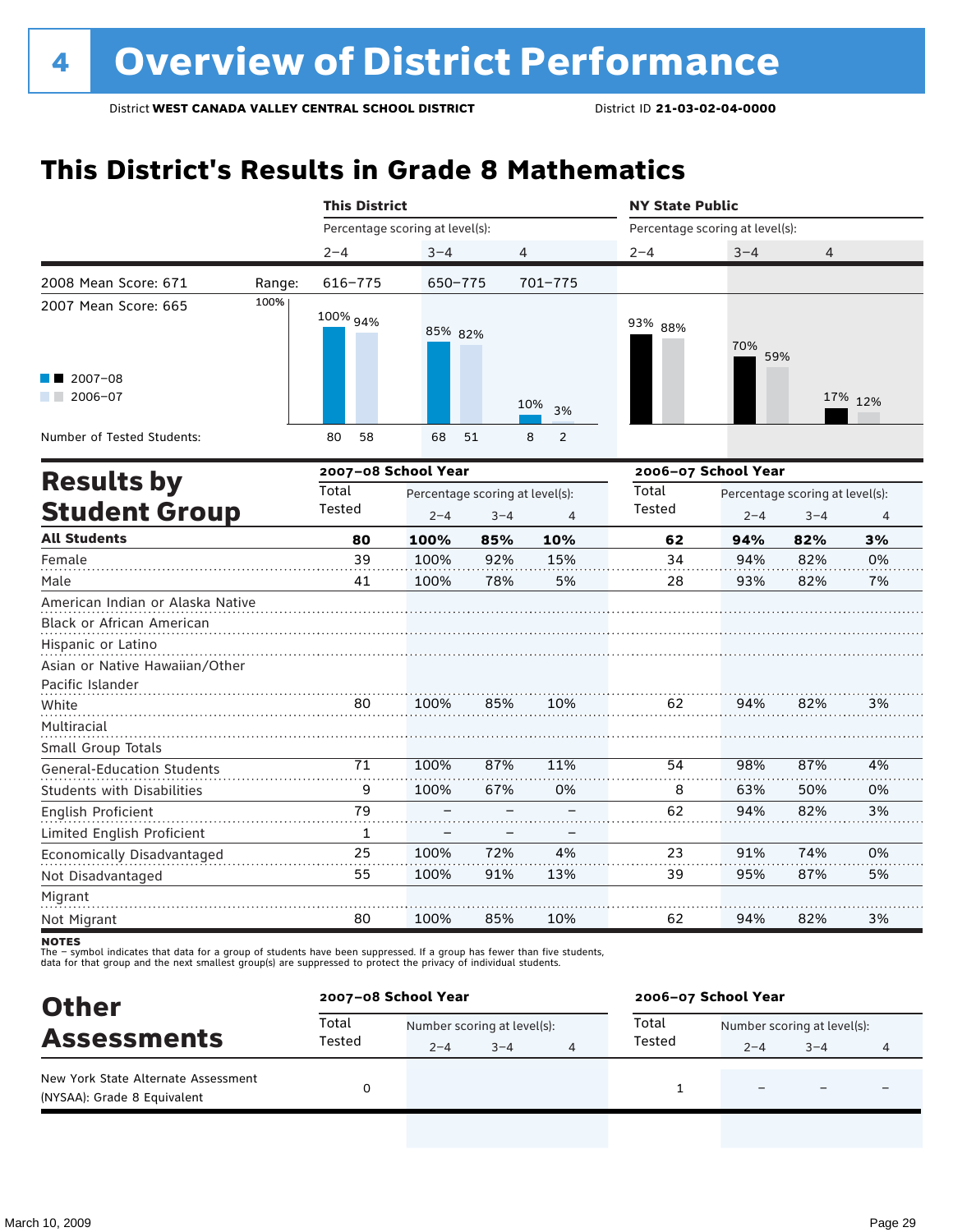# **This District's Results in Grade 8 Science**

|                                                                                                                       | <b>This District</b> |                                 |                                                              | <b>NY State Public</b> |                                 |                     |                                            |                |
|-----------------------------------------------------------------------------------------------------------------------|----------------------|---------------------------------|--------------------------------------------------------------|------------------------|---------------------------------|---------------------|--------------------------------------------|----------------|
|                                                                                                                       |                      | Percentage scoring at level(s): |                                                              |                        | Percentage scoring at level(s): |                     |                                            |                |
|                                                                                                                       | $2 - 4$              | $3 - 4$                         | 4                                                            |                        | $2 - 4$                         | $3 - 4$             | 4                                          |                |
|                                                                                                                       |                      |                                 |                                                              |                        |                                 |                     |                                            |                |
| 100%                                                                                                                  | 100% 98%             | 81% 84%                         |                                                              |                        | 95% 91%                         | 73% 68%             |                                            |                |
| $12007-08$<br>$2006 - 07$                                                                                             |                      |                                 |                                                              | 23% 29%                |                                 |                     |                                            | 30% 28%        |
| Number of Tested Students:                                                                                            | 62<br>79             | 64                              | 53                                                           | 18<br>18               |                                 |                     |                                            |                |
| <b>Results by</b>                                                                                                     |                      | 2007-08 School Year             |                                                              |                        |                                 | 2006-07 School Year |                                            |                |
| <b>Student Group</b>                                                                                                  | Total<br>Tested      | $2 - 4$                         | Percentage scoring at level(s):<br>$3 - 4$<br>$\overline{4}$ |                        |                                 | $2 - 4$             | Percentage scoring at level(s):<br>$3 - 4$ | $\overline{4}$ |
| <b>All Students</b>                                                                                                   | 79                   | 100%                            | 81%                                                          | 23%                    | 63                              | 98%                 | 84%                                        | 29%            |
| Female                                                                                                                | 39                   | 100%                            | 79%                                                          | 28%                    | 34                              | 97%                 | 74%                                        | 18%            |
| Male                                                                                                                  | 40                   | 100%                            | 83%                                                          | 18%                    | 29                              | 100%                | 97%                                        | 41%            |
| American Indian or Alaska Native<br>Black or African American<br>Hispanic or Latino<br>Asian or Native Hawaiian/Other |                      |                                 |                                                              |                        |                                 |                     |                                            |                |
| Pacific Islander                                                                                                      |                      |                                 |                                                              |                        |                                 |                     |                                            |                |
| White<br>Multiracial<br>Small Group Totals                                                                            | 79                   | 100%                            | 81%                                                          | 23%                    | 63                              | 98%                 | 84%                                        | 29%            |
| <b>General-Education Students</b>                                                                                     | 71                   | 100%                            | 82%                                                          | 24%                    | 55                              | 98%                 | 87%                                        | 31%            |
| <b>Students with Disabilities</b>                                                                                     | 8                    | 100%                            | 75%                                                          | 13%                    | 8                               | 100%                | 63%                                        | 13%            |
| English Proficient                                                                                                    | 78                   |                                 |                                                              |                        | 63                              | 98%                 | 84%                                        | 29%            |
| Limited English Proficient                                                                                            | 1                    |                                 |                                                              |                        |                                 |                     |                                            |                |
| Economically Disadvantaged                                                                                            | 24                   | 100%                            | 71%                                                          | 13%                    | 25                              | 96%                 | 64%                                        | 8%             |
| Not Disadvantaged                                                                                                     | 55                   | 100%                            | 85%                                                          | 27%                    | 38                              | 100%                | 97%                                        | 42%            |
| Migrant<br>Not Migrant                                                                                                | 79                   | 100%                            | 81%                                                          | 23%                    | 63                              | 98%                 | 84%                                        | 29%            |

notes

| <b>Other</b><br><b>Assessments</b>                                 | 2007-08 School Year |                             |         |   | 2006-07 School Year |                             |         |   |  |
|--------------------------------------------------------------------|---------------------|-----------------------------|---------|---|---------------------|-----------------------------|---------|---|--|
|                                                                    | Total               | Number scoring at level(s): |         |   | Total               | Number scoring at level(s): |         |   |  |
|                                                                    | Tested              | $2 - 4$                     | $3 - 4$ | 4 | Tested              | $2 - 4$                     | $3 - 4$ | 4 |  |
| New York State Alternate Assessment<br>(NYSAA): Grade 8 Equivalent |                     |                             |         |   |                     |                             |         |   |  |
| <b>Regents Science</b>                                             |                     |                             |         |   |                     |                             |         |   |  |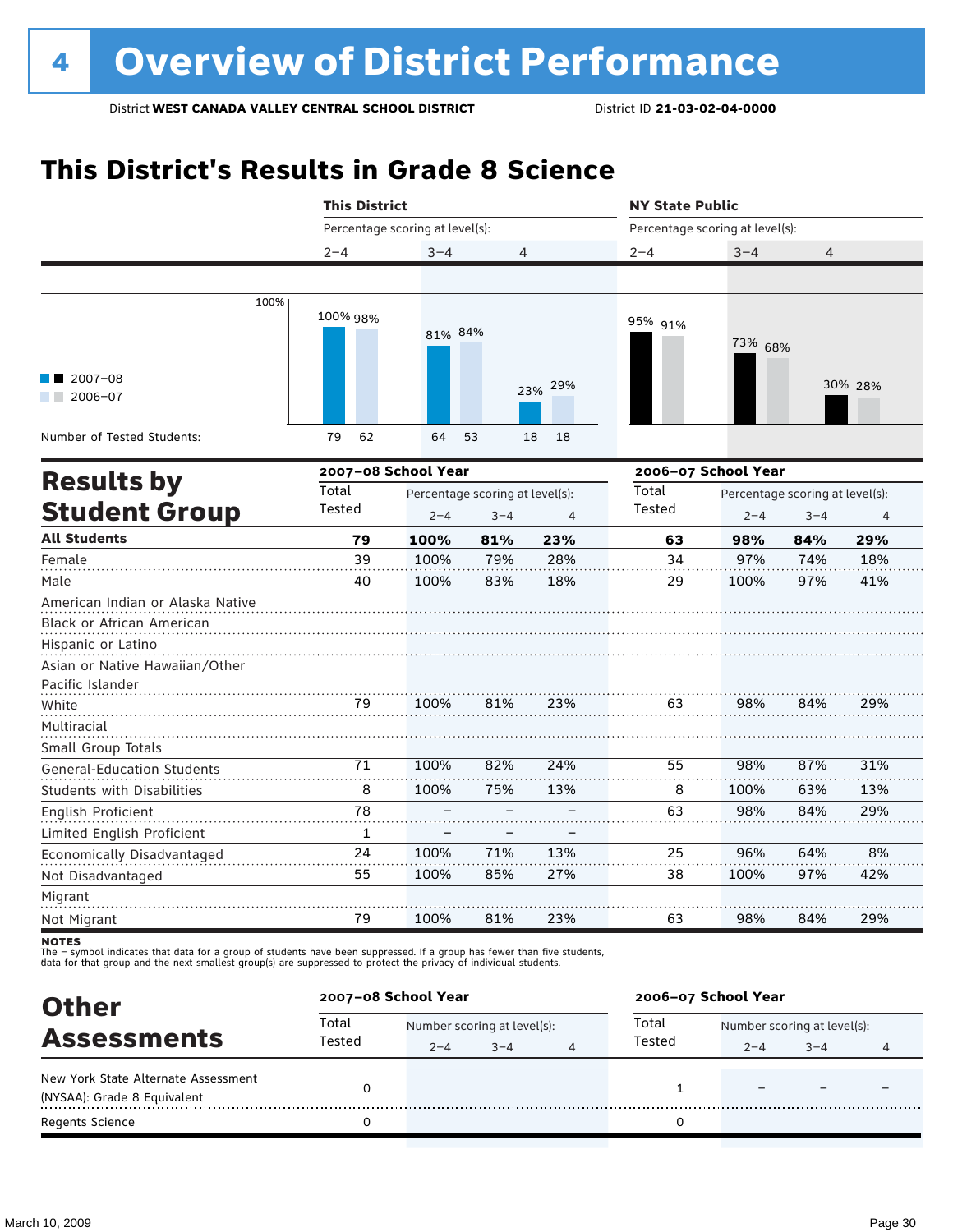### **This District's Total Cohort\* Results in Secondary-Level English after Four Years of Instruction**

|                                             | <b>This District</b>            |         |                | <b>NY State Public</b>          |         |         |  |  |
|---------------------------------------------|---------------------------------|---------|----------------|---------------------------------|---------|---------|--|--|
|                                             | Percentage scoring at level(s): |         |                | Percentage scoring at level(s): |         |         |  |  |
|                                             | $2 - 4$                         | $3 - 4$ | $\overline{4}$ | $2 - 4$                         | $3 - 4$ | 4       |  |  |
| 100%<br><b>1</b> 2004 Cohort<br>2003 Cohort | 88% <sub>84%</sub>              | 82% 79% | 27% 29%        | 80% 79%                         | 75% 73% | 30% 30% |  |  |

| <b>Results by</b>                 | 2004 Cohort           |         |                                            |     | 2003 Cohort**         |         |                                            |     |  |
|-----------------------------------|-----------------------|---------|--------------------------------------------|-----|-----------------------|---------|--------------------------------------------|-----|--|
| <b>Student Group</b>              | Number<br>of Students | $2 - 4$ | Percentage scoring at level(s):<br>$3 - 4$ | 4   | Number<br>of Students | $2 - 4$ | Percentage scoring at level(s):<br>$3 - 4$ | 4   |  |
| <b>All Students</b>               | 77                    | 88%     | 82%                                        | 27% | 85                    | 84%     | 79%                                        | 29% |  |
| Female                            | 34                    | 85%     | 79%                                        | 35% | 38                    | 82%     | 79%                                        | 42% |  |
| Male                              | 43                    | 91%     | 84%                                        | 21% | 47                    | 85%     | 79%                                        | 19% |  |
| American Indian or Alaska Native  |                       |         |                                            |     |                       |         |                                            |     |  |
| <b>Black or African American</b>  | 1                     |         |                                            |     |                       |         |                                            |     |  |
| Hispanic or Latino                | 1                     |         |                                            |     |                       |         |                                            |     |  |
| Asian or Native Hawaiian/Other    |                       |         |                                            |     |                       |         |                                            |     |  |
| Pacific Islander                  |                       |         |                                            |     |                       |         |                                            |     |  |
| White                             | 75                    |         |                                            |     | 84                    |         |                                            |     |  |
| Multiracial                       |                       |         |                                            |     |                       |         |                                            |     |  |
| Small Group Totals                | 77                    | 88%     | 82%                                        | 27% | 85                    | 84%     | 79%                                        | 29% |  |
| <b>General-Education Students</b> | 67                    | 99%     | 91%                                        | 31% | 71                    | 93%     | 89%                                        | 35% |  |
| <b>Students with Disabilities</b> | 10                    | 20%     | 20%                                        | 0%  | 14                    | 36%     | 29%                                        | 0%  |  |
| English Proficient                | 77                    | 88%     | 82%                                        | 27% | 83                    |         |                                            |     |  |
| Limited English Proficient        |                       |         |                                            |     | 2                     |         |                                            |     |  |
| Economically Disadvantaged        | 15                    | 67%     | 67%                                        | 20% | 18                    | 67%     | 56%                                        | 22% |  |
| Not Disadvantaged                 | 62                    | 94%     | 85%                                        | 29% | 67                    | 88%     | 85%                                        | 31% |  |
| Migrant                           |                       |         |                                            |     |                       |         |                                            |     |  |
| Not Migrant                       | 77                    | 88%     | 82%                                        | 27% |                       |         |                                            |     |  |

**NOTES** 

The – symbol indicates that data for a group of students have been suppressed. If a group has fewer than five students,<br>data for that group and the next smallest group(s) are suppressed to protect the privacy of individual

| <b>Other</b><br><b>Assessments</b>                                         | 2004 Cohort           |         |                                        | 2003 Cohort           |         |                                        |   |  |  |
|----------------------------------------------------------------------------|-----------------------|---------|----------------------------------------|-----------------------|---------|----------------------------------------|---|--|--|
|                                                                            | Number<br>of Students | $2 - 4$ | Number scoring at level(s):<br>$3 - 4$ | Number<br>of Students | $2 - 4$ | Number scoring at level(s):<br>$3 - 4$ | 4 |  |  |
| New York State Alternate Assessment<br>(NYSAA): High School Equivalent *** |                       |         |                                        |                       |         |                                        |   |  |  |

\* A total cohort consists of all students who first entered Grade 9 in a particular year, and all ungraded students with disabilities who reached their seventeenth birthday in that year, and were enrolled in the school/district for five months. Students are excluded from the cohort if they transferred to another school district, nonpublic school, or criminal justice facility, or left the U.S. and its territories or died before the report date. Statewide total cohort also includes students who were enrolled for fewer than five months.

\*\* 2003 cohort data are those reported in the 2006-07 *Accountability and Overview Report*.

\*\*\* The majority of cohort members took an older version of the NYSAA, developed before 2007.